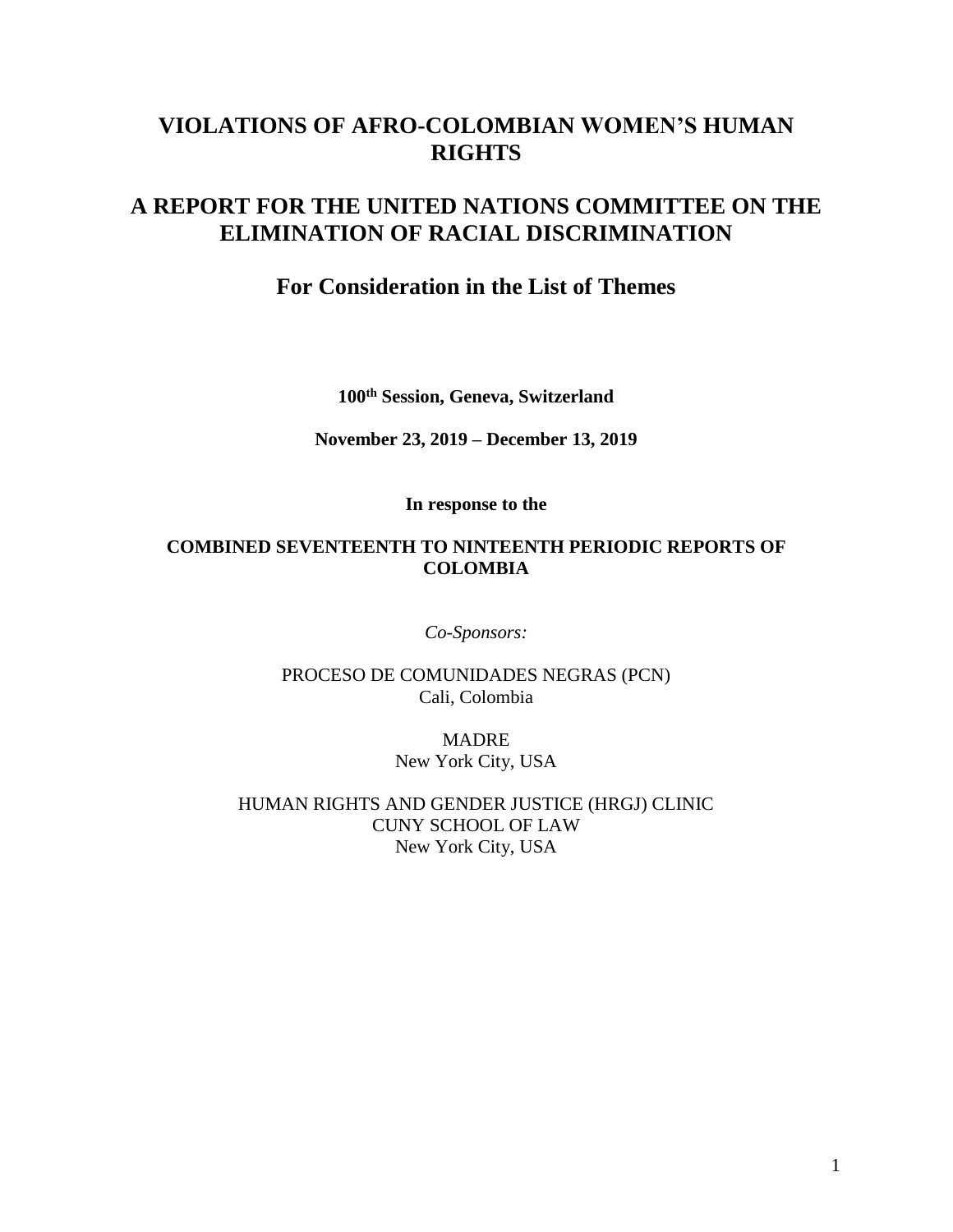<span id="page-1-0"></span>

| <b>Table of Contents</b> |  |
|--------------------------|--|
|--------------------------|--|

| I.              |                                                                                           |    |
|-----------------|-------------------------------------------------------------------------------------------|----|
| H.              | PEACE ACCORD IMPLEMENTATION & AFRO-COLOMBIAN WOMEN'S                                      |    |
| Α.              |                                                                                           |    |
| <b>B.</b>       | Lack of Adequate Inclusion of Afro-Colombian Women & Their Communities in Peace           |    |
| $\mathbf{C}$ .  |                                                                                           |    |
| D.              |                                                                                           |    |
| Ш.              | THREATS AGAINST AND ATTACKS ON AFRO-COLOMBIAN HUMAN RIGHTS                                |    |
| A.              |                                                                                           |    |
| <b>B.</b>       | Failure to Adequately Investigate and Prosecute Attacks on Human Rights Defenders 11      |    |
| $\mathcal{C}$ . | Stigmatization and Criminalization of Human Rights Defenders  11                          |    |
| D.              | Lack of Recognition of Afro-descendant Authorities, Including Guardia Cimarrona  13       |    |
| Е.              |                                                                                           |    |
| F.              |                                                                                           |    |
| IV.             | SEXUAL AND GENDER-BASED VIOLENCE COMMITTED AGAINST AFRO-                                  |    |
| A.              |                                                                                           |    |
| Β.              | Failure to Investigate Reports of and Prosecute Perpetrators of Sexual and Gender-Based   |    |
| C.              |                                                                                           |    |
| D.              |                                                                                           |    |
| and $5)$        | ACCESS TO HEALTHCARE FOR AFRO-COLOMBIAN GBV SURVIVORS (ARTS. 2                            | 21 |
| А.              |                                                                                           |    |
| <b>B.</b>       |                                                                                           |    |
| C.              |                                                                                           |    |
| VI.             | PROTECTION OF LAND AND COLLECTIVE TERRITORIAL RIGHTS FOR AFRO-                            |    |
|                 | A. Failure to Recognize Afro-Colombian's Territorial Rights or Uphold Land Restitution 26 |    |
|                 |                                                                                           |    |
|                 |                                                                                           |    |
| D.              |                                                                                           |    |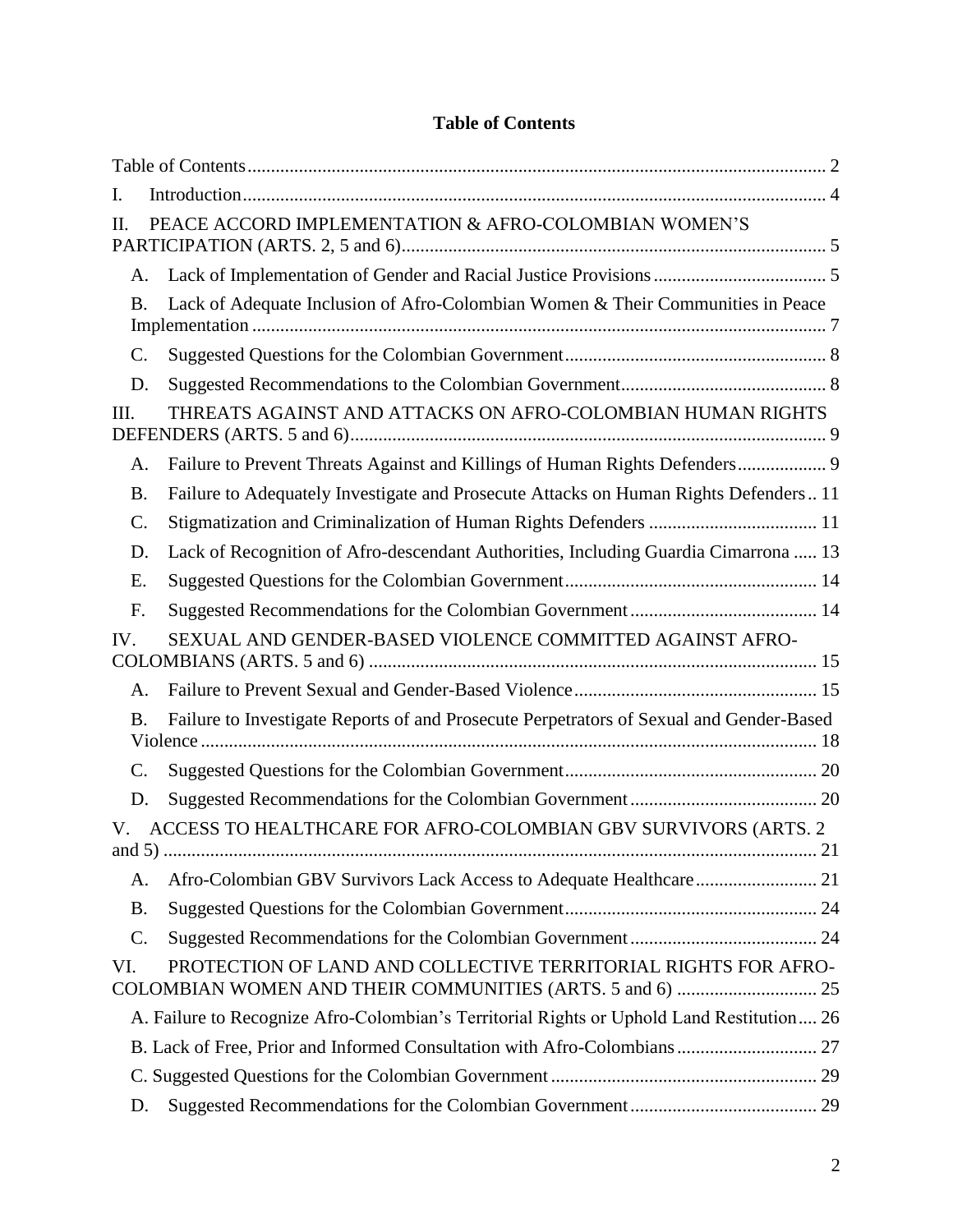#### **Submitting Organizations:**

**Proceso de Comunidades Negras** (Black Communities Process, PCN) is a nation-wide organizational dynamic, made up of more than 120 grassroots Afro-Colombian organizations, Community Councils and individuals dedicated to the defense and promotion of the collective rights of Black / Afro-descendant Peoples and the struggle to end racism and all forms of discrimination in Colombia. More information at: http://renacientes.net

**MADRE** is an international women's human rights organization that partners with communitybased women's groups worldwide facing war and disaster. MADRE works towards a world in which all people enjoy the fullest range of individual and collective human rights; resources are shared equitably and sustainably; women participate effectively in all aspects of society; and people have a meaningful say in decisions that affect their lives. More information at: [http://madre.org](http://madre.org/)

The **Human Rights and Gender Justice Clinic of CUNY** advocates before international and regional human rights bodies and national and local court and legal institutions to combat gender discrimination and sexual violence, advance sexual and reproductive rights and economic and social rights and promote women's participation and empowerment. More information at: <http://law.cuny.edu/academics/clinics/hrgj.html>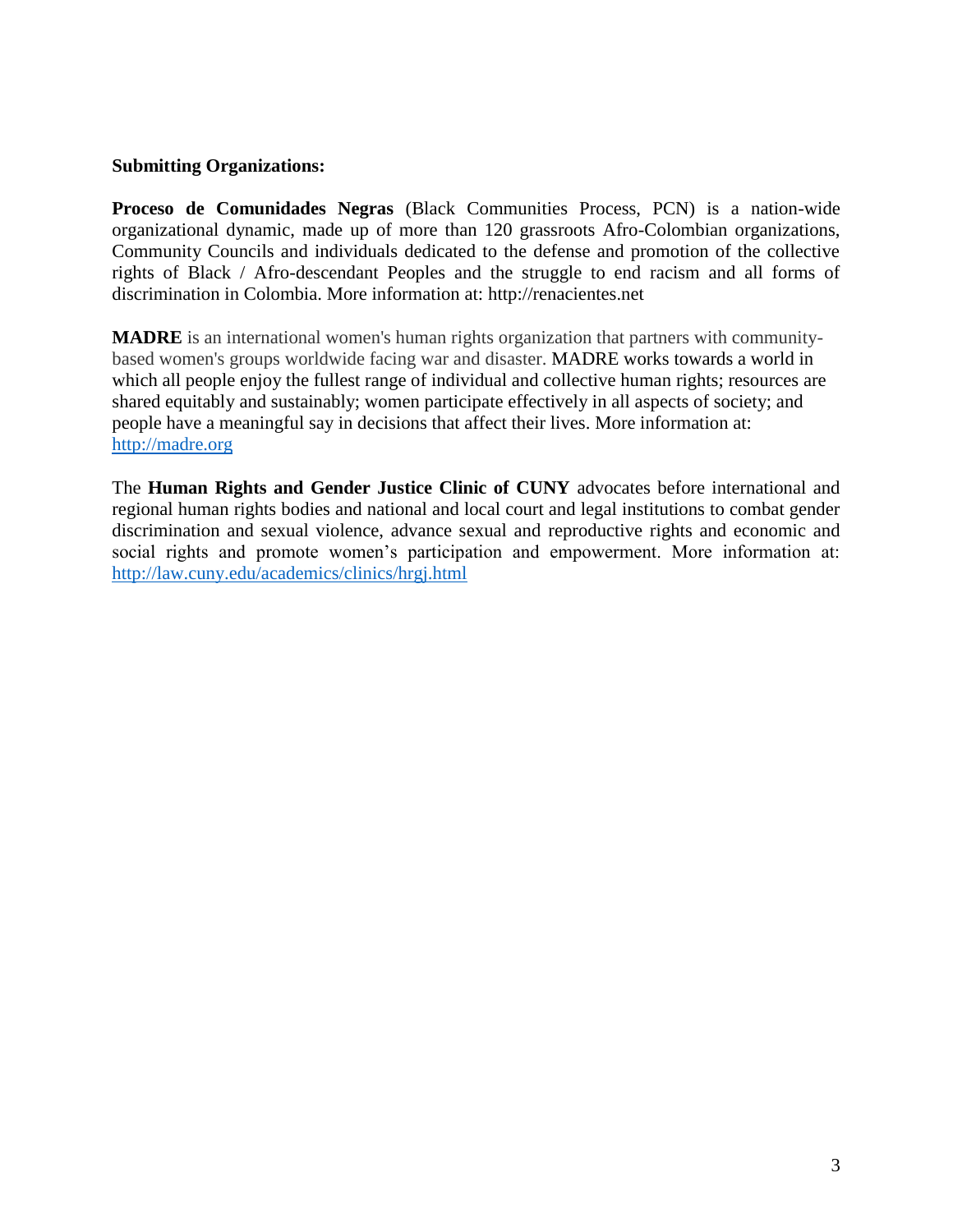#### <span id="page-3-0"></span>**I. Introduction**

This report, prepared for the List of Themes in advance of the review of Colombia's human rights record by the Committee on the Elimination of Racial Discrimination, describes a widespread pattern of human rights violations committed against Afro-Colombian women and their communities, a pattern which in turn underscores entrenched systemic racial and gender discrimination in Colombia. Part II details ways in which Afro-descendant women are excluded from meaningful participation in peace implementation, and relatedly, the Government's failure to adequately implement racial and gender justice provisions of its 2016 Peace Accord with the Fuerzas Armadas Revolucionarias de Colombia (FARC). Part III describes the consistent attacks on Afro-descendant human rights defenders, including women, the lack of meaningful state protection for them, and the environment of impunity in which the attacks occur. The following section provides information on the disproportionate vulnerability to sexual and gender-based violence that Afro-descendant communities face, and the lack of services, protection and justice for victims. Lack of access to adequate, appropriate, and timely health services for Afrodescendant survivors of sexual and gender-based violence is described in more detail in Part V. Part VI discusses the Government's failure to uphold the collective territorial rights of Afro-Colombian women and their communities, placing their very existence as Peoples at risk. Each section is followed by suggested questions and recommendations to the Colombian government.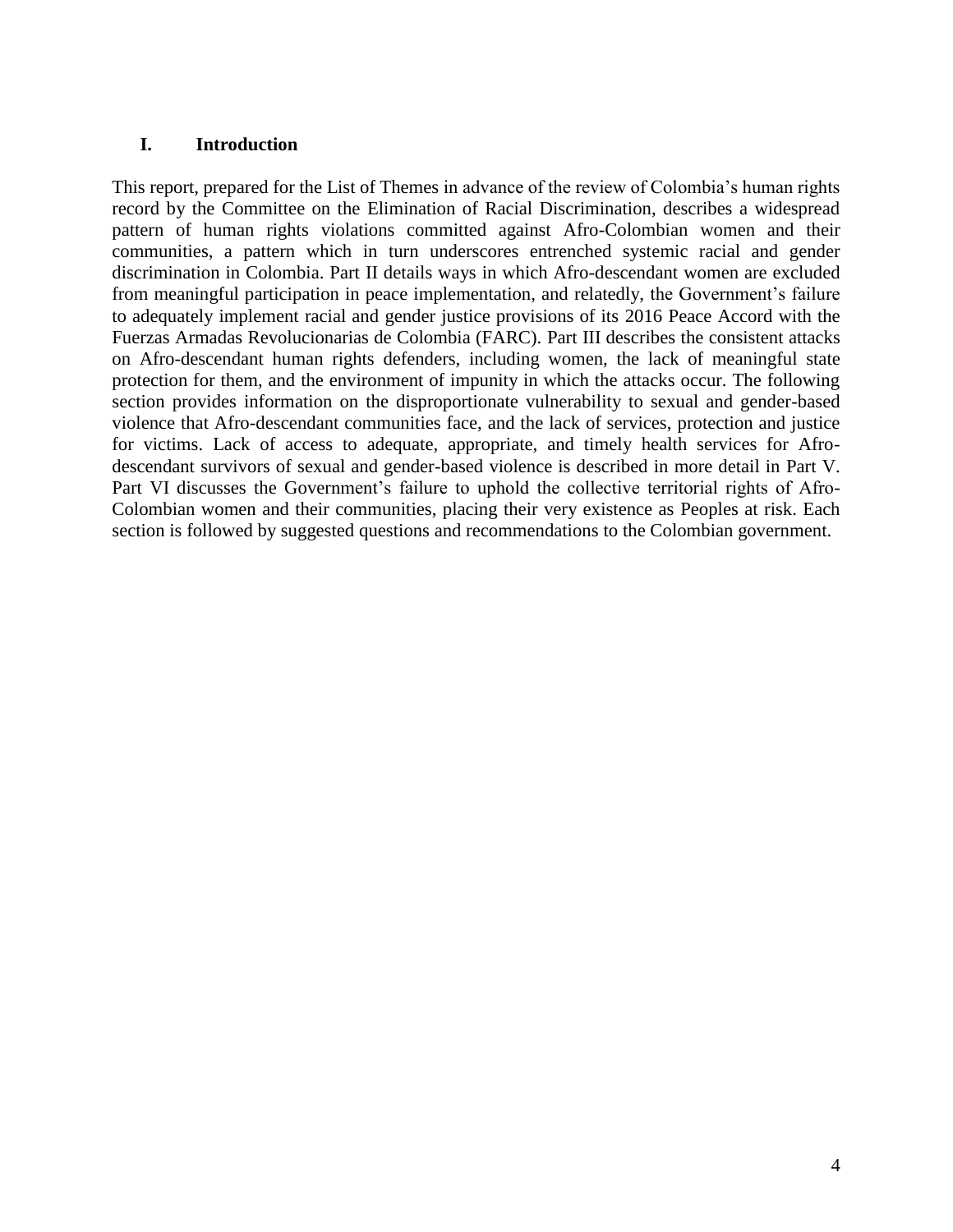### <span id="page-4-0"></span>**II. PEACE ACCORD IMPLEMENTATION & AFRO-COLOMBIAN WOMEN'S PARTICIPATION (ARTS. 2, 5 and 6)**

As a result of historic and systemic racism in Colombia, Afro-Colombians, and in particular Afro-Colombian women, have been disproportionately affected by Colombia's decades-long conflict.<sup>1</sup> Through the creation of the Afro-Colombian National Peace Council, Afro-Colombian organizations, with strong leadership from Afro-Colombian women, developed a vision for the peace process that would recognize and remedy historic injustices and discrimination against Afro-Colombians, including gender discrimination, in order to ensure an inclusive and lasting peace.<sup>2</sup> Despite attempts to exclude Afro-Colombians from the negotiating table, rapid mobilization of a coalition of leading Indigenous and Afro-Colombian organizations, led to inclusion of the "Ethnic Chapter" (Point 6.2) in the Government's final peace agreement with the Fuerzas Armadas Revolucionarias de Colombia (FARC).<sup>3</sup>

The Ethnic Chapter acknowledged the disproportionate impact of the conflict on Afro-Colombian and Indigenous communities, within a historic framework of discrimination and violence against them, and included key safeguards for their collective territorial and individual rights. Importantly, the Ethnic Chapter adopted an intersectional rights-based approach that reflects how factors including ethnicity, race and gender affect certain populations differently during conflict and how they should be accounted for in peace implementation. <sup>4</sup> The Peace Accord also incorporates ground-breaking gender-based human rights protections, including provisions calling for women's participation in all levels of Accord implementation, all of which apply to Afro-descendant women. $5$ 

While representing an important advance in peacebuilding, these provisions are only meaningful if implemented. Unfortunately, the Government has demonstrated an unwillingness to fully fund and implement them, and has failed to meaningfully ensure participation by Afro-Colombians, including women, in all mechanisms charged with peace implementation.

### <span id="page-4-1"></span>*A. Lack of Implementation of Gender and Racial Justice Provisions*

A lack of adequate political will and funding from the State have prevented full implementation of both the Ethnic Chapter and other gender and racial justice provisions,<sup>6</sup> hindering Afro-

Advocating for a Gender-Sensitive Implementation of the Colombian Peace Accords, p. 1-2 (July

 $\overline{a}$ <sup>1</sup> Roosbelinda Cardenas, *The Anti-Racist Horizon in Colombia's Peace Process*, NACLA (Mar. 23, 2017), available at https://nacla.org/news/2017/03/23/anti-racist-horizon-colombia%E2%80%99s-peace-process; Proceso de Comunidades Negras, Derrotar la Invisibilidad: Un Reto para Las Mujeres Afrodescendientes en Colombia, El Panorama de la Violencia y la Violación de los Derechos Humanos Contra las Mujeres Afrodescendientes en Colombia, en el Marco de Los Derechos Colectivos, pp. 5-7 (Apr. 2012).

<sup>2</sup> Consejo Nacional de Paz Afrocolombiano (CONPA), *Agenda de Paz Afrocolombiana*, p. 53 (12 Jul. 2017)

<sup>3</sup> Roosbelinda Cárdenas, *The Anti-Racist Horizon in Colombia's Peace Process*, NACLA (23 Mar. 2017). Notably, the government only accepted three pages of the more than 40 proposed pages.

<sup>4</sup> Final Agreement to End the Armed Conflict and Build a Stable and Lasting Peace, article 6.2.3 (24 Nov. 2016). <sup>5</sup> Latin America Working Group Education Fund & Washington Office on Latin America, The Fight for Inclusion:

<sup>2019),</sup> [https://colombiapeace.org/wp-content/uploads/2019/07/Advocating-for-a-Gender-Sensitive-Implementation](https://colombiapeace.org/wp-content/uploads/2019/07/Advocating-for-a-Gender-Sensitive-Implementation-of-the-Colombian-Peace-Accords.pdf)[of-the-Colombian-Peace-Accords.pdf.](https://colombiapeace.org/wp-content/uploads/2019/07/Advocating-for-a-Gender-Sensitive-Implementation-of-the-Colombian-Peace-Accords.pdf)

<sup>6</sup> Contraloría General de la Republica (CGR), "Segundo informe al Congreso sobre la ejecución de los recursos y cumplimiento de las metas del componente para la paz del Plan Plurianual de Inversiones 1 de enero 2017 a 30 de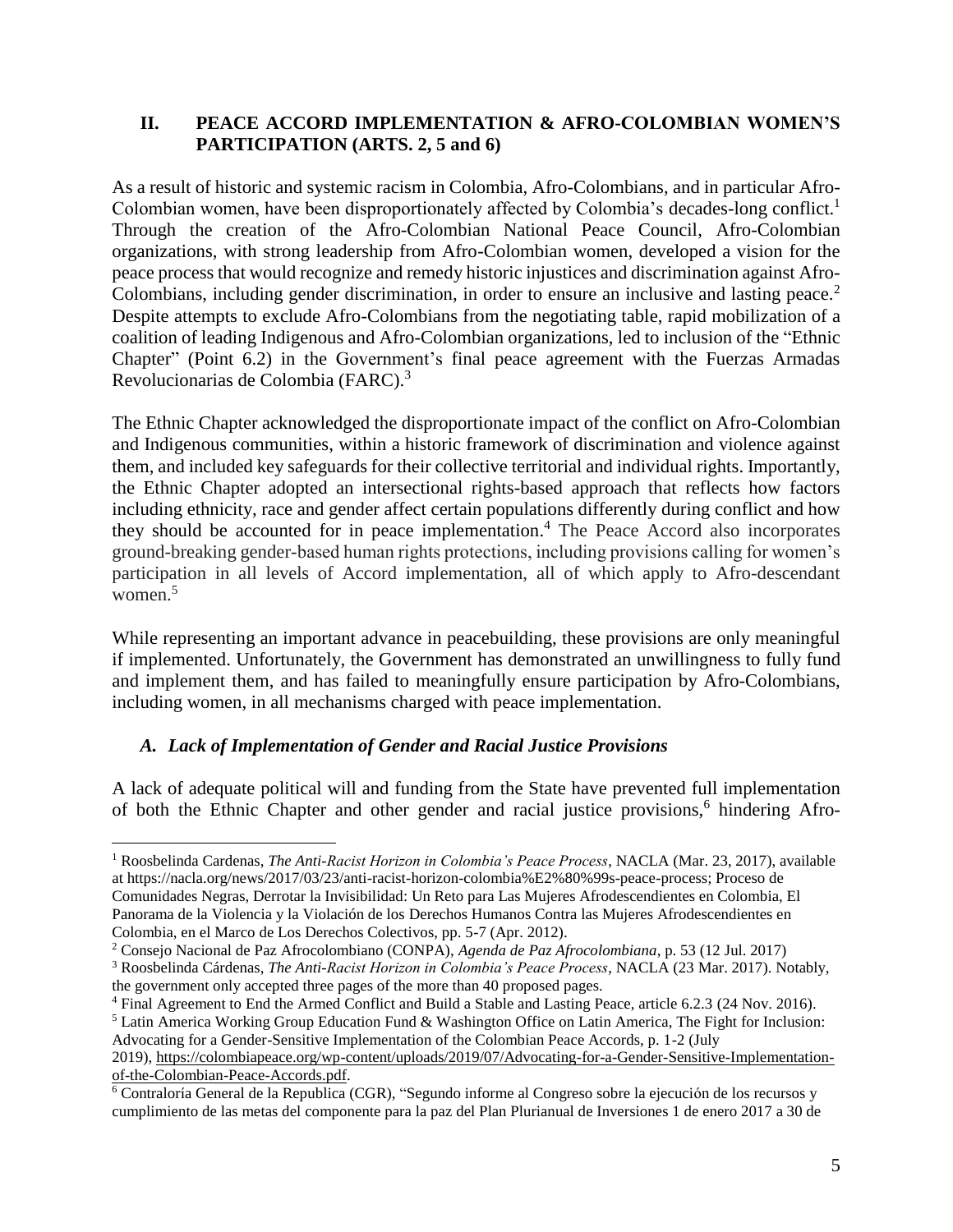Colombian women's participation in national institutions and mechanisms for peace. While the initial peace implementation framework (*Plan Marco*) drafts excluded any mention of the Ethnic Chapter, after substantial advocacy by civil society, including by Afro-descendant and Indigenous organizations, the Special High Level Body for Ethnic Peoples (*Instancia Étnica*) negotiated directly with the Government to include ethno-racial- and gender-responsive indicators jointly developed by Afro-Colombian and Indigenous authorities and organizations, including women's organizations.<sup>7</sup> Afro-Colombian human rights defenders remain concerned, however, that the government has not dedicated adequate funding to implement the Accord in line with these indicators, 8 and observers report sparse implementation of both its racial and gender justice provisions. As of November 30, 2018, 46% of the commitments with an ethnic/racial focus had not been initiated; 41% were minimally implemented; 9% had reached an intermediate level of implementation; and only 4% of the commitments had been fully implemented.<sup>9</sup> Also as of that date, 46% of commitments with a gender focus had not been initiated; 38% (50) were minimally implemented; 10% (13) had reached an intermediate level of implementation; and just 5% (7) of the commitments had been fully implemented. $10$ 

The Peace Accord created two Special High Level bodies to monitor and guide implementation of its gender and racial justice provisions: The Special High Level Body to Guarantee Gender Perspective in Accord Implementation and the Special High Level Body for Ethnic Peoples (*Instancia Étnica*).<sup>11</sup> These entities are meant to serve as first-order consultants to the Commission for Monitoring, Verifying and Furthering Implementation of the Final Accord (CSIVI), the body

 $\overline{a}$ 

Roosbelinda Cárdenas, *The Anti-Racist Horizon in Colombia's Peace Process*, NACLA (23 Mar. 2017).

marzo de 2018", (August 2018) at 116-119, 128-130

https://www.contraloria.gov.co/documents/20181/787219/Segundo+informe+al+Congreso+sobre+la+ejecución+de +los+recursos+y+cumplimiento+de+las+metas+del+componente+para+la+paz+del+Plan+Plurianual+de+Inversione s+1+de+enereo+de+2017+a+30+de+marzo+de+2018.pdf/6af3e981-05e3-44b0-8d3d-c334edbc60c6;

<sup>7</sup> Kroc Institute for International Peace Studies, *Segundo Informe Sobre El Estado Efectivo de Implementación del Acuerdo de Paz en Colombia* at 245-246 (Aug. 2018),

[https://kroc.nd.edu/assets/284864/informe\\_2\\_instituto\\_kroc\\_final\\_with\\_logos.pdf;](https://kroc.nd.edu/assets/284864/informe_2_instituto_kroc_final_with_logos.pdf) PCN and MADRE, *Open Letter to Colombian President Manuel Santos and Members of the Commission for Monitoring, Furthering and Verifying Implementation of Colombia's Peace Accord* (3 Oct. 2017)[, https://www.madre.org/press-](https://www.madre.org/press-publications/statement/open-letter-colombian-president-manuel-santos-and-members-commission)

[publications/statement/open-letter-colombian-president-manuel-santos-and-members-commission;](https://www.madre.org/press-publications/statement/open-letter-colombian-president-manuel-santos-and-members-commission) CUNY School of Law, MADRE, and PCN, *Afro-Colombians' Human Rights: A Call for Racial and Gender Justice in Peacebuilding* (April 2018)[,https://www.madre.org/sites/default/files/PDFs/Colombia UPR Report ENGLISH Updated.pdf.](https://www.madre.org/sites/default/files/PDFs/Colombia%20UPR%20Report%20ENGLISH%20Updated.pdf)

<sup>8</sup> Interview, Afro-Colombian woman human rights defenders (29 Sept. 2018) (on file with MADRE) (names omitted for safety reasons); Angélica Bernal Olarte, *¿Plan nacional de desarrollo: 2018 o 1998?,* La Silla Vacía (4 Apr.

<sup>2019),</sup> [https://lasillavacia.com/silla-llena/red-de-las-mujeres/plan-nacional-de-desarrollo-2018-o-1998-70714.](https://lasillavacia.com/silla-llena/red-de-las-mujeres/plan-nacional-de-desarrollo-2018-o-1998-70714); Olga Patricia Rendón, *El enfoque de género no avanza*, El Colombiano (26 Oct. 2018),

[https://www.elcolombiano.com/colombia/paz-y-derechos-humanos/enfoque-de-genero-en-el-acuerdo-de-paz-es](https://www.elcolombiano.com/colombia/paz-y-derechos-humanos/enfoque-de-genero-en-el-acuerdo-de-paz-es-letra-muerta-HG9558696)[letra-muerta-HG9558696.](https://www.elcolombiano.com/colombia/paz-y-derechos-humanos/enfoque-de-genero-en-el-acuerdo-de-paz-es-letra-muerta-HG9558696)

<sup>9</sup> Kroc Institute for International Peace Studies, *Estado efectivo de implementación del Acuerdo de Paz de Colombia 2 años de implementación, Informe 3, Diciembre 2016 – Diciembre 2018*, at 232 (9 April 2019),

https://kroc.nd.edu/assets/321729/190523\_informe\_3\_final\_final.pdf.

<sup>10</sup> Kroc Institute for International Peace Studies, *Estado efectivo de implementación del Acuerdo de Paz de Colombia 2 años de implementación, Informe 3, Diciembre 2016 – Diciembre 2018* (9 April 2019), at 223-225, 232- 233 https://kroc.nd.edu/assets/321729/190523\_informe\_3\_final\_final.pdf.

<sup>&</sup>lt;sup>11</sup> Final Agreement to End the Armed Conflict and Build a Stable and Lasting Peace, at Arts. 6.1.d and 6.2.3(f), respectively, (Nov. 24, 2016), http://especiales.presidencia.gov.co/Documents/20170620-dejacionarmas/acuerdos/acuerdo-final-ingles.pdf;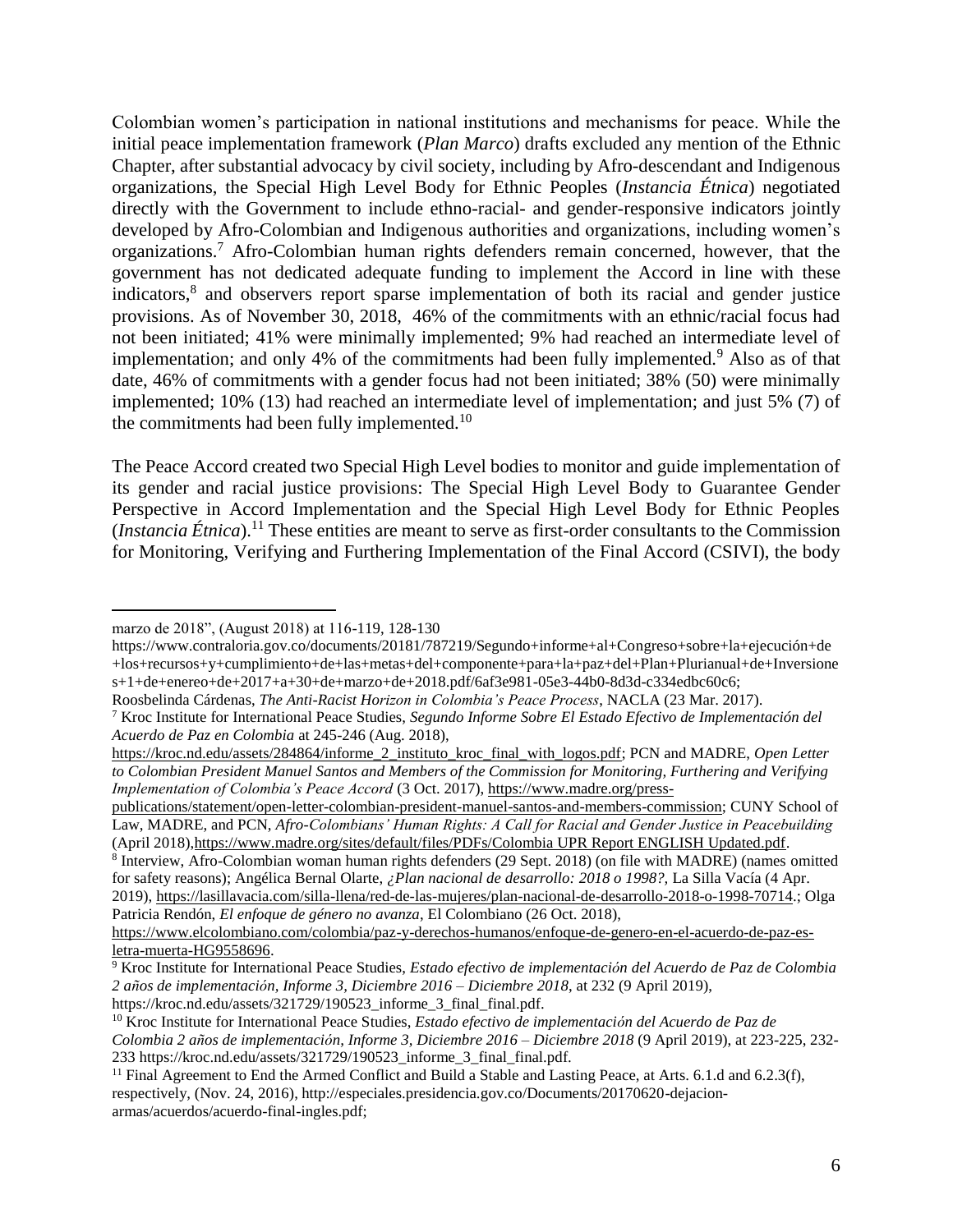in charge of monitoring implementation of the peace agreement.<sup>12</sup> Insufficient funding and lack of political recognition have limited the ability of members of the *Instancia Étnica* to carry out their mandate as the first-order consultant, representative and liaison body on peace implementation in Indigenous and Afro-Colombian territories. <sup>13</sup> CSIVI failed to establish an ongoing communication mechanism with the *Instancia Étnica*, further complicating the question of the *Instancia*'s authority and mandate, thereby limiting the possibility of intersectional monitoring and reproducing Afro-Colombian and Indigenous women's invisibility and exclusion.<sup>14</sup>

### <span id="page-6-0"></span>*B. Lack of Adequate Inclusion of Afro-Colombian Women & Their Communities in Peace Implementation*

The Colombian Government has failed to consistently ensure Afro-Colombians' rights to participate in the peace implementation process. Tactics include limiting the opportunity, format and time for review of legislative proposals by Afro-Colombian authorities, as well as limiting the participation of Afro-Colombians on key implementation bodies. For example, while a process of free, prior and informed consent was mandated in order to pass legislation creating the Special Jurisdiction for Peace (JEP), the Government imposed serious time limits for reviewing and influencing the legislation, and only sought input via email from a limited number of people.<sup>15</sup> Consequently, proposals that Afro-Colombians presented were ignored in the final statute.<sup>16</sup> Limited opportunity for Afro-descendants' meaningful input was a consistent feature in multiple other legislative initiatives to implement the Accord,<sup>17</sup> some with significant impacts on territorial rights. For instance, vague language in Decree-law 902/2017, which outlines who can access the land fund stipulated by the Peace Accord, guarantees Indigenous Peoples and peasant farmers

<sup>&</sup>lt;sup>12</sup> Final Agreement to End the Armed Conflict and Build a Stable and Lasting Peace, at Art. 6, (Nov. 24, 2016), http://especiales.presidencia.gov.co/Documents/20170620-dejacion-armas/acuerdos/acuerdo-final-ingles.pdf;

<sup>13</sup> Kroc Institute for International Peace Studies, *Estado efectivo de implementación del Acuerdo de Paz de Colombia 2 años de implementación, Informe 3, Diciembre 2016 – Diciembre 2018* (9 April 2019), at 173 https://kroc.nd.edu/assets/321729/190523\_informe\_3\_final\_final.pdf.

Kroc Institute for International Peace Studies, *Segundo Informe Sobre El Estado Efectivo de Implementación del Acuerdo de Paz en Colombia*, p. 245 (Aug. 2018),

[https://kroc.nd.edu/assets/284864/informe\\_2\\_instituto\\_kroc\\_final\\_with\\_logos.pdf;](https://kroc.nd.edu/assets/284864/informe_2_instituto_kroc_final_with_logos.pdf) Kroc Institute for International Peace Studies, *Special Report of the Kroc Institute and the International Accompaniment Component, UN Women, Women's International Democratic Federation, and Sweden, on the Monitoring of the Gender Perspective in the Implementation of the Colombian Final Peace Accord*, p. 30 (Oct. 2018),

[https://kroc.nd.edu/assets/297624/181113\\_gender\\_report\\_final.pdf;](https://kroc.nd.edu/assets/297624/181113_gender_report_final.pdf) Organización Nacional Indígena de Colombia (ONIC), *Pronunciamiento de la Instancia Especial de Alto Nivel con Pueblos Étnicos*, (2 Aug. 2018),

https://www.onic.org.co/comunicados-onic/2491-pronunciamiento-de-la-instancia-especial-de-alto-nivel-conpueblos-etnicos.

<sup>14</sup> Kroc Institute for International Peace Studies, *Segundo Informe Sobre El Estado Efectivo de Implementación del Acuerdo de Paz en Colombia*, p. 245-246 (Aug. 2018),

[https://kroc.nd.edu/assets/284864/informe\\_2\\_instituto\\_kroc\\_final\\_with\\_logos.pdf.](https://kroc.nd.edu/assets/284864/informe_2_instituto_kroc_final_with_logos.pdf)

<sup>15</sup> Kroc Institute for International Peace Studies, *Segundo Informe Sobre El Estado Efectivo de Implementación del Acuerdo de Paz en Colombia*, p. 246 (Aug. 2018),

[https://kroc.nd.edu/assets/284864/informe\\_2\\_instituto\\_kroc\\_final\\_with\\_logos.pdf;](https://kroc.nd.edu/assets/284864/informe_2_instituto_kroc_final_with_logos.pdf) Interview with Afro-Colombian woman human rights defender (10 Jun. 2018) (on file with MADRE) (name omitted for safety reasons).

<sup>&</sup>lt;sup>16</sup> Interview with Afro-Colombian women's human rights defender (10 Jun. 2018) (on file with MADRE) (name omitted for safety reasons).

<sup>17</sup> Kroc Institute for International Peace Studies, *Segundo Informe Sobre El Estado Efectivo de Implementación del Acuerdo de Paz en Colombia*, p. 344 (Aug. 2018),

https://kroc.nd.edu/assets/284864/informe\_2\_instituto\_kroc\_final\_with\_logos.pdf.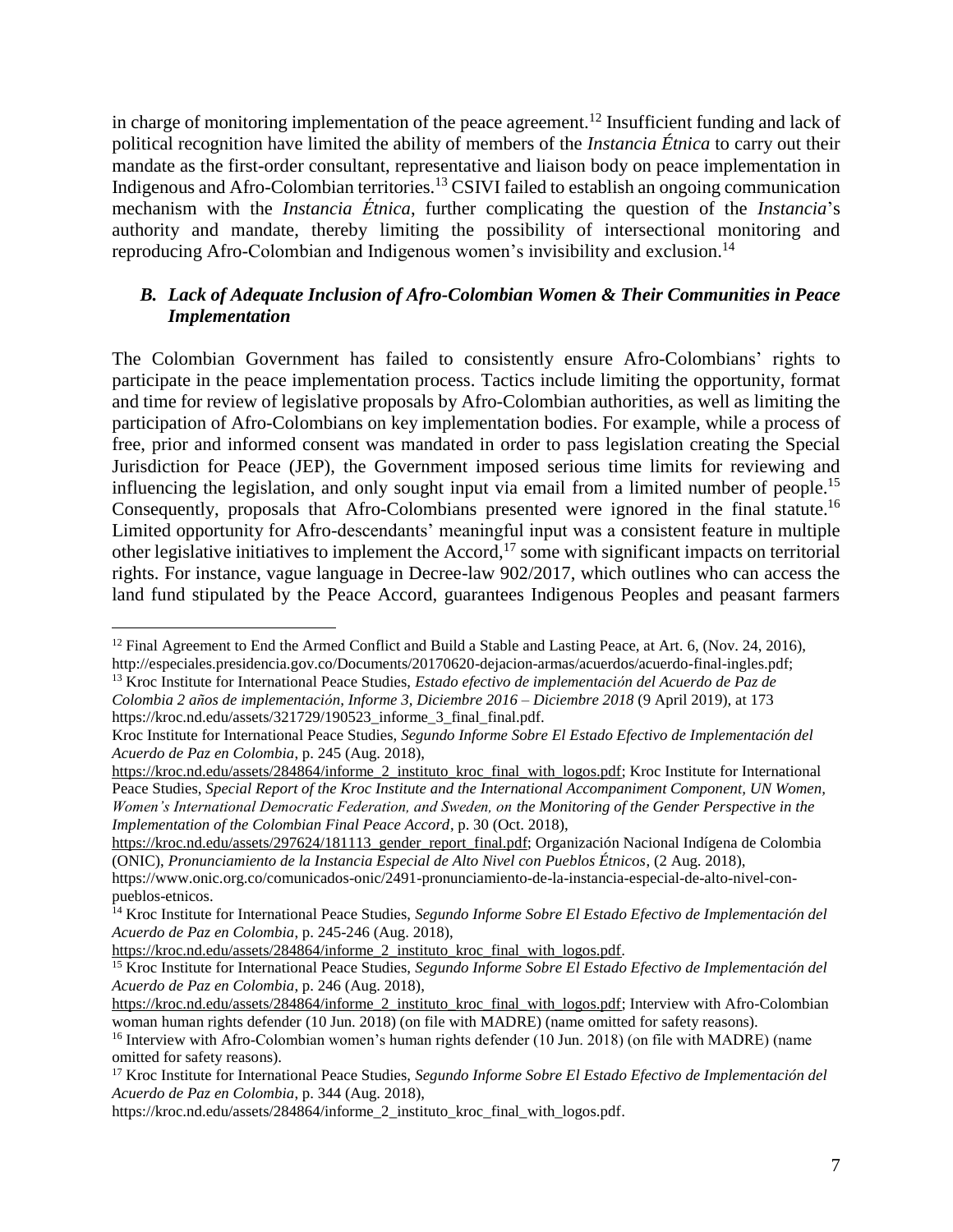(*campesinos*) access through a specific account, but excludes mention of access to a fund for Afrodescendant communities.<sup>18</sup> The Government has also failed to adequately coordinate with Afro-Colombian authorities regarding collective security and self-protection as required under the Accord.<sup>19</sup> Measures incorporating a gender perspective in security guarantees have also not been fully implemented.<sup>20</sup> For example, the National Commission on Security Guarantees (CNGS) has only one woman civil society representative, despite women's organizations' repeated requests to be meaningfully included.<sup>21</sup>

### <span id="page-7-0"></span>*C. Suggested Questions for the Colombian Government*

- 1. What measures is the Government taking to strengthen implementation of the Ethnic Chapter, as well as the gender focused provisions of the Peace Accord, including ensuring the integrity and authority of the CSIVI and the *Instancia Étnica*?
- 2. What measures is the Government taking to ensure participation of Afro-Colombian and Indigenous Communities in the Peace Accord implementation process, including (1) specific measures to address under-representation in the bodies charged with implementation, and (2) safeguards to ensure meaningful consultation, such as sufficient opportunities, adequate time, and an appropriate format for providing input?

### <span id="page-7-1"></span>*D. Suggested Recommendations to the Colombian Government*

We encourage the Committee to call on the Colombian Government to:

- Dedicate sufficient political and financial support to the *Instancia Étnica* so that it can execute its mandate in the implementation of the Ethnic Chapter and effectively collaborate with other mechanisms of Peace Accord implementation;
- Commit technical and financial resources to support implementation of the Ethnic Chapter in accordance with the Plan Marco Ethnic Chapter indicators;
- Ensure continued operation of the CSIVI, and continued participation and consultation between Afro-Colombian and Indigenous authorities—including women representatives and organizations—and the CSIVI in peace implementation; and

 $\overline{a}$ <sup>18</sup> Decreto-Ley Número 902 de 2017, Art. 18 (May 29, 2017).

<sup>&</sup>lt;sup>19</sup> Interview with Afro-Colombian woman human rights defenders (10 Jun. 2018) (on file with MADRE) (name omitted for safety reasons); *Indígenas y afros, excluidos del nuevo programa de protección para comunidades*, Verdad Abierta (27 Apr. 2018), [https://verdadabierta.com/indigenas-y-afro-excluidos-del-nuevo-programa-de](https://verdadabierta.com/indigenas-y-afro-excluidos-del-nuevo-programa-de-proteccion-para-comunidades/)[proteccion-para-comunidades/.](https://verdadabierta.com/indigenas-y-afro-excluidos-del-nuevo-programa-de-proteccion-para-comunidades/)

<sup>&</sup>lt;sup>20</sup> Kroc Institute for International Peace Studies, *Special Report of the Kroc Institute and the International Accompaniment Component, UN Women, Women's International Democratic Federation, and Sweden, on the Monitoring of the Gender Perspective in the Implementation of the Colombian Final Peace Accord*, p. 32 (Oct. 2018), [https://kroc.nd.edu/assets/297624/181113\\_gender\\_report\\_final.pdf.](https://kroc.nd.edu/assets/297624/181113_gender_report_final.pdf)

<sup>21</sup> Kroc Institute for International Peace Studies, *Special Report of the Kroc Institute and the International Accompaniment Component, UN Women, Women's International Democratic Federation, and Sweden, on the Monitoring of the Gender Perspective in the Implementation of the Colombian Final Peace Accord*, p. 34-35 (Oct. 2018), [https://kroc.nd.edu/assets/297624/181113\\_gender\\_report\\_final.pdf.](https://kroc.nd.edu/assets/297624/181113_gender_report_final.pdf)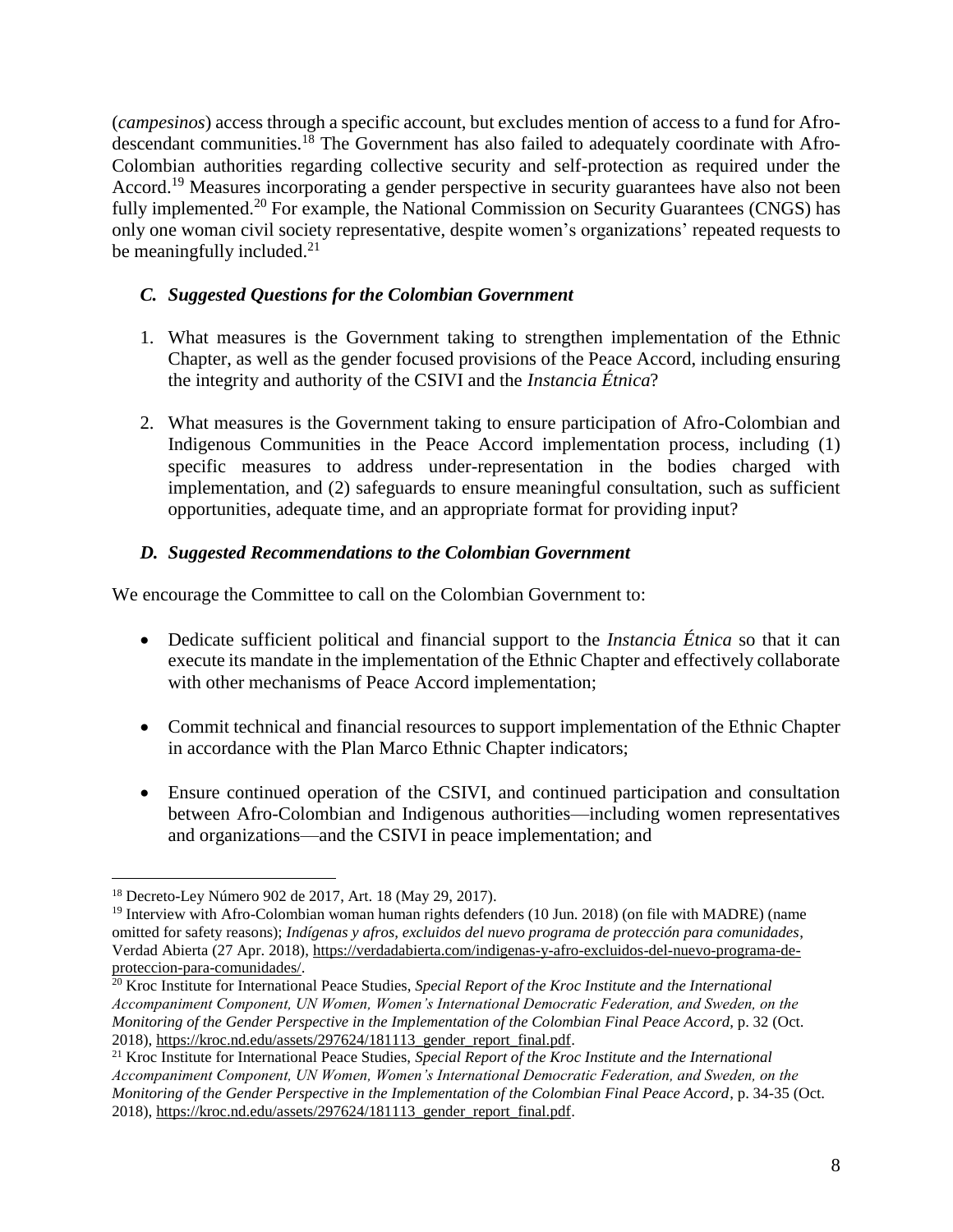Accelerate implementation through adequate funding of the gender provisions of the Peace Agreement, including those related to the security guarantees of women leaders and human rights defenders and harmonize the National Development Plan with the provisions.<sup>22</sup>

#### <span id="page-8-0"></span>**III. THREATS AGAINST AND ATTACKS ON AFRO-COLOMBIAN HUMAN RIGHTS DEFENDERS (ARTS. 5 and 6)**

#### <span id="page-8-1"></span>*A. Failure to Prevent Threats Against and Killings of Human Rights Defenders*

Violence against human rights defenders and community leaders continues unabated, disproportionately impacting Afro-descendant, Indigenous, and rural leaders, as well as women leaders promoting Peace Accord provisions such as rural reform or crop substitution.<sup>23</sup> According to civil society organizations monitoring the situation, between January 1, 2016 to May 20, 2019, 499 human rights defenders were murdered, and approximately 45% were Afro-descendant or Indigenous.<sup>24</sup> From January to May 20, 2019 alone at least 80 human rights defenders and social leaders were assassinated throughout Colombia.<sup>25</sup> Threats against human rights defenders have also increased. Between January and June of 2018, 272 human rights defenders were threatened, up from 225 during the same period the year prior.<sup>26</sup> Women human rights defenders in particular face threats and violence due to their prominent local leadership roles and their persistent work to document and denounce individual and collective human rights violations, and to protect territories from environmental harm.<sup>27</sup> Observers find that murders of women human rights defenders denote greater levels of violence, including sexual violence, against them.<sup>28</sup>

On May 4, 2019 in Santander de Quilichao, Cauca, armed men fired at and threw a grenade towards a meeting where Afro-descendant human rights and environmental defenders were preparing for

Nations Special Rapporteur on the Situation of Human Rights Defenders, Michel Forst on his visit to Colombia (November 20, 2018), available at

https://www.ohchr.org/EN/NewsEvents/Pages/DisplayNews.aspx?NewsID=23960&LangID=E

 $\overline{a}$ <sup>22</sup> CEDAW, *Concluding observations on the ninth periodic report of Colombia*, ¶¶10, 12, 16(a) (UN Doc CEDAW/C/COL/CO/R.9 (14 Mar. 2019).

<sup>23</sup> Instituto Kroc de Estudios Internacionales de Paz, Tercer Informe sobre el Estado de Implementación del Acuerdo de Paz de Colombia, p.103 (2019), https://kroc.nd.edu/assets/321729/190523\_informe\_3\_final\_final.pdf; Indepaz, Separata de actualización, Todos los nombres, Todos los rostros, p. 25, 28 (May 23, 2019),

http://www.indepaz.org.co/wp-content/uploads/2019/05/SEPARATA-DE-ACTUALIZACIO%CC%81N-mayo-Informe-Todas-las-voces-todos-los-rostros.-23-mayo-de-2019-ok.pdf.

<sup>24</sup> Indepaz, Separata de actualización, Todos los nombres, Todos los rostros, p. 24-25 (May 23, 2019), available at http://www.indepaz.org.co/wp-content/uploads/2019/05/SEPARATA-DE-ACTUALIZACIO%CC%81N-mayo-Informe-Todas-las-voces-todos-los-rostros.-23-mayo-de-2019-ok.pdf

<sup>25</sup> Indepaz, Separata de actualización, Todos los nombres, Todos los rostros, p. 9-10 (May 23, 2019), available at http://www.indepaz.org.co/wp-content/uploads/2019/05/SEPARATA-DE-ACTUALIZACIO%CC%81N-mayo-Informe-Todas-las-voces-todos-los-rostros.-23-mayo-de-2019-ok.pdf

<sup>26</sup> Programa Somos Defensores, *Más Allá de las Cifras: Segunda Parte*, p. 88, (2018)

https://somosdefensores.org/wp-content/uploads/2018/09/MasAllaDeLasCifrasEspWeb.pdf.

<sup>&</sup>lt;sup>27</sup> Interview, Afro-Colombian woman human rights defender, (July 2, 2019), (on file with MADRE); UN Special Rapporteur on the situation of human rights defenders, End of Mission Statement by the United Nations Special Rapporteur on the Situation of Human Rights Defenders, Michel Forst on his visit to Colombia (November 20, 2018), available a[t https://www.ohchr.org/EN/NewsEvents/Pages/DisplayNews.aspx?NewsID=23960&LangID=E](https://www.ohchr.org/EN/NewsEvents/Pages/DisplayNews.aspx?NewsID=23960&LangID=E) <sup>28</sup> UN Special Rapporteur on the situation of human rights defenders, End of Mission Statement by the United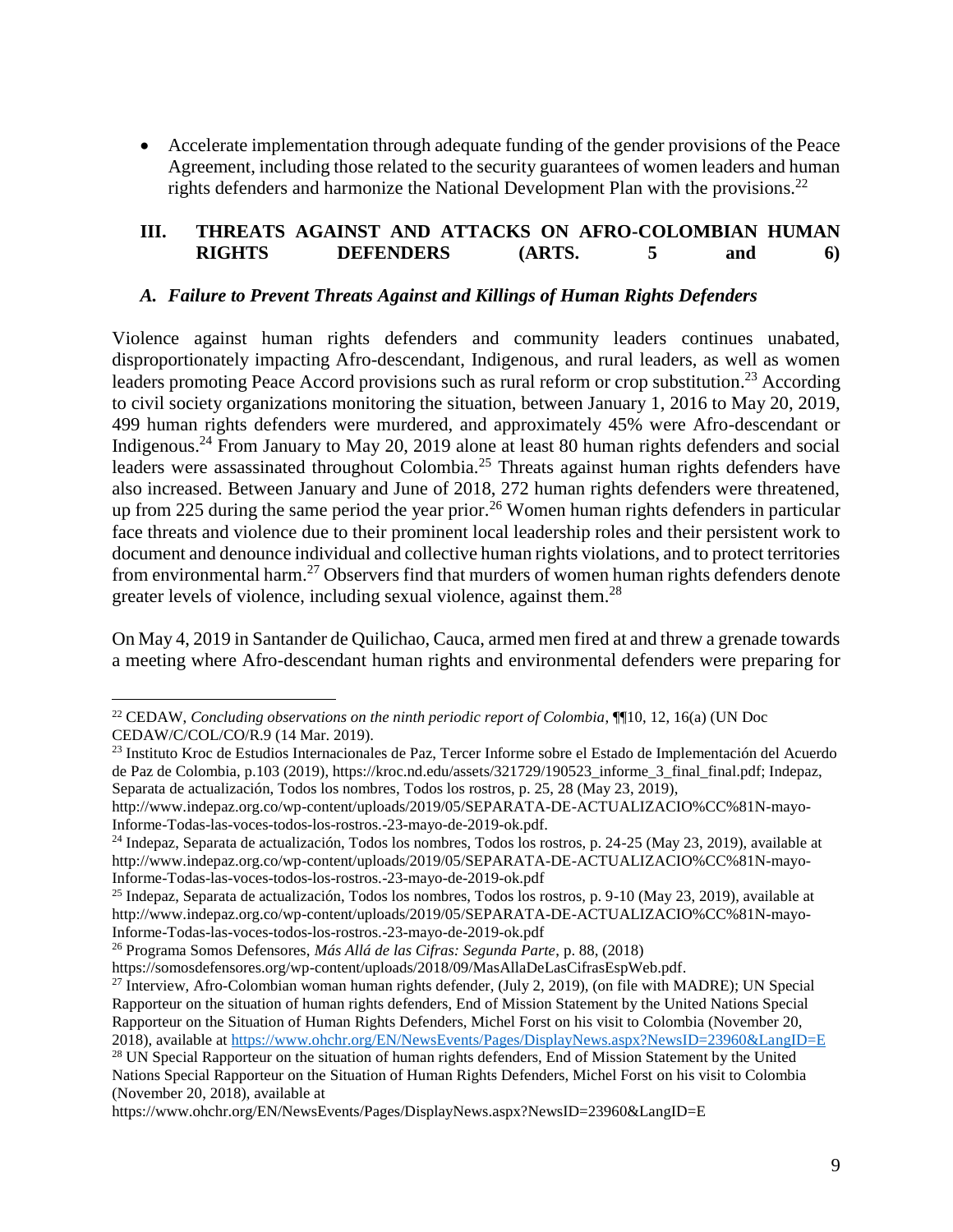a dialogue with the government following national mass protests, referred to locally as a *minga*, in April in Norte de Cauca.<sup>29</sup> Several leaders present during the attack subsequently received threatening text messages on May 6 stating, "what happened on Saturday was only the beginning of the extermination of all."<sup>30</sup> On May 29, the Black Eagles, a paramilitary group, distributed a pamphlet threatening a group of seven women human rights defenders.<sup>31</sup> On June 10, two Afrodescendant women human rights defenders in Buenaventura received death threats from an unknown number.<sup>32</sup> On June 21 an Afro-descendant woman leader in Córdoba, María del Pilar Hurtado, who reportedly received death threats from Autodefensas Gaitanistas de Colombia, was shot and killed outside her home in front of her adolescent son,  $33$  while the home of a woman peace activist from Montes de Maria, Yirley Velasco, received a letter signed by Autodefensas Unidas de Colombia, threatening her with the same fate as Hurtado if she continues her defense of the territory, including specifically her "meetings with women."<sup>34</sup>

Despite these continued threats, the National Protection Unit (UNP), in charge of providing protection to threatened leaders, is overwhelmed, lacks appropriate resources, and is unable to enact appropriate protection measures to address the threats.<sup>35</sup> For example, members of the board of directors of the Afro-descendant Community Council of Alto Mira and Frontera in Nariño were displaced from their community, and despite being granted individual protection measures, as of this year, the measures had not been implemented, and some members had to return to their territories in the face of threats and continued risk, while some remain displaced.<sup>36</sup> The UNP's

<sup>29</sup> ACONC, ASOM y PCN, Accion Urgente: Atentado Contra Líderes y Lideresas de las Dinamicas Organizativas (May 5,2019), available at https://renacientes.net/blog/2019/05/05/accion-urgente-5/; La Silla Vacía, Los callos que pisan los líderes afro en el norte del Cauca (May 6, 2019), available at [https://lasillavacia.com/silla-pacifico/los](https://lasillavacia.com/silla-pacifico/los-callos-pisan-los-lideres-afro-norte-del-cauca-71445)[callos-pisan-los-lideres-afro-norte-del-cauca-71445;](https://lasillavacia.com/silla-pacifico/los-callos-pisan-los-lideres-afro-norte-del-cauca-71445) Deutsche Welle, Ataque contra Francia Márquez y otros líderes sociales en Colombia deja dos heridos (May 5, 2019), available at [https://www.dw.com/es/ataque-contra-francia](https://www.dw.com/es/ataque-contra-francia-m%C3%A1rquez-y-otros-l%C3%ADderes-sociales-en-colombia-deja-dos-heridos/a-48605077)[m%C3%A1rquez-y-otros-l%C3%ADderes-sociales-en-colombia-deja-dos-heridos/a-48605077.](https://www.dw.com/es/ataque-contra-francia-m%C3%A1rquez-y-otros-l%C3%ADderes-sociales-en-colombia-deja-dos-heridos/a-48605077)

<sup>&</sup>lt;sup>30</sup> Washington Office on Latin America, U.S. and Colombian Authorities Must Respond Strongly to Brazen Attack on Afro-Colombian Human Rights Groups (May 8, 2019), available at [https://www.wola.org/2019/05/u-s-and](https://www.wola.org/2019/05/u-s-and-colombian-authorities-must-respond-strongly-to-brazen-attack-on-afro-colombian-human-rights-groups/)[colombian-authorities-must-respond-strongly-to-brazen-attack-on-afro-colombian-human-rights-groups/.](https://www.wola.org/2019/05/u-s-and-colombian-authorities-must-respond-strongly-to-brazen-attack-on-afro-colombian-human-rights-groups/)

<sup>31</sup> El Espectador, Lideresas sociales son amenazadas por las Águilas Negras (May 30, 2019), available at [https://www.elespectador.com/noticias/nacional/lideresas-sociales-son-amenazadas-por-las-aguilas-negras-articulo-](https://www.elespectador.com/noticias/nacional/lideresas-sociales-son-amenazadas-por-las-aguilas-negras-articulo-863448)[863448](https://www.elespectador.com/noticias/nacional/lideresas-sociales-son-amenazadas-por-las-aguilas-negras-articulo-863448)

 $32$  PCN, Accion Urgente Por Amenaza e Intimidacion a las Lideresas Sociales (June 11, 2019), available at [https://renacientes.net/blog/2019/06/13/accion-urgente-por-amenaza-e-intimidacion-a-las-lideresas-sociales-yency](https://renacientes.net/blog/2019/06/13/accion-urgente-por-amenaza-e-intimidacion-a-las-lideresas-sociales-yency-murillo-sarria-y-mary-cruz-renteria-mina-integrantes-submesa-de-mujeres-en-el-marco-de-la-mesa-de-cultura-deporte-genero-y-ge/)[murillo-sarria-y-mary-cruz-renteria-mina-integrantes-submesa-de-mujeres-en-el-marco-de-la-mesa-de-cultura](https://renacientes.net/blog/2019/06/13/accion-urgente-por-amenaza-e-intimidacion-a-las-lideresas-sociales-yency-murillo-sarria-y-mary-cruz-renteria-mina-integrantes-submesa-de-mujeres-en-el-marco-de-la-mesa-de-cultura-deporte-genero-y-ge/)[deporte-genero-y-ge/.](https://renacientes.net/blog/2019/06/13/accion-urgente-por-amenaza-e-intimidacion-a-las-lideresas-sociales-yency-murillo-sarria-y-mary-cruz-renteria-mina-integrantes-submesa-de-mujeres-en-el-marco-de-la-mesa-de-cultura-deporte-genero-y-ge/)

<sup>33</sup> Semana, En presencia de su hijo asesinaron a Maria del Pilar Hurtado en Tierralta (June 21, 2019), available at [https://www.semana.com/nacion/articulo/asesinan-a-mujer-en-tierralta-cordoba/620478;](https://www.semana.com/nacion/articulo/asesinan-a-mujer-en-tierralta-cordoba/620478) Boris Miranda, Maria del Pilar Hurtado: el asesinato de una mujer frente a sus hijos que indigna a Colombia (June 22, 2019), available at [https://www.bbc.com/mundo/noticias-america-latina-48732381.](https://www.bbc.com/mundo/noticias-america-latina-48732381)

<sup>34</sup> Semana, Amenazan a líder social Yirley Velasco (Jul.1, 2019), available at: [https://www.semana.com/nacion/articulo/amenazan-a-lider-social-yirley-](https://www.semana.com/nacion/articulo/amenazan-a-lider-social-yirley-velasco/621641?fbclid=iwar0ahq80eilz4gymfogqvoteju5wkqhwxhgrfiohmqm3jwru1aecju6h-iy)

[velasco/621641?fbclid=iwar0ahq80eilz4gymfogqvoteju5wkqhwxhgrfiohmqm3jwru1aecju6h-iy](https://www.semana.com/nacion/articulo/amenazan-a-lider-social-yirley-velasco/621641?fbclid=iwar0ahq80eilz4gymfogqvoteju5wkqhwxhgrfiohmqm3jwru1aecju6h-iy)

<sup>&</sup>lt;sup>35</sup> Instituto Kroc de Estudios Internacionales de Paz, Tercer Informe sobre el Estado de Implementación del Acuerdo de Paz de Colombia, p.189 (2019), available at

[https://kroc.nd.edu/assets/321729/190523\\_informe\\_3\\_final\\_final.pdf.](https://kroc.nd.edu/assets/321729/190523_informe_3_final_final.pdf)

<sup>36</sup> Instituto Kroc de Estudios Internacionales de Paz, Tercer Informe sobre el Estado de Implementación del Acuerdo de Paz de Colombia, p.190-191 (2019), available at

[https://kroc.nd.edu/assets/321729/190523\\_informe\\_3\\_final\\_final.pdf;](https://kroc.nd.edu/assets/321729/190523_informe_3_final_final.pdf) Communication with Anonymous Afro-Colombian human rights defender (3 Sept., 2019) (on file with MADRE).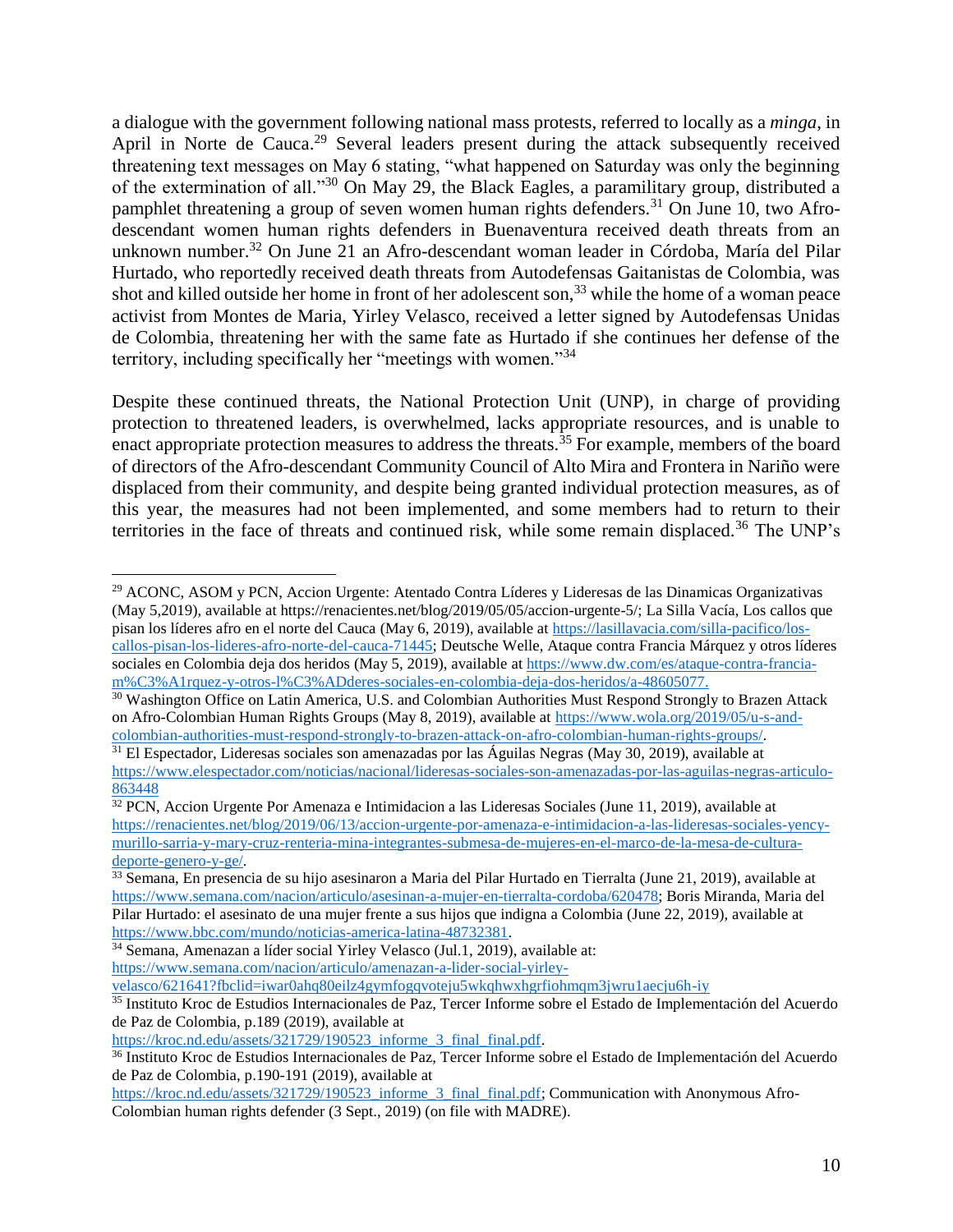protection measures have been found ineffective in rural areas,  $37$  and Afro-descendant leaders continue to identify a need for collective protection measures and initiatives to deal with the attacks' root causes, such as illegal mining and large-scale industry's demands for territory.<sup>38</sup>

### <span id="page-10-0"></span>*B. Failure to Adequately Investigate and Prosecute Attacks on Human Rights Defenders*

Since its last review by the CERD Committee, Colombia has begun to slowly increase its investigations of human rights defender homicides and prosecutions of perpetrators, with collaboration from the Office of the UN High Commissioner for Human Rights (OHCHR). As of mid-2018, 50% of the homicides of 178 leaders whose murders were recognized by OHCHR between 2016 and mid-2018 had been opened to investigation.<sup>39</sup> However, this number discounts the higher number of cases reported by civil society organizations and even Colombia's own Defensoría del Pueblo. In addition, there was no criminal sentence, and therefore a state of impunity, in 91.4% of the 563 cases registered by Somos Defensores between 2009-2017.<sup>40</sup>

On May 7, President Duque announced the creation of a group of specialized judges to handle cases of murders and threats against human rights defenders and social leaders.<sup>41</sup> The Attorney General stated that these specialized judges are needed in certain regions due to the high number of cases.<sup>42</sup> However, as of the end of May 2019, the Superior Council of the Judiciary had not met to define the new body of judges.<sup>43</sup> For human rights advocates, an increase in judges is an inadequate response to the overall lack of rigorous investigation, including determining intellectual authors of threats and violence against human rights defenders, which remain largely unknown despite hundreds of killings since 2016.<sup>44</sup>

### <span id="page-10-1"></span>*C. Stigmatization and Criminalization of Human Rights Defenders*

High-level Colombian officials have publicly smeared and threatened human rights defenders or downplayed the dangers they face. Even Colombia's National Protection Unit (UNP) has minimized, disregarded, and dismissed politically-motivated attacks and killings, including against those standing up for Afro-descendants' rights. In December 2017, Minister of Defense Luis Carlos Villegas publicly denied the existence of a systematic pattern of killings of human rights

<sup>37</sup> Id.

<sup>38</sup> Edinson Arley Bolaños, 'Las capturas por el atentado son un falso positive': lider afro del norte del Cauca, El Espectador (June 19, 2019), available a[t https://www.elespectador.com/colombia2020/territorio/las-capturas-por-el](https://www.elespectador.com/colombia2020/territorio/las-capturas-por-el-atentado-son-un-falso-positivo-lider-afro-del-norte-del-cauca-articulo-866720)[atentado-son-un-falso-positivo-lider-afro-del-norte-del-cauca-articulo-866720.](https://www.elespectador.com/colombia2020/territorio/las-capturas-por-el-atentado-son-un-falso-positivo-lider-afro-del-norte-del-cauca-articulo-866720)

<sup>39</sup> Programa Somos Defensores, *Más Allá de las Cifras: Segunda Parte*, p. 67, (2018), https://www.colectivodeabogados.org/IMG/pdf/masalladelascifrasespweb.pdf.

<sup>40</sup> Programa Somos Defensores, *Más Allá de las Cifras: Segunda Parte*, p. 68, (2018),

https://www.colectivodeabogados.org/IMG/pdf/masalladelascifrasespweb.pdf.

<sup>41</sup> El Colombiano, Duque creará cuerpo especial de jueces para casos de líderes sociales (May 7, 2019), available at [https://www.elcolombiano.com/colombia/paz-y-derechos-humanos/duque-creara-cuerpo-especial-de-jueces-para](https://www.elcolombiano.com/colombia/paz-y-derechos-humanos/duque-creara-cuerpo-especial-de-jueces-para-casos-de-lideres-sociales-CB10660031)[casos-de-lideres-sociales-CB10660031](https://www.elcolombiano.com/colombia/paz-y-derechos-humanos/duque-creara-cuerpo-especial-de-jueces-para-casos-de-lideres-sociales-CB10660031)

 $42$  El Colombiano, Duque creará cuerpo especial de jueces para casos de líderes sociales (May 7, 2019), available at [https://www.elcolombiano.com/colombia/paz-y-derechos-humanos/duque-creara-cuerpo-especial-de-jueces-para](https://www.elcolombiano.com/colombia/paz-y-derechos-humanos/duque-creara-cuerpo-especial-de-jueces-para-casos-de-lideres-sociales-CB10660031)[casos-de-lideres-sociales-CB10660031](https://www.elcolombiano.com/colombia/paz-y-derechos-humanos/duque-creara-cuerpo-especial-de-jueces-para-casos-de-lideres-sociales-CB10660031)

<sup>43</sup> La Silla Vacía, Con el asesinato de los líderes, Duque ha sido más cámaras que acción (May 27, 2019), available a[t https://lasillavacia.com/asesinato-los-lideres-duque-ha-sido-mas-camaras-accion-71794.](https://lasillavacia.com/asesinato-los-lideres-duque-ha-sido-mas-camaras-accion-71794)

<sup>44</sup> Interview, Afro-Colombian woman human rights defender, (2 July, 2019) (on file with MADRE).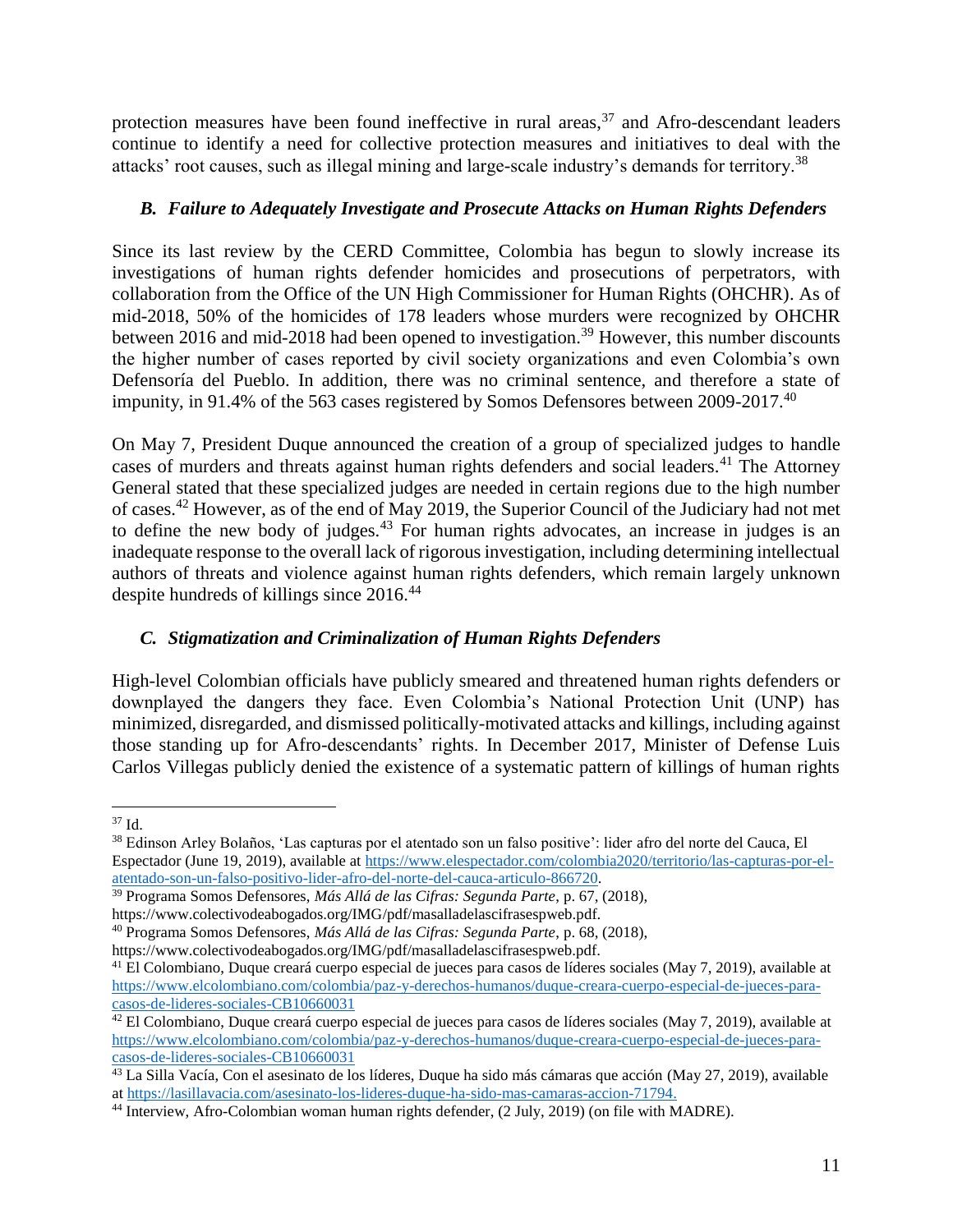defenders, and claimed the assassinations are the result of petty local squabbles.<sup>45</sup> Following the attempted assassination of Senator Alexander Lopez Maya, a longtime spokesperson for human rights and anti-corruption laws, the UNP issued a false statement claiming he had suffered from a robbery attempt.<sup>46</sup> Just before the attempt on his life, Senator Lopez had spoken out in favor of fulfilling promises for improvements that the Government made after the mass civil strike last year in Buenaventura, a majority Afro-Colombian city with high poverty and chronic public underinvestment.<sup>47</sup>

Meanwhile, Colombian officials have targeted recipients of protection measures with arrest. On Aril 20, 2018, Afro-descendant women human rights defenders, Sara Liliana Quiñonez Valencia and her mother, Tulia Marys Valencia were arrested on baseless charges of narcotics trafficking and ties to the National Liberation Army (ELN). Both were denied bail and placed in maximumsecurity detention<sup>48</sup> for 15 months before being released on July 12, 2019 to await trial.

Noting the arrests of social leaders, including Sara and Tulia Marys, international observers warn that the Government's stigmatization and criminalization of social protest could legitimize violence against human rights defenders and social leaders.<sup>49</sup> For example, Danelly Estupiñan, an Afro-descendant woman human rights defender from Buenaventura, faces unfounded charges of slander and libel from the very office charged with investigating threats to her safety. Estupiñan and other Afro-descendant leaders have received threats since Buenaventura's 2017 mass civic strike (*paro cívico*), and she has documented increasing incidents of unknown men surveilling her and her family members for months on end, despite having reported the incidents to the prosecutor in January 2019.<sup>50</sup> While none of the threat perpetrators have been publicly identified, agents from the Technical Investigation Corps (CTI), a branch of the prosecutor's office, used their resources to file against Ms. Estupiñan for slander, in a move that appears designed to distract from their

<sup>45</sup> El Espectador, *Asesinatos de lideres son por "líos de faldas": ministro de Defensa* (17 Dec. 2017), [https://www.elespectador.com/noticias/politica/asesinatos-de-lideres-son-por-lios-de-faldas-ministro-de-defensa](https://www.elespectador.com/noticias/politica/asesinatos-de-lideres-son-por-lios-de-faldas-ministro-de-defensa-articulo-728893)[articulo-728893](https://www.elespectador.com/noticias/politica/asesinatos-de-lideres-son-por-lios-de-faldas-ministro-de-defensa-articulo-728893)

<sup>46</sup> Gimena Sanchez-Garzoli, *Attack Against Colombian Labor Rights Senator Must Be Widely Condemned,*  Washington Office on Latin America (15 May 2018), https://www.wola.org/analysis/attack-colombian-labor-rightssenator-must-widely-condemned/

<sup>47</sup> Gimena Sanchez-Garzoli, *Attack Against Colombian Labor Rights Senator Must Be Widely Condemned,*  Washington Office on Latin America (15 May 2018), https://www.wola.org/analysis/attack-colombian-labor-rightssenator-must-widely-condemned/

<sup>48</sup> JM Kirby, *Facing Wrongful Detention and Threats, Afro-Colombian Women Call for Justice*, Truthout (17 Mar., 2019) [https://truthout.org/articles/facing-wrongful-detention-and-threats-afro-colombian-women-call-for-justice/.](https://truthout.org/articles/facing-wrongful-detention-and-threats-afro-colombian-women-call-for-justice/)

<sup>49</sup> Instituto Kroc de Estudios Internacionales de Paz, Tercer Informe sobre el Estado de Implementación del Acuerdo de Paz de Colombia, p.191 (2019), available at

[https://kroc.nd.edu/assets/321729/190523\\_informe\\_3\\_final\\_final.pdf;](https://kroc.nd.edu/assets/321729/190523_informe_3_final_final.pdf) Additionally, more than 260 national and international academics have expressed their concern that the Government has failed to implement sufficient protection measures, failed to investigate intellectual authors of attacks on human rights defenders, and has incited violence against them. Carta Abierta al Presidente Ivan Duque Marquez de Acdemicos del mundo y de Colombia (May 21, 2019), available at [http://static.iris.net.co/semana/upload/documents/carta-academicos-a-duque.pdf.](http://static.iris.net.co/semana/upload/documents/carta-academicos-a-duque.pdf)

<sup>50</sup> Amnesty International, Urgent Action: Human Rights Defender at Risk (July 1, 2019), available at https://www.amnesty.org/download/Documents/AMR2306212019ENGLISH.pdf; El Espectador, Agentes del CTI asedian a una lideresa social de Buenaventura? (July 2, 2019),

https://www.elespectador.com/colombia2020/territorio/agentes-del-cti-asedian-una-lideresa-social-de-buenaventuraarticulo-868728.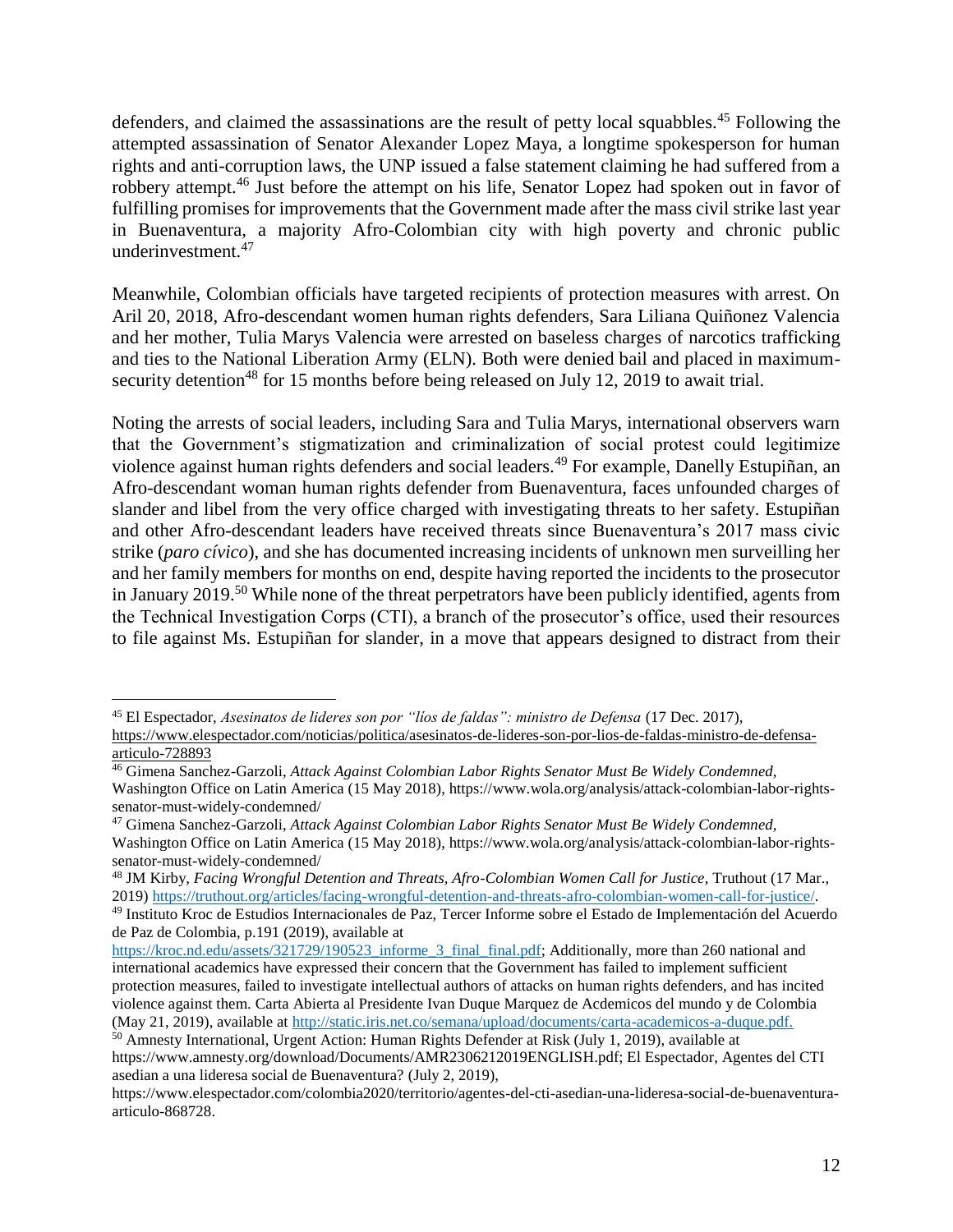agents' possible improper actions in relation to the case.<sup>51</sup> Estupiñan reports being unable to carry out daily activities due to the insecurity she and her family face,<sup>52</sup> which has forced her to relocate temporarily from Buenaventura, to escape the fate of fellow Buenaventuran Afro-descendant human rights defender, Temistocles Machado, who was assassinated in 2017.<sup>53</sup> Machado, a leader within Black Communities Process (PCN), played an instrumental role in a years-long neighborhood struggle against a port administrator company, TC-BUEN, a subsidiary of Maersk, that threatens to displace more than 7,000 families with large-scale expansion and tourist development projects; and in Buenaventura's 2017 civic strike, protesting a lack of basic services such as water, and health and education infrastructure, and the failure of the state to adhere to obligations to address insecurity.<sup>54</sup>

In August 2019, the legal representative and leader of the Association of Community Councils of Northern Cauca (ACONC), Victor Hugo Moreno, was informed by the Prosecutor's Office, at a roundtable to monitor prosecutions of Indigenous and Black leaders of a May 2019 *minga* (a civil disobedience organized by Indigenous and Afro-descendant Peoples), that he himself is under investigation by the Prosecutor for his participation in the *minga*. <sup>55</sup> In addition, it was revealed there that one of the most recognized leaders of Colombia's Black movement, Carlos Rosero of PCN is also under investigation. These two leaders were among the victims of the May 4, 2019 attack on human rights defenders in Cauca and subsequent threats against them, <sup>56</sup> described above.

### <span id="page-12-0"></span>*D. Lack of Recognition of Afro-descendant Authorities, Including Guardia Cimarrona*

A result of persistent advocacy on the part of Afro-descendant and Indigenous organizations, Colombia's peace agreement obligates the government, as part of its security guarantee to civil society organizations, to strengthen and recognize Afro-descendant and Indigenous Peoples' respective civil self-protection units, the Guardia Cimarrona and the Guardia Indígena.<sup>57</sup> With roots in resistance to enslavement and in longstanding cultural understandings, "the Guardia Cimarrona is one of the components of self governance, integrated into the Community Council, charged with safeguarding the integrity of Black, Afro-Colombian, Raizal and Palenquero Peoples."<sup>58</sup> Among its functions, the Guardia Cimarrona "defends, protects and safeguards the

<sup>51</sup> El Espectador, Agentes del CTI asedian a una lideresa social de Buenaventura? (July 2, 2019),

https://www.elespectador.com/colombia2020/territorio/agentes-del-cti-asedian-una-lideresa-social-de-buenaventuraarticulo-868728.

<sup>52</sup> El Espectador, Agentes del CTI asedian a una lideresa social de Buenaventura? (July 2, 2019),

https://www.elespectador.com/colombia2020/territorio/agentes-del-cti-asedian-una-lideresa-social-de-buenaventuraarticulo-868728.

<sup>53</sup> El Tiempo, *Temístocles Machado: La muerte de este valeroso líder de Buenaventura se suma a las 170 registradas el año pasado*, (30 Jan. 2018), *available at* [http://www.eltiempo.com/opinion/editorial/asesinato-de](http://www.eltiempo.com/opinion/editorial/asesinato-de-temistocles-machado-176646)[temistocles-machado-176646.](http://www.eltiempo.com/opinion/editorial/asesinato-de-temistocles-machado-176646)

<sup>54</sup> Washington Office on Latin America, *Two Ethnic Leaders Assassinated Within 48 Hours in Colombia*, (30 Jan. 2018), *available at* [https://www.wola.org/2018/01/two-ethnic-leaders-assassinated-within-48-hours-colombia/.](https://www.wola.org/2018/01/two-ethnic-leaders-assassinated-within-48-hours-colombia/)

<sup>55</sup> Urgente Acción Preventiva, <http://www.aconckekelo.org/urgente-accion-preventiva/> (31 Aug., 2019). <sup>56</sup> La Silla Vacía, Los callos que pisan los líderes afro en el norte del Cauca (May 6, 2019), available at

[https://lasillavacia.com/silla-pacifico/los-callos-pisan-los-lideres-afro-norte-del-cauca-71445.](https://lasillavacia.com/silla-pacifico/los-callos-pisan-los-lideres-afro-norte-del-cauca-71445) <sup>57</sup> Acuerdo Final Para la Terminación del Conflicto y la Construcción de una Paz Estable y Duradera, ¶ 6.2.3.c

<sup>(2016),</sup> available at altocomisionadoparalapaz.gov.co/procesos-y-conversaciones/Documentos%20compartidos/24- 11-2016NuevoAcuerdoFinal.pdf.

<sup>58</sup> Proceso de Comunidades Negras, Sustento ideológico de la Guardia Cimarrona, (2018) (on file with PCN).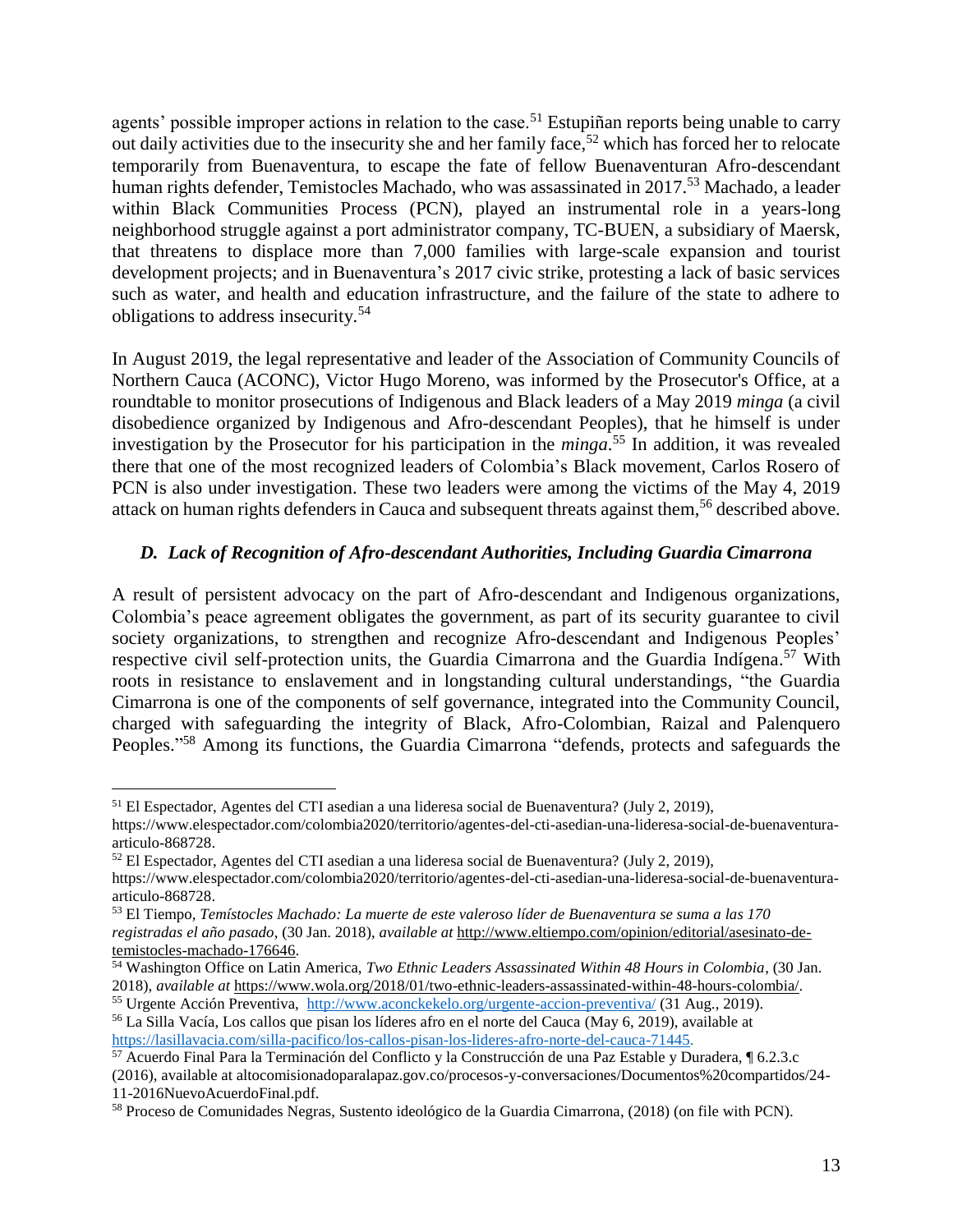fundamental right to territory as a space for life. The Guardia Cimarrona carries out the orientations defined by Community Councils, Afro-descendant territorial organizations, and other organizational dynamics formed by Afro-descendant People."<sup>59</sup>

With proper training and material assistance, such as radios for rural areas that lack services,<sup>60</sup> it may be able to carry out its tasks in a robust manner, communicating to early warning systems and coordinating timely safety assistance, for example. The Government has refused to recognize the Guardia Cimarrona, erecting administrative hurdles and bureaucratic delays in response to Afrodescendant organizations' and authorities' call for implementation of this collective right.<sup>61</sup> The hurdles are political: while the Guardian Indígena still lacks necessary support, the Government has officially recognized it and therefore has a model for this bare minimum collaboration, which it could extend to the Guardia Cimarrona if it had the political will.<sup>62</sup>

The refusal to recognize Afro-descendant authorities has implications for human rights defenders, not only with regard to their physical safety in the face of increasing threats from armed actors, but also in the face of unjust criminal prosecution. Without recognition of their autonomous justice systems (*justicia propia*) and authorities, legal processes for Afro-descendant leaders who are wrongfully prosecuted for participating in protest, are solely carried out under the auspices of the state, without the safeguard of involvement by their own authorities.<sup>63</sup> In recent negotiations between Afro-descendant organizations and the Government for collective protection in the wake of the May  $4<sup>th</sup>$ , 2019 grenade attack, the state has continued to refuse this recognition of Afrodescendants' autonomous justice system and the Guardia Cimarrona.<sup>64</sup>

### <span id="page-13-0"></span>*E. Suggested Questions for the Colombian Government*

- 1. What specific measures has the government taken since its last review by the CERD Committee to conduct thorough investigations and effectively prosecute individuals who threaten the lives and physical safety of human rights defenders, including leaders and defenders of the rights of Indigenous and Afro-Colombian Peoples? 65
- 2. How many investigations have resulted in the conviction of those directly responsible for threats and attacks against human rights defenders and social leaders, and how many have resulted in identification and prosecution of the intellectual authors of those attacks?
- 3. What Measures is the Government taking to recognize Afro-descendant authorities, including by supporting the Guardia Cimarrona and Afro-descendant autonomous justice systems?

### <span id="page-13-1"></span>*F. Suggested Recommendations for the Colombian Government*

 $\overline{a}$ <sup>59</sup> Proceso de Comunidades Negras, Sustento ideológico de la Guardia Cimarrona, (2018) (on file with PCN). <sup>60</sup> *La fatal deuda con las Guardias Indígena y Cimarrona del Norte del Cauca*, Verdad Abierta (15 Aug., 2019), available at [https://verdadabierta.com/la-fatal-deuda-con-las-guardias-indigena-y-cimarrona-del-norte-de-cauca/.](https://verdadabierta.com/la-fatal-deuda-con-las-guardias-indigena-y-cimarrona-del-norte-de-cauca/)

<sup>61</sup> *La fatal deuda con las Guardias Indígena y Cimarrona del Norte del Cauca*, Verdad Abierta (15 Aug., 2019), available at [https://verdadabierta.com/la-fatal-deuda-con-las-guardias-indigena-y-cimarrona-del-norte-de-cauca/.](https://verdadabierta.com/la-fatal-deuda-con-las-guardias-indigena-y-cimarrona-del-norte-de-cauca/)

<sup>62</sup> *La fatal deuda con las Guardias Indígena y Cimarrona del Norte del Cauca*, Verdad Abierta (15 Aug., 2019), available at [https://verdadabierta.com/la-fatal-deuda-con-las-guardias-indigena-y-cimarrona-del-norte-de-cauca/.](https://verdadabierta.com/la-fatal-deuda-con-las-guardias-indigena-y-cimarrona-del-norte-de-cauca/)

<sup>63</sup> Communication with anonymous Afro-Colombian human rights defender (3 Sept., 2019) (on file with MADRE).

<sup>64</sup> Communication with anonymous Afro-Colombian human rights defender (3 Sept., 2019) (on file with MADRE).

<sup>65</sup> CERD*: Concluding Observations, Colombia*, ¶28(c) U.N. Doc CERD/C/COL/15-16 (25 September 2015).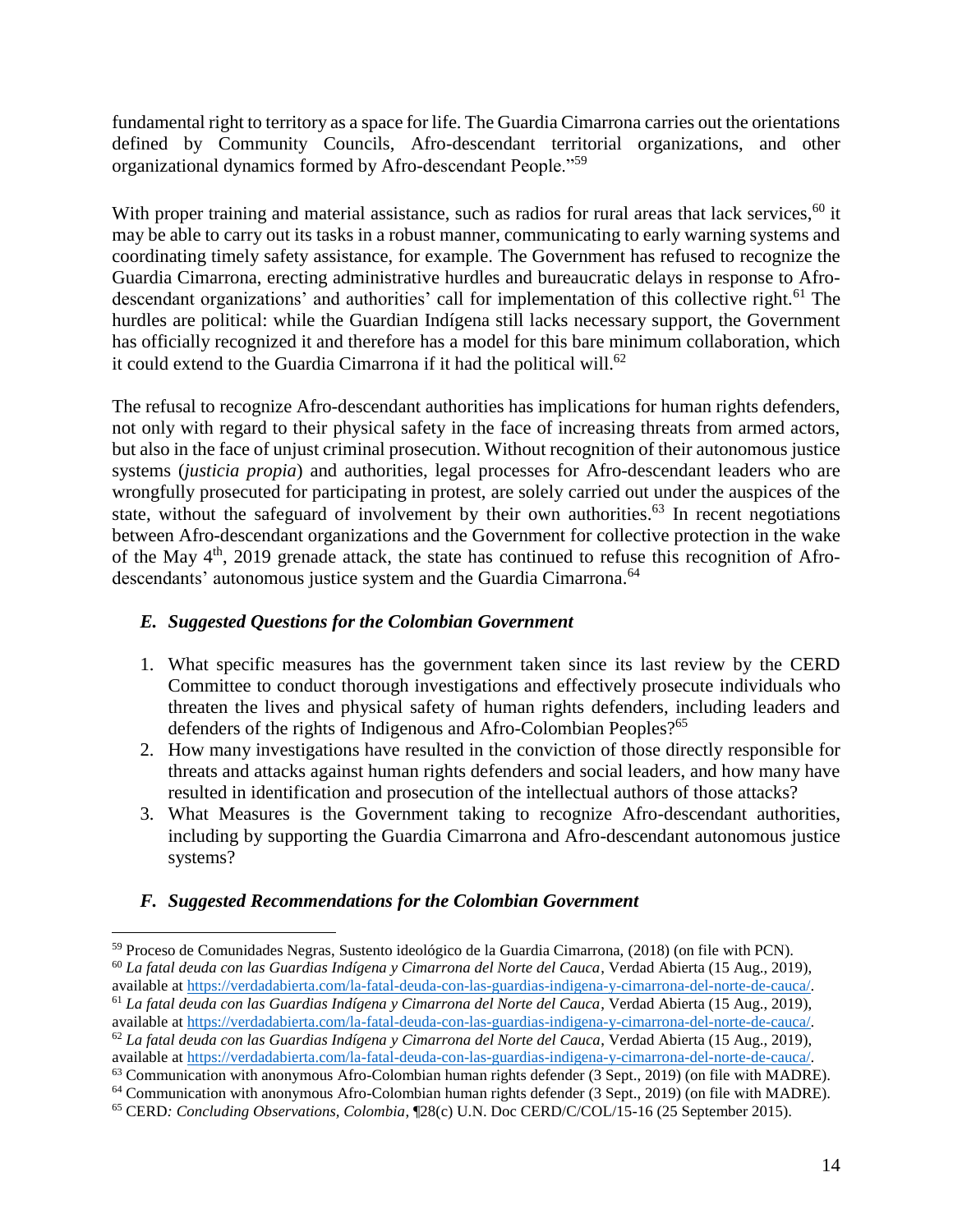We encourage the Committee to call on the Colombian Government to:

- ensure that all attacks on Afro-Colombian human rights defenders and leaders, including women, are promptly and thoroughly investigated and prosecuted; including by increasing the number of properly trained and sensitized legal personnel who can guarantee adequate and timely investigation and legal assistance.
- halt the targeting of Afro-Colombian human rights defenders, including women, with wrongful arrest, administrative imprisonment, and baseless litigation; and end criminalization of social protest and the subsequent legal persecution of social leaders for participating in demonstrations, civil disobedience and other forms of protest.
- guarantee financial and institutional resources to ensure Afro-descendant authorities' and organizations' participation in creating and implementing the Security and Protection Program, in accordance with Articles 3.4.8 and 6.2.c of the Peace Accord;
- Improve the criteria of the National Protection Unit of Colombia for risk assessment in accordance with the consultations and proposals offered by Afro-Colombian authorities and organizations, in order to respond adequately and take into account the specific security needs of leaders and Afro-Colombian human rights defenders, particularly women defenders, and establish effective collective preventive and security measures.

### <span id="page-14-0"></span>**IV. SEXUAL AND GENDER-BASED VIOLENCE COMMITTED AGAINST AFRO-COLOMBIANS (ARTS. 5 and 6)**

### <span id="page-14-1"></span>*A. Failure to Prevent Sexual and Gender-Based Violence*

Afro-descendant and Indigenous Peoples' territories are disproportionately impacted by armed group presence,<sup>66</sup> increasing their risk of violence, including sexual and gender-based violence  $(SGBV).<sup>67</sup>$  Sexual violence continues to be a driving factor for displacement of Afro-descendant and Indigenous women.<sup>68</sup> Throughout 2018 the Ombudsperson's Office repeatedly warned the Government of ongoing conflict-related sexual violence, and of the lack of access to services for survivors, including in regions with majority Afro-descendant and Indigenous populations.<sup>69</sup> The Inter-American Commission on Human Rights recently warned that armed groups continue to use

<sup>66</sup> Instituto Kroc de Estudios Internacionales de Paz, Tercer Informe sobre el Estado de Implementación del Acuerdo de Paz de Colombia, p.190 (2019), available at [https://kroc.nd.edu/assets/321729/190523\\_informe\\_3\\_final\\_final.pdf](https://kroc.nd.edu/assets/321729/190523_informe_3_final_final.pdf)

<sup>67</sup> Instituto Kroc de Estudios Internacionales de Paz, Tercer Informe sobre el Estado de Implementación del Acuerdo de Paz de Colombia, p.190, 193 (2019), available at

https://kroc.nd.edu/assets/321729/190523\_informe\_3\_final\_final.pdf

<sup>68</sup> Office of the Special Representative of the Secretary General for Sexual Violence in Conflict, *Country Report: Colombia* (2018).

 $69$  Defensoría del Pueblo, Defensoría pide derrumbar barreras de salud, justicia e inclusión que sufren victimas de violencia sexual (May 25, 2019), available at

[http://www.defensoria.gov.co/es/nube/comunicados/7915/Defensor%C3%ADa-pide-derrumbar-barreras-de-salud](http://www.defensoria.gov.co/es/nube/comunicados/7915/Defensor%C3%ADa-pide-derrumbar-barreras-de-salud-justicia-e-inclusi%C3%B3n-que-sufren-v%C3%ADctimas-de-violencia-sexual-v%C3%ADctimas-violencia-sexual-dignidad-mujeres.htm)[justicia-e-inclusi%C3%B3n-que-sufren-v%C3%ADctimas-de-violencia-sexual-v%C3%ADctimas-violencia-sexual](http://www.defensoria.gov.co/es/nube/comunicados/7915/Defensor%C3%ADa-pide-derrumbar-barreras-de-salud-justicia-e-inclusi%C3%B3n-que-sufren-v%C3%ADctimas-de-violencia-sexual-v%C3%ADctimas-violencia-sexual-dignidad-mujeres.htm)[dignidad-mujeres.htm.](http://www.defensoria.gov.co/es/nube/comunicados/7915/Defensor%C3%ADa-pide-derrumbar-barreras-de-salud-justicia-e-inclusi%C3%B3n-que-sufren-v%C3%ADctimas-de-violencia-sexual-v%C3%ADctimas-violencia-sexual-dignidad-mujeres.htm)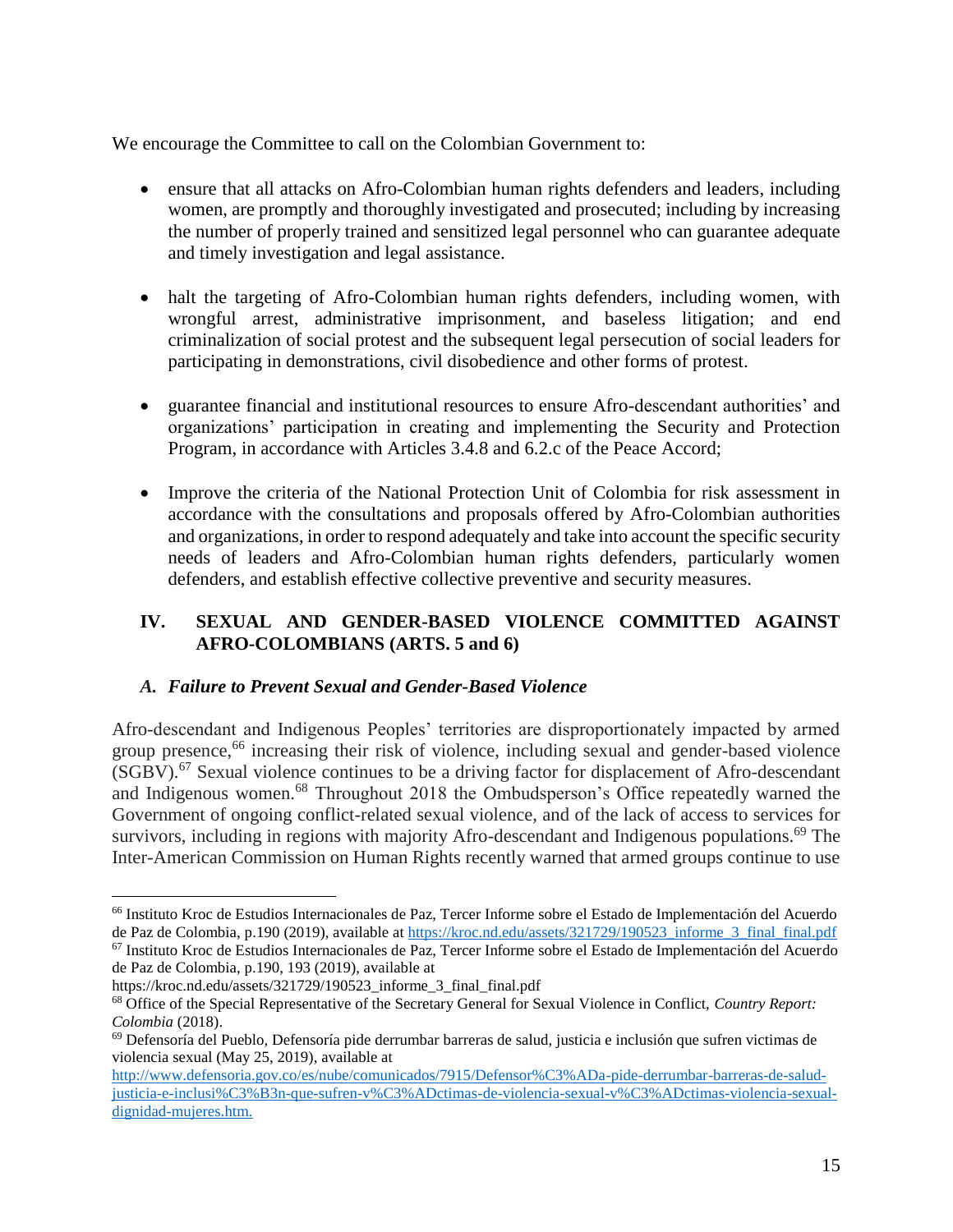sexual violence as a form of territorial control, particularly impacting Afro-descendant and Indigenous women and girls.<sup>70</sup> Despite these warnings, the Government has failed to adequately consult with Afro-descendant authorities and women's organizations to implement effective security measures and support the establishment of local community self-protection mechanisms, as required under the Peace Accord.<sup>71</sup>

The full dimensions of SGBV and the disproportionate impact on Afro-descendant communities is difficult to ascertain because official quantitative data on SGBV in Colombia lacks completeness, comprehensiveness, comparability, timeliness, and disaggregation.<sup>72</sup> For example, the Instituto Nacional de Medicina Legal y Ciencias Forenses (INML-CF) statistics, between January through April 2018, categorized over 6,000 women who suffered from non-fatal injuries as a result of sexual violence (SV) as "without ethnicity" or "without information," while stating that only 275 Afro-descendant, Palenquero, or Raizal women suffered injuries from  $SV<sub>1</sub><sup>73</sup>$  which could mean countless Afro-Colombian or Indigenous victims are uncounted due to a lack of proper data collection. In addition, much of the available information is gathered through official complaint processes and judicialization, which excludes a large portion of affected victims and survivors.<sup>74</sup> Protocols for proper intervention in SGBV cases go unheeded in rural areas, including when women wish to file a complaint with police and prosecutors.<sup>75</sup> The fact that state actors such as police and intelligence services are identified as perpetrators of sexual and gender-based violence in significant numbers<sup>76</sup> presents another barrier to reporting.<sup>77</sup>

[content/uploads/2018/05/Bolet%C3%ADn-25-de-mayo-de-2018\\_-Sisma-Mujer.pdf](https://www.sismamujer.org/wp-content/uploads/2018/05/Bolet%C3%ADn-25-de-mayo-de-2018_-Sisma-Mujer.pdf)

<sup>70</sup> Comisión Interamericana de Derechos Humanos, Informe Anual 2018: Capitulo V. Seguimiento de recomendaciones formuladas por la CIDH en el Informe Verdad, Justicia y Reparación: Cuarto informe sobre la situación de derechos humanos en Colombia, para. 221 (Mar. 21, 2019), available at [https://www.refworld.org.es/cgi-](https://www.refworld.org.es/cgi-bin/texis/vtx/rwmain?page=publisher&docid=5c9410564&skip=0&publisher=IACHR&querysi=colombia&searchin=title&sort=date)

[bin/texis/vtx/rwmain?page=publisher&docid=5c9410564&skip=0&publisher=IACHR&querysi=colombia&searchin](https://www.refworld.org.es/cgi-bin/texis/vtx/rwmain?page=publisher&docid=5c9410564&skip=0&publisher=IACHR&querysi=colombia&searchin=title&sort=date) [=title&sort=date](https://www.refworld.org.es/cgi-bin/texis/vtx/rwmain?page=publisher&docid=5c9410564&skip=0&publisher=IACHR&querysi=colombia&searchin=title&sort=date)

 $\frac{71 \text{ Final Agreement}}{71 \text{ Final Agreement}}$  to End the Armed Conflict and Build a Stable and Lasting Peace, Art. 6.2.2 (24 Nov. 2016); Michel Forst (Special Rapporteur on the situation of human rights defenders), *Visit to Colombia, 20 November to 3 December End of Mission Statement* p. 26 (3 Dec. 2018)

<sup>&</sup>lt;sup>72</sup> UN Human Rights Council, Annual Report of the UN High Commissioner for Human Rights on the situation of human rights in Colombia, U.N. Doc. A/HRC/37/3/Add.3, ¶ 85 (March 2 2018), available

at [http://www.securitycouncilreport.org/atf/cf/%7B65BFCF9B-6D27-4E9C-8CD3-CF6E4FF96FF9%7D/a-hrc-37-](http://www.securitycouncilreport.org/atf/cf/%7B65BFCF9B-6D27-4E9C-8CD3-CF6E4FF96FF9%7D/a-hrc-37-3-add_3.pdf) [3-add\\_3.pdf;](http://www.securitycouncilreport.org/atf/cf/%7B65BFCF9B-6D27-4E9C-8CD3-CF6E4FF96FF9%7D/a-hrc-37-3-add_3.pdf) Sisma Mujeres, *comportamiento de la violencia sexual contra mujeres y niñas en Colombia durante 2017 y 2018*, p. 6-7, 25 May 2018, available at [https://www.sismamujer.org/wp-](https://www.sismamujer.org/wp-content/uploads/2018/05/Bolet%C3%ADn-25-de-mayo-de-2018_-Sisma-Mujer.pdf)

 $\frac{73}{12}$  The Instituto Nacional de Medicina Legal y Ciencias Forenses, Información preliminar de lesiones no fatales de causa externa en Colombia. Enero a abril de 2018 (May 21, 2018), download Excel spreadsheet at https://tinyurl.com/ybnwe4r4.

<sup>74</sup> Sisma Mujeres, *comportamiento de la violencia sexual contra mujeres y niñas en Colombia durante 2017 y 2018*, p. 6, 25 May 2018, available at [https://www.sismamujer.org/wp-content/uploads/2018/05/Bolet%C3%ADn-25-de](https://www.sismamujer.org/wp-content/uploads/2018/05/Bolet%C3%ADn-25-de-mayo-de-2018_-Sisma-Mujer.pdf)[mayo-de-2018\\_-Sisma-Mujer.pdf](https://www.sismamujer.org/wp-content/uploads/2018/05/Bolet%C3%ADn-25-de-mayo-de-2018_-Sisma-Mujer.pdf)

 $75$  UN Human Rights Council, Annual Report of the UN High Commissioner for Human Rights on the situation of human rights in Colombia, U.N. Doc. A/HRC/37/3/Add.3, ¶ 85 (March 2 2018), available

at [http://www.securitycouncilreport.org/atf/cf/%7B65BFCF9B-6D27-4E9C-8CD3-CF6E4FF96FF9%7D/a-hrc-37-](http://www.securitycouncilreport.org/atf/cf/%7B65BFCF9B-6D27-4E9C-8CD3-CF6E4FF96FF9%7D/a-hrc-37-3-add_3.pdf) [3-add\\_3.pdf](http://www.securitycouncilreport.org/atf/cf/%7B65BFCF9B-6D27-4E9C-8CD3-CF6E4FF96FF9%7D/a-hrc-37-3-add_3.pdf)

<sup>76</sup> Sisma Mujeres, *comportamiento de la violencia sexual contra mujeres y niñas en Colombia durante 2017 y 2018*, p. 15, 25 May 2018, available at [https://www.sismamujer.org/wp-content/uploads/2018/05/Bolet%C3%ADn-25-de](https://www.sismamujer.org/wp-content/uploads/2018/05/Bolet%C3%ADn-25-de-mayo-de-2018_-Sisma-Mujer.pdf)[mayo-de-2018\\_-Sisma-Mujer.pdf](https://www.sismamujer.org/wp-content/uploads/2018/05/Bolet%C3%ADn-25-de-mayo-de-2018_-Sisma-Mujer.pdf)

<sup>77</sup> *Id.*at 16.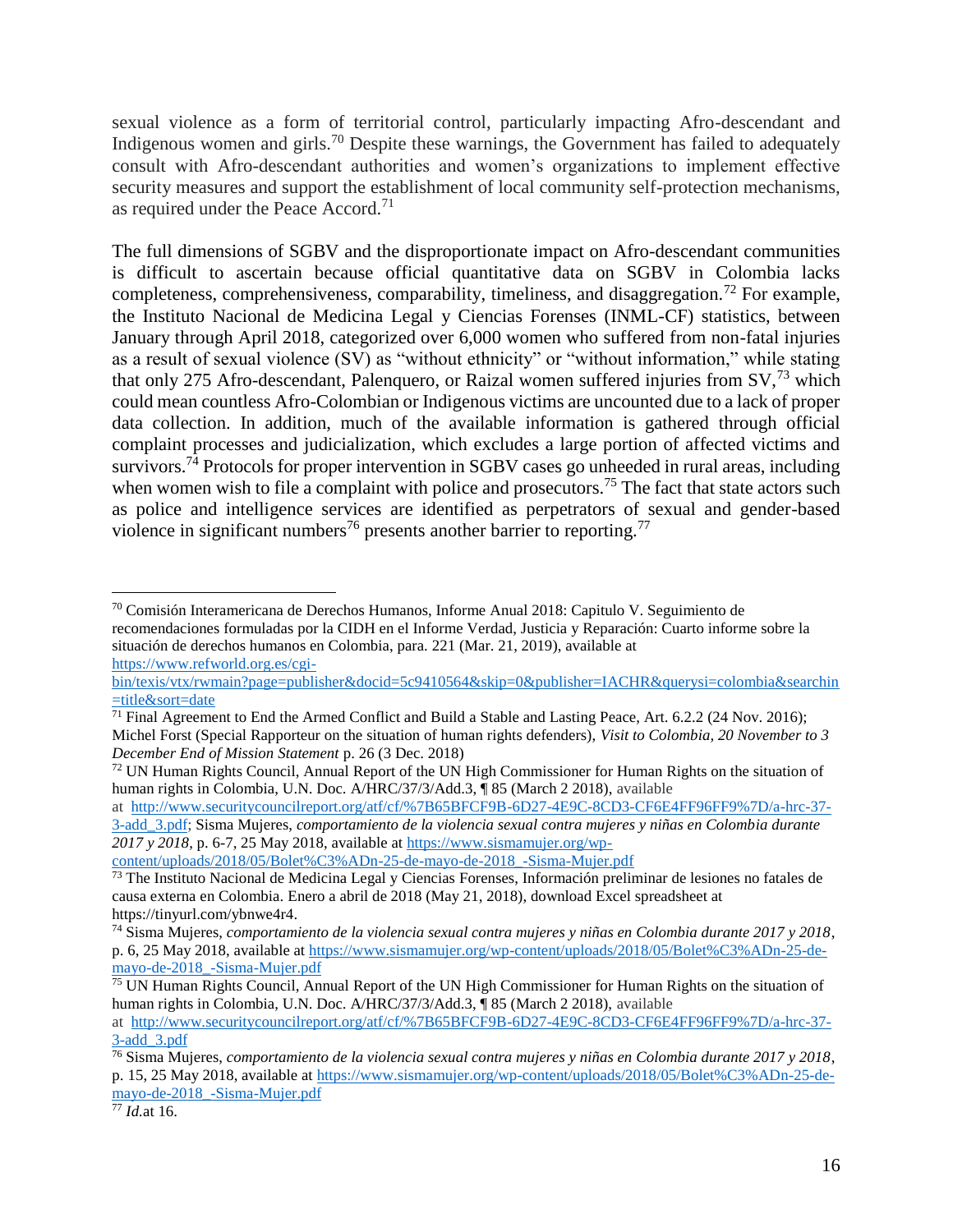Colombia's Law 1257 of 2008 guarantees the right of women to live free from violence, including sexual violence, and establishes entitlements for women victims of sexual violence to holistic treatment, free legal support and other services.<sup>78</sup> Despite efforts to institutionalize Law 1257, it remains largely unimplemented as violence against women continues to rise.<sup>79</sup> While inadequate data collection on sexual and gender-based violence (SGBV) in Colombia leads to undercounting—despite human rights experts' calls for improvement<sup>80</sup>—recent statistics point to an overall increase in conflict-related SGBV.<sup>81</sup> The rate of legal medical exams for women victims of presumed sexual violence committed by armed actors and security forces increased by 12.07% in 2018 compared to 2017.<sup>82</sup> From 2017 to 2018 there was a marked increase in sexual violence crimes committed by State forces, particularly military forces, from 54 to 101.<sup>83</sup> Overall rates of sexual violence against women in Colombia have also increased with 5,193 cases recorded from January to March 2019, compared to 5,020 in the same period last year.<sup>84</sup> In Cauca during the span of three days, between May 13 and May 15, an eleven-year-old Afro-descendant girl and a fifteenyear-old Indigenous girl were found murdered in their communities.<sup>85</sup> The Indigenous victim was found showing signs of sexual violence and authorities were apparently conducting investigations to determine whether sexual violence was involved in the murder of the Afro-descendant victim, whose body was found dismembered.<sup>86</sup> On June 2 a ten-year-old Afro-descendant girl was found murdered and showing signs of sexual violence and physical torture in Buenaventura, apparently carried out by a relative. $87$  This occurred within a context of ongoing violence, including sexual violence, and threats against Afro-descendant and Indigenous communities in Buenaventura by armed groups.<sup>88</sup>

[bin/texis/vtx/rwmain?page=publisher&docid=5c9410564&skip=0&publisher=IACHR&querysi=colombia&searchin](https://www.refworld.org.es/cgi-bin/texis/vtx/rwmain?page=publisher&docid=5c9410564&skip=0&publisher=IACHR&querysi=colombia&searchin=title&sort=date) [=title&sort=date.](https://www.refworld.org.es/cgi-bin/texis/vtx/rwmain?page=publisher&docid=5c9410564&skip=0&publisher=IACHR&querysi=colombia&searchin=title&sort=date)

<sup>78</sup> Colombia Law No. 1257 of 2008, Art. 8 (b).

<sup>79</sup> Andrea Catalina León Amaya & Linda María Cabrera Cifuentes, *Ley 1257 Ocho años de obstáculos en la protección integral para las mujeres víctimas de violencias,* 73 (Nov. 2016).

<sup>80</sup> *See, e.g.* CEDAW Committee, Concluding observations on the ninth periodic report of Colombia, para. 52 (March 8,2019).

 $81$  Sisma Mujer, 24 05 2019 Boletin SISMA, p. 6-8, 13-14 (May 25, 2019), available at

[https://drive.google.com/file/d/1tXOcylrFUClv7uUJCut5\\_YbPanHDevuL/view;](https://drive.google.com/file/d/1tXOcylrFUClv7uUJCut5_YbPanHDevuL/view) Comisión Interamericana de Derechos Humanos, Informe Anual 2018: Capitulo V. Seguimiento de recomendaciones formuladas por la CIDH en el Informe Verdad, Justicia y Reparación: Cuarto informe sobre la situación de derechos humanos en Colombia, para. 221 (Mar. 21, 2019), available at [https://www.refworld.org.es/cgi-](https://www.refworld.org.es/cgi-bin/texis/vtx/rwmain?page=publisher&docid=5c9410564&skip=0&publisher=IACHR&querysi=colombia&searchin=title&sort=date)

 $82$  Sisma Mujer, 24 05 2019 Boletin SISMA, p. 13-14 (May 25, 2019), available at [https://drive.google.com/file/d/1tXOcylrFUClv7uUJCut5\\_YbPanHDevuL/view.](https://drive.google.com/file/d/1tXOcylrFUClv7uUJCut5_YbPanHDevuL/view) <sup>83</sup> Id. at 15.

<sup>84</sup> Sisma Mujer, 24 05 2019 Boletin SISMA, p. 10 (May 25, 2019), available at [https://drive.google.com/file/d/1tXOcylrFUClv7uUJCut5\\_YbPanHDevuL/view](https://drive.google.com/file/d/1tXOcylrFUClv7uUJCut5_YbPanHDevuL/view)

<sup>85</sup> Semana, Los tres asesinatos de niñas que conmocionan a Colombia, (May 20, 2019) , available at

[https://www.semana.com/nacion/articulo/los-tres-asesinatos-que-conmocionan-a-colombia/616273.](https://www.semana.com/nacion/articulo/los-tres-asesinatos-que-conmocionan-a-colombia/616273)

 $86 \text{ Id.}$ 

<sup>87</sup> Colombia.com, Buenaventura: Menor de 10 anos fue brutalmente asesinada (June 4, 2019), available at https://www.colombia.com/actualidad/nacionales/hallan-cuerpo-de-nina-asesinada-en-buenaventura-230578; El Pais, Tatiana Rodriguez y los otros casos de niñas asesinadas brutalmente en el último ano en Colombia (June 5, 2019), available a[t https://www.elpais.com.co/judicial/tatiana-rodriguez-y-los-otros-casos-de-ninas-asesinadas](https://www.elpais.com.co/judicial/tatiana-rodriguez-y-los-otros-casos-de-ninas-asesinadas-brutalmente-en-el-ultimo-ano-en-colombia.html)[brutalmente-en-el-ultimo-ano-en-colombia.html.](https://www.elpais.com.co/judicial/tatiana-rodriguez-y-los-otros-casos-de-ninas-asesinadas-brutalmente-en-el-ultimo-ano-en-colombia.html)

<sup>88</sup> COALICO, Comunicado Público: La COALICO rechaza el asesinato de Diana Tatiana Rodríguez en Buenaventura y se solidariza con la familia. Hacemos un llamado a la protección de las niñas, niños y adolescentes de Colombia (June 6, 2019), available at [http://coalico.org/comunicado-publico-la-coalico-rechaza-el-asesinato-de-](http://coalico.org/comunicado-publico-la-coalico-rechaza-el-asesinato-de-diana-tatiana-rodriguez-en-buenaventura-y-se-solidariza-con-la-familia-hacemos-un-llamado-a-la-proteccion-de-las-ninas-ninos-y-adolescentes-de/)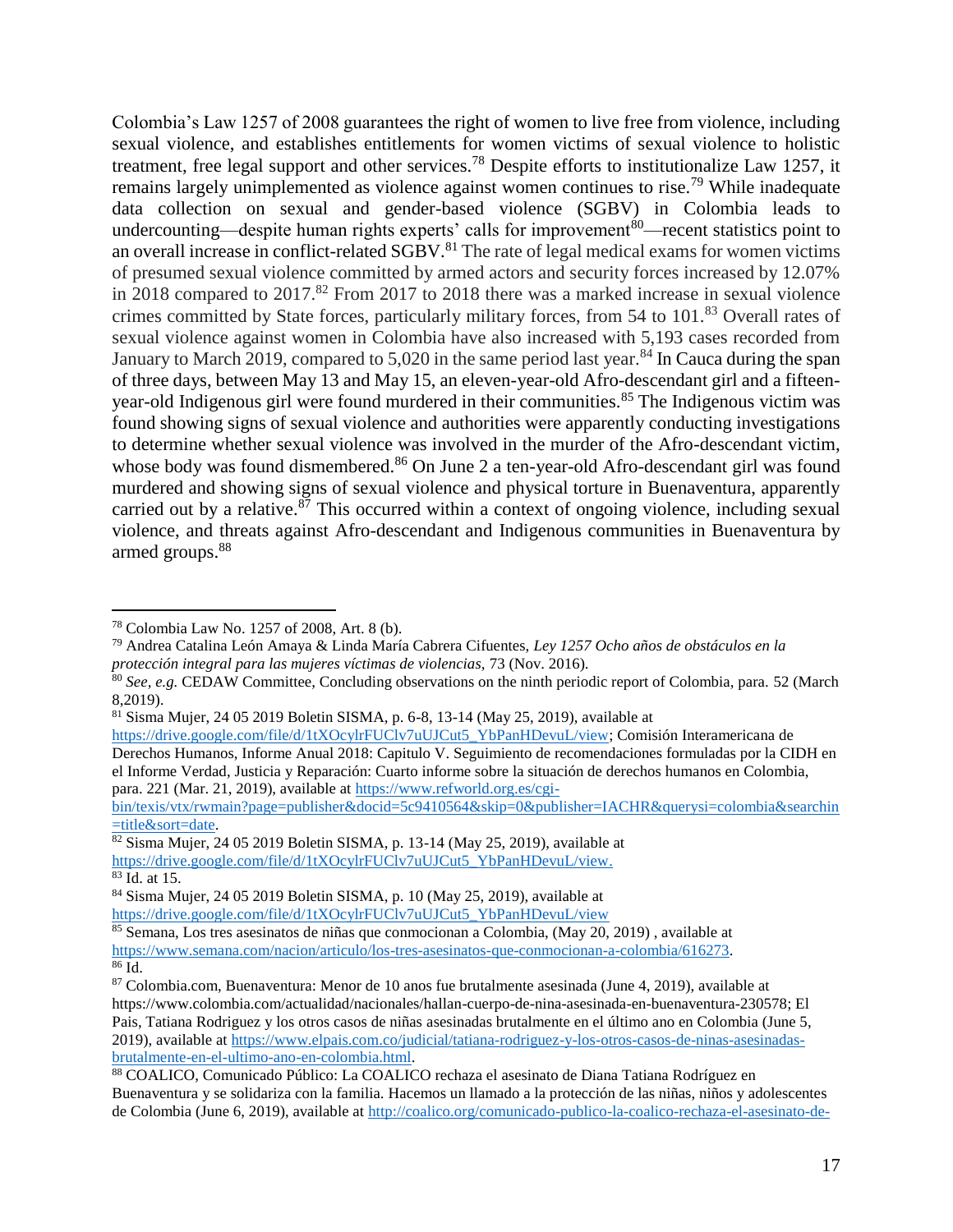### <span id="page-17-0"></span>*B. Failure to Investigate Reports of and Prosecute Perpetrators of Sexual and Gender-Based Violence*

In rural areas with significant Afro-Colombian and Indigenous populations, survivors of sexual violence lack adequate access to justice.<sup>89</sup> The Government's failure to rigorously investigate and prosecute perpetrators of SGBV has led to a climate of impunity for such crimes.<sup>90</sup> Lack of judicial resources, slow investigations, and discriminatory stereotypes perpetuated by judicial actors prevent SGBV victims, particularly those in rural areas, from accessing justice.<sup>91</sup> Due to the stigmatization and re-victimization they experience at the hands of State institutions, many women choose not to report sexual violence.<sup>92</sup> The judicial system's failure to detain and prosecute sexual offenders also discourages women from reporting sexual violence crimes, leaving them even more vulnerable, according to an Afro-descendant women's rights activist from Norte de Cauca.<sup>93</sup> Afro-Colombian human rights defenders also report that in many places of continued conflict, such as Tumaco, gender-based violence victims lack safe, accessible, and confidential reporting mechanisms.<sup>94</sup>

The impunity rate for cases brought under the Constitutional Court decisions 092 and 009, meant to address conflict-related sexual violence, is 92% and 97% respectively.<sup>95</sup> In the majority Afro-Colombian municipality of Tumaco, a reported 74 people were victims of sexual abuse related to

<sup>90</sup> Comisión Interamericana de Derechos Humanos, Informe Anual 2018: Capitulo V. Seguimiento de recomendaciones formuladas por la CIDH en el Informe Verdad, Justicia y Reparación: Cuarto informe sobre la situación de derechos humanos en Colombia, para. 221 (Mar. 21, 2019), available at [https://www.refworld.org.es/cgi-](https://www.refworld.org.es/cgi-bin/texis/vtx/rwmain?page=publisher&docid=5c9410564&skip=0&publisher=IACHR&querysi=colombia&searchin=title&sort=date)

<sup>91</sup> Comisión Interamericana de Derechos Humanos, Informe Anual 2018: Capitulo V. Seguimiento de recomendaciones formuladas por la CIDH en el Informe Verdad, Justicia y Reparación: Cuarto informe sobre la situación de derechos humanos en Colombia, para. 222 (Mar. 21, 2019), available at [https://www.refworld.org.es/cgi-](https://www.refworld.org.es/cgi-bin/texis/vtx/rwmain?page=publisher&docid=5c9410564&skip=0&publisher=IACHR&querysi=colombia&searchin=title&sort=date)

 $92$  Sisma Mujer, 24 05 2019 Boletin SISMA, p. 7 (May 25, 2019), available at [https://drive.google.com/file/d/1tXOcylrFUClv7uUJCut5\\_YbPanHDevuL/view](https://drive.google.com/file/d/1tXOcylrFUClv7uUJCut5_YbPanHDevuL/view)

[diana-tatiana-rodriguez-en-buenaventura-y-se-solidariza-con-la-familia-hacemos-un-llamado-a-la-proteccion-de-las](http://coalico.org/comunicado-publico-la-coalico-rechaza-el-asesinato-de-diana-tatiana-rodriguez-en-buenaventura-y-se-solidariza-con-la-familia-hacemos-un-llamado-a-la-proteccion-de-las-ninas-ninos-y-adolescentes-de/)[ninas-ninos-y-adolescentes-de/](http://coalico.org/comunicado-publico-la-coalico-rechaza-el-asesinato-de-diana-tatiana-rodriguez-en-buenaventura-y-se-solidariza-con-la-familia-hacemos-un-llamado-a-la-proteccion-de-las-ninas-ninos-y-adolescentes-de/)

<sup>89</sup> Special Representative of the Secretary-General on Sexual Violence in Conflict, Conflict Related Sexual Violence: Report of the United Nations Secretary-General, ¶ 42, U.N. Doc S/2019/280 (Mar. 29, 2019).

[bin/texis/vtx/rwmain?page=publisher&docid=5c9410564&skip=0&publisher=IACHR&querysi=colombia&searchin](https://www.refworld.org.es/cgi-bin/texis/vtx/rwmain?page=publisher&docid=5c9410564&skip=0&publisher=IACHR&querysi=colombia&searchin=title&sort=date) [=title&sort=date](https://www.refworld.org.es/cgi-bin/texis/vtx/rwmain?page=publisher&docid=5c9410564&skip=0&publisher=IACHR&querysi=colombia&searchin=title&sort=date)

[bin/texis/vtx/rwmain?page=publisher&docid=5c9410564&skip=0&publisher=IACHR&querysi=colombia&searchin](https://www.refworld.org.es/cgi-bin/texis/vtx/rwmain?page=publisher&docid=5c9410564&skip=0&publisher=IACHR&querysi=colombia&searchin=title&sort=date) [=title&sort=date](https://www.refworld.org.es/cgi-bin/texis/vtx/rwmain?page=publisher&docid=5c9410564&skip=0&publisher=IACHR&querysi=colombia&searchin=title&sort=date)

<sup>&</sup>lt;sup>93</sup> Kimberley Brown, For many women in Colombia, peace never arrived, Al Jazeera (May 9, 2019), available at [https://www.aljazeera.com/indepth/features/women-colombia-peace-arrived-190509194227891.html.](https://www.aljazeera.com/indepth/features/women-colombia-peace-arrived-190509194227891.html)

<sup>94</sup> Interview, Afro-Colombian women's human rights defender (13 Feb. 2018) (on file with MADRE) (names omitted for safety reasons).

<sup>95</sup> Comisión Interamericana de Derechos Humanos, Informe Anual 2018: Capitulo V. Seguimiento de recomendaciones formuladas por la CIDH en el Informe Verdad, Justicia y Reparación: Cuarto informe sobre la situación de derechos humanos en Colombia, para. 242 (Mar. 21, 2019), available at [https://www.refworld.org.es/cgi-](https://www.refworld.org.es/cgi-bin/texis/vtx/rwmain?page=publisher&docid=5c9410564&skip=0&publisher=IACHR&querysi=colombia&searchin=title&sort=date)

[bin/texis/vtx/rwmain?page=publisher&docid=5c9410564&skip=0&publisher=IACHR&querysi=colombia&searchin](https://www.refworld.org.es/cgi-bin/texis/vtx/rwmain?page=publisher&docid=5c9410564&skip=0&publisher=IACHR&querysi=colombia&searchin=title&sort=date) [=title&sort=date.](https://www.refworld.org.es/cgi-bin/texis/vtx/rwmain?page=publisher&docid=5c9410564&skip=0&publisher=IACHR&querysi=colombia&searchin=title&sort=date)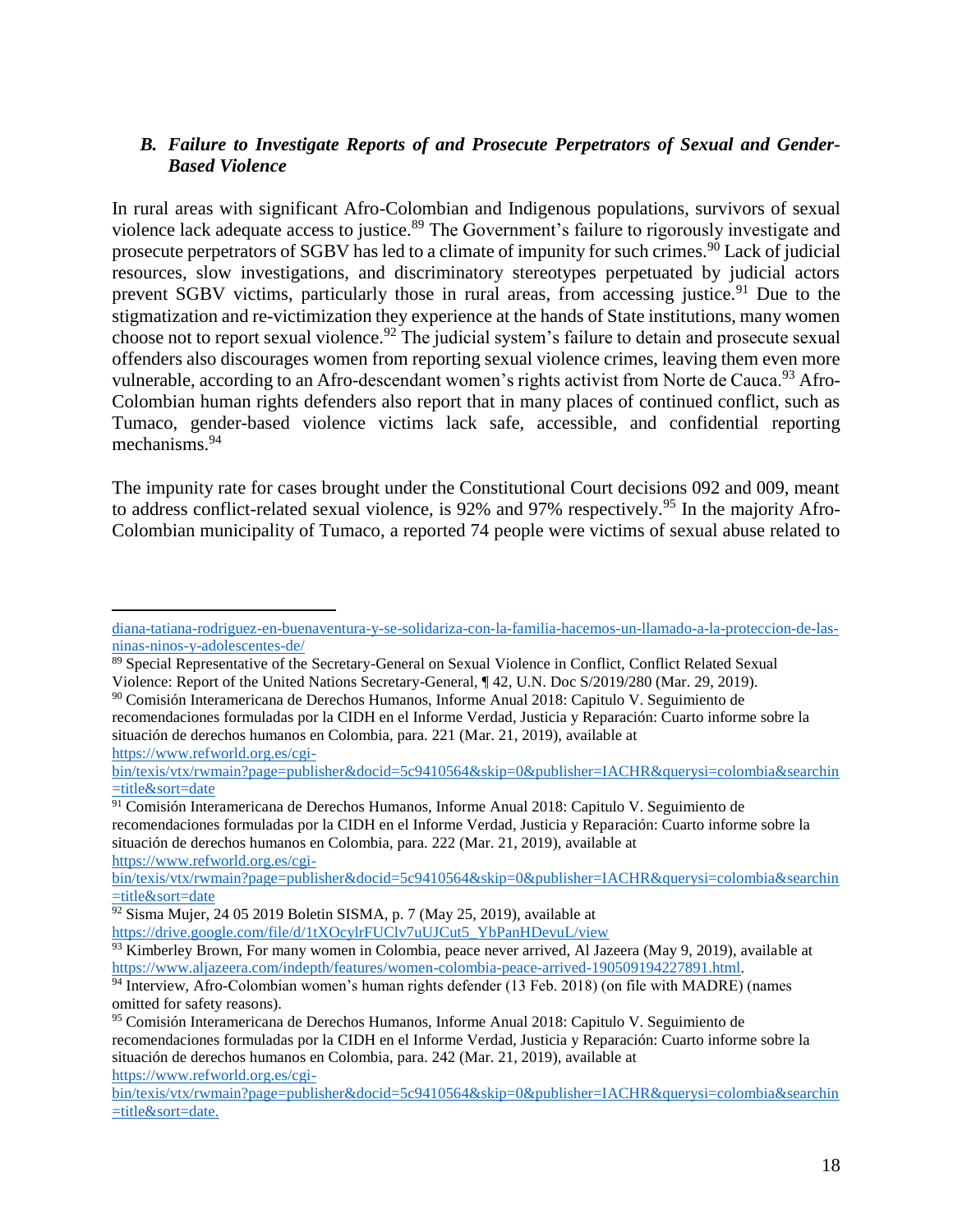the armed conflict between January 2017 and September 2018.<sup>96</sup> Yet the Attorney General's office has not convicted anyone for sexual crimes in Tumaco since 2017 and only one prosecutor is assigned to handle  $742$  cases.<sup>97</sup> For women human rights defenders, the lack of access to justice for sexual and other violence against them points to an undercounted phenomena, violence which has as its objectives both punishing them for their leadership roles, and hindering their ability to continue their work as social leaders.<sup>98</sup> In an analysis of recent witness and survivor interviews, Proceso de Comunidades Negras finds that women are treated as if they are a war enemy, and that violence against Afro-descendant women and, at increasing rates, against youth, is intended to discourage new generations of women from taking leadership and carrying on existing organizing processes.<sup>99</sup>

The Special Jurisdiction for Peace (JEP), a key transitional justice mechanism for conflict victims, has been continually under attack by lawmakers, jeopardizing its credibility and authority as a mechanism for all victims of conflict-related SGBV. A November 2017 Constitutional Court decision hinders the ability of the JEP to prosecute third-party perpetrators of conflict-related human rights abuses, such as landowners that funded and organized paramilitaries, by removing language that would compel such actors to appear before the court.<sup>100</sup> In August 2018 the Constitutional Court upheld modifications to the JEP which include a definition of "command responsibility" for war crimes that may exonerate large numbers of military commanders.<sup>101</sup> In March 2019, the Government proposed changes to the JEP that would have excluded sexual crimes from the JEP's jurisdiction.<sup>102</sup> The Constitutional Court rejected these changes,<sup>103</sup> but the Government has announced new plans to try to change the JEP's regulatory law,<sup>104</sup> while

 $97$  Jose Miguel Vivanco, The Abandoned Women of Tumaco (Mar. 25, 2019), available at

https://www.hrw.org/news/2019/03/25/abandoned-women-tumaco.

 $\overline{a}$ 

<sup>98</sup> CODHES, Lideresas Sociales en Colombia: el relato invisible de la crueldad, p.13,15 (March, 2019), available at [https://codhes.files.wordpress.com/2019/03/informe-lideresas-sociales-codhes-marzo-2019.pdf;](https://codhes.files.wordpress.com/2019/03/informe-lideresas-sociales-codhes-marzo-2019.pdf) INDEPAZ. La dificultad de ser una lideresa social hoy en día en Colombia. (September, 2018), p.9 available at

http://www.indepaz.org.co/la-dificultad-de-ser-una-lideresa-social-hoy-en-dia-en-colombia/Indepaz. <sup>99</sup> Proceso de Comunidades Negras, Combatiendo a las mujeres negras como si fueran un enemigo bélico, (2019), available at [https://vigiaafro.org/wp-content/uploads/2019/03/TerecerInformeVBG-PCN-Marzo2019.pdf.](https://vigiaafro.org/wp-content/uploads/2019/03/TerecerInformeVBG-PCN-Marzo2019.pdf)

[https://kroc.nd.edu/assets/321729/190523\\_informe\\_3\\_final\\_final.pdf](https://kroc.nd.edu/assets/321729/190523_informe_3_final_final.pdf)

<sup>96</sup> Human Rights Watch, Recycled Violence: Abuses by FARC Dissident Grops in Tumaco on Colombia's Pacific Coast (Dec.

<sup>13, 2018),</sup> available at https://www.hrw.org/report/2018/12/13/recycled-violence/abuses-farc-dissident-groupstumacocolombias-pacific-coast

<sup>100</sup> Washington Office on Latin America, *Rescuing Colombia's Post-Conflict Transitional Justice System* (Nov. 29, 2017).

<sup>101</sup> Washington Office on Latin America, *Last Week in Colombia's Peace Process: Week of August 12-18* (Aug. 23, 2018).

<sup>102</sup> Beatriz Valdés Correa, Victimas de violencia sexual de las Farc piden que sus casos los lleve la JEP, El Espectador (Mar. 22, 2019), available at https://colombia2020.elespectador.com/jep/victimas-de-violencia-sexualde-las-farc-piden-que-sus-casos-loslleve-la-jep

<sup>&</sup>lt;sup>103</sup> BBC, Objeciones a la JEP en Colombia: la Corte Constitucional rechaza los reparos del presidente Duque a la Jurisdicción Especial para la Paz (May 30, 2019), available at [https://www.bbc.com/mundo/noticias-america-latina-](https://www.bbc.com/mundo/noticias-america-latina-48453600)[48453600;](https://www.bbc.com/mundo/noticias-america-latina-48453600) Instituto Kroc de Estudios Internacionales de Paz,Tercer Informe sobre el Estado de Implementación del Acuerdo de Paz de Colombia, p.89 (2019), available at

<sup>104</sup> El Heraldo, Hay que descubrir vacíos en la JEP y ver cómo los solucionamos conjuntamente: Margarita Cabello (June 11, 2019), available at [https://www.elheraldo.co/colombia/hay-que-descubrir-vacios-en-la-jep-y-ver-como](https://www.elheraldo.co/colombia/hay-que-descubrir-vacios-en-la-jep-y-ver-como-los-solucionamos-conjuntamente-margarita)[los-solucionamos-conjuntamente-margarita;](https://www.elheraldo.co/colombia/hay-que-descubrir-vacios-en-la-jep-y-ver-como-los-solucionamos-conjuntamente-margarita) W Radio, Minjusticia presentará proyectos contra artículos polémicos de la Ley Estaturaria de JEP (June 12, 2019), available at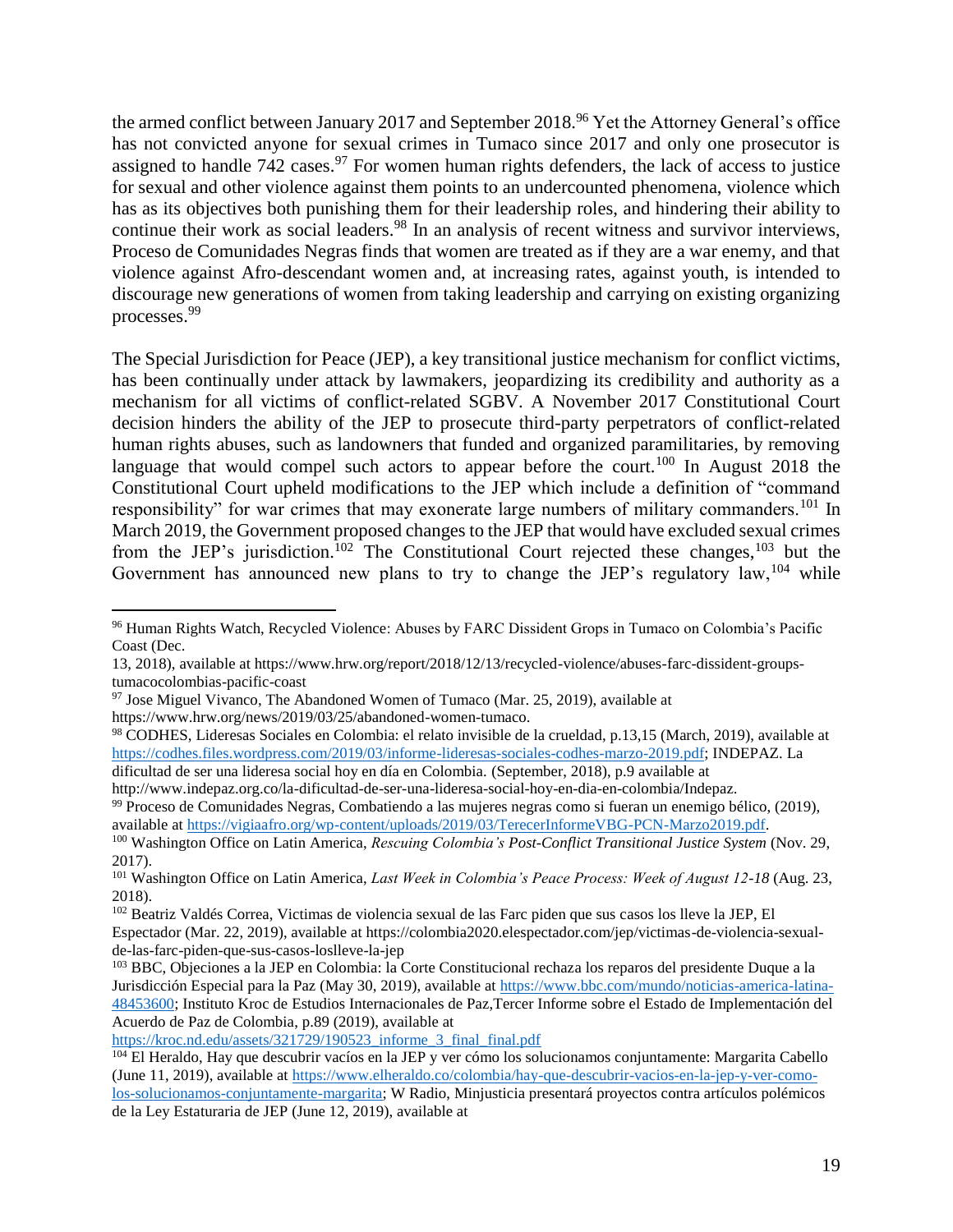lawmakers are considering calling for a referendum or constituent assembly to reform the JEP or instead create a chamber within the regular judicial system.<sup>105</sup>

### <span id="page-19-0"></span>*C. Suggested Questions for the Colombian Government*

- 1. What measures is the Government taking to collaborate with Afro-Colombian women's organizations and authorities to develop community self-protection measures in order to address ongoing violence and insecurity, including gender-based violence, in Afro-Colombian territories?
- 2. How many cases of sexual violence against Afro-Colombian women, youth and girls have been investigated since the last review by CERD of Colombia, and in how many of those were the victims provided services and reparations and the perpetrators brought to justice?
- 3. How many medical forensic specialists does the prosecutor have to attend to cases of sexual and gender-based violence committed against Afro-descendant women, youth and girls, and in which localities are they established?
- 4. What specific initiatives is the Government undertaking to ensure Afro-Colombian women and girl survivors of conflict-related SGBV have access to justice and reparations, including:
	- a. respecting the independence and impartiality of the JEP and allocating sufficient resources to its operation;
	- b. implementing initiatives to combat impunity for GBV, including providing legal aid for Afro-Colombian women and girls and establishing safe and confidential reporting mechanisms; and
	- c. providing reparations to Afro-Colombian women and girl survivors of conflictrelated GBV using a differentiated approach to account for intersecting forms of discrimination they experience?

### <span id="page-19-1"></span>*D. Suggested Recommendations for the Colombian Government*

We encourage the Committee to call on the Colombian Government to:

- coordinate with Afro-Colombian women's organizations and authorities to develop community self-protection measures to address GBV with a differential focus in territories experiencing ongoing conflict;
- consult with Afro-Colombian women's organizations and authorities to establish safe and anonymous ways to report conflict-related sexual violence and ensure that survivors are able to do so without re-traumatization or fear of retaliation;

[https://www.wradio.com.co/noticias/actualidad/minjusticia-presentara-proyectos-contra-articulos-polemicos-de-la](https://www.wradio.com.co/noticias/actualidad/minjusticia-presentara-proyectos-contra-articulos-polemicos-de-la-ley-estaturaria-de-jep/20190612/nota/3913944.aspx)[ley-estaturaria-de-jep/20190612/nota/3913944.aspx.](https://www.wradio.com.co/noticias/actualidad/minjusticia-presentara-proyectos-contra-articulos-polemicos-de-la-ley-estaturaria-de-jep/20190612/nota/3913944.aspx)

<sup>&</sup>lt;sup>105</sup> El Espectador, Referendo o constituyente, las salidas que propone el uribismo para reformar la JEP, (May 16, 2019), available a[t https://www.elespectador.com/noticias/politica/referendo-o-constituyente-las-salidas-que](https://www.elespectador.com/noticias/politica/referendo-o-constituyente-las-salidas-que-propone-el-uribismo-para-reformar-la-jep-articulo-860918)[propone-el-uribismo-para-reformar-la-jep-articulo-860918;](https://www.elespectador.com/noticias/politica/referendo-o-constituyente-las-salidas-que-propone-el-uribismo-para-reformar-la-jep-articulo-860918) El Nuevo Siglo, Debate para eventual asamblea constituyente (May 29, 2019), available at [https://www.elnuevosiglo.com.co/articulos/05-2019-imparable-debate](https://www.elnuevosiglo.com.co/articulos/05-2019-imparable-debate-por-eventual-asamblea-constituyente)[por-eventual-asamblea-constituyente;](https://www.elnuevosiglo.com.co/articulos/05-2019-imparable-debate-por-eventual-asamblea-constituyente) El Tiempo, Uribe plantea sustituir a la JEP por sala especial en la Corte Suprema (June 6, 2019), available at [https://www.eltiempo.com/politica/congreso/el-planteamiento-de-uribe-sobre](https://www.eltiempo.com/politica/congreso/el-planteamiento-de-uribe-sobre-la-jep-y-la-corte-suprema-de-justicia-371956)[la-jep-y-la-corte-suprema-de-justicia-371956](https://www.eltiempo.com/politica/congreso/el-planteamiento-de-uribe-sobre-la-jep-y-la-corte-suprema-de-justicia-371956)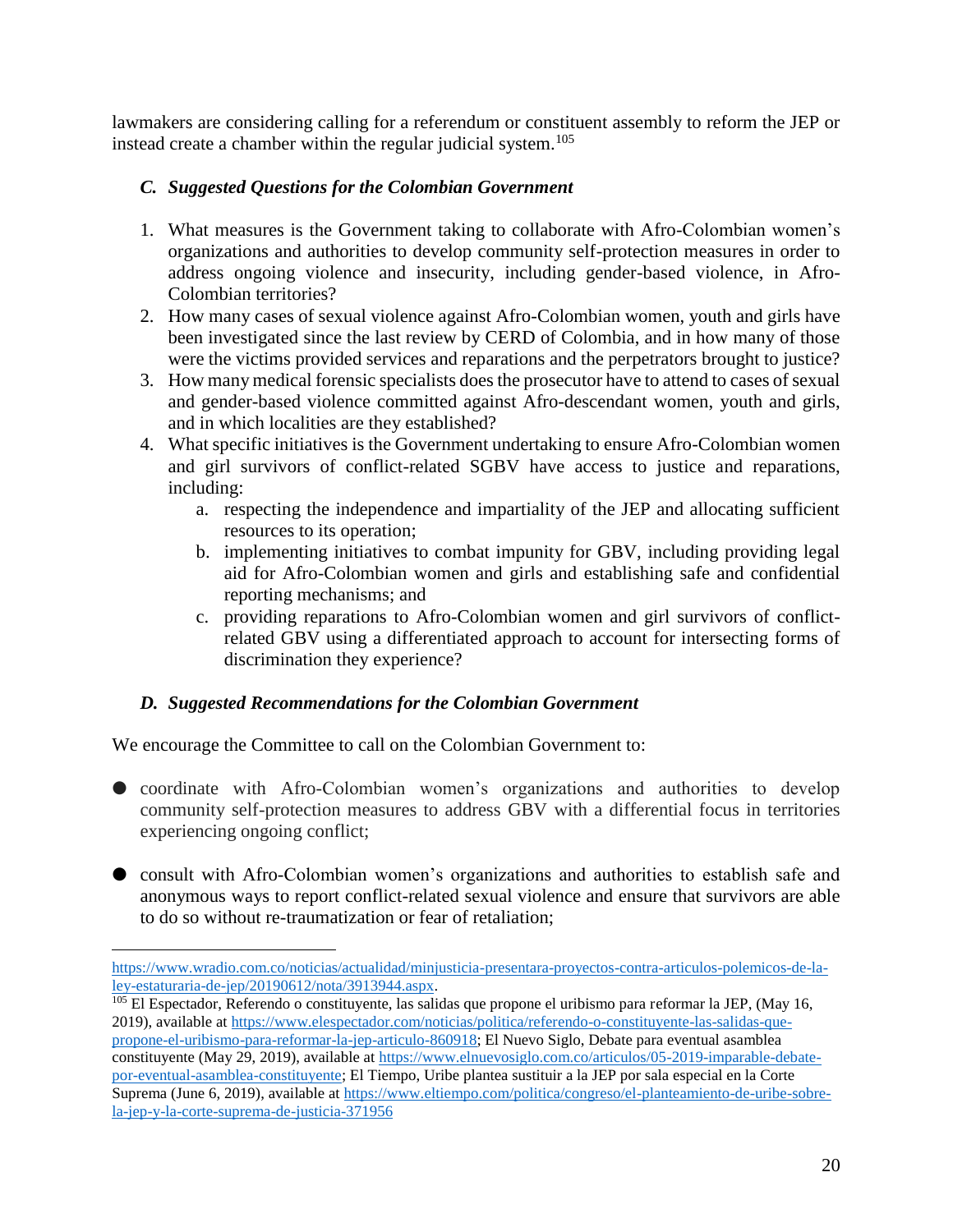- ensure meaningful access for Afro-Colombian survivors of conflict-related sexual and other violence to both the JEP, and the Commission for the Clarification of Truth, Coexistence, and Non-Repetition, to ensure that these bodies receive and prioritize these cases of GBV;
- Provide a consultation process with Afro-Colombian women's organizations to identify and develop appropriate mechanisms and strategies to ensure access to justice and reparations in accordance with Law 1257 (2008) and the transitional justice system for Afro-Colombian women GBV survivors, with a differentiated approach that considers the intersectional discrimination they experience;
- Create mechanisms, programs and strategies that ensure Afro-Colombian women and girl SGBV victims, and particularly those residing in rural areas, have access to comprehensive support services, including legal aid services, <sup>106</sup> developed in consultation with Afro-Colombian women's organizations.
- Generate campaigns that raise recognition and appreciation of Afro-descendant women, youth, and girls, as part of a distinct Peoples, and that underscore their contributions to cultural, scientific, educational, and economic strength, as well as to a diverse and peaceful society.

### <span id="page-20-0"></span>**V. ACCESS TO HEALTHCARE FOR AFRO-COLOMBIAN GBV SURVIVORS (ARTS. 2 and 5)**

### <span id="page-20-1"></span>*A. Afro-Colombian GBV Survivors Lack Access to Adequate Healthcare*

The Colombian Constitution protects the right to healthcare, <sup>107</sup> yet Afro-descendant gender-based violence (GBV) survivors face substantial barriers to treatment, stemming from not only discrimination and stigma in health settings, but also the overwhelming lack of adequate physical and mental health infrastructure in many Afro-Colombian communities. For example, the majority Afro-descendant city of Buenaventura, which houses the largest economic seaport in Colombia, does not have a major hospital.<sup>108</sup> A significant driver of a weeks-long civil strike in Buenaventura in 2017 was the government's failure to ensure adequate health infrastructure.<sup>109</sup> Inadequate,

 $\overline{a}$ 

<sup>108</sup> Camilo Alzate, *El 'desarrollo' se impone de espaldas al Pacífico*, Colombia Plural (8 Mar. 2019), [https://colombiaplural.com/el-desarrollo-se-impone-de-espaldas-al-pacifico/;](https://colombiaplural.com/el-desarrollo-se-impone-de-espaldas-al-pacifico/) DANE, *Perfil Buenaventura* (14 Sept. 2010), [https://www.dane.gov.co/files/censo2005/PERFIL\\_PDF\\_CG2005/76109T7T000.PDF.](https://www.dane.gov.co/files/censo2005/PERFIL_PDF_CG2005/76109T7T000.PDF)

<sup>109</sup> *Las 'promesas inconclusas' que detonaron el paro cívico de Buenaventura,* El País (21 May 2017), [https://www.elpais.com.co/valle/las-promesas-inconclusas-que-detonaron-el-paro-civico-en-buenaventura.html;](https://www.elpais.com.co/valle/las-promesas-inconclusas-que-detonaron-el-paro-civico-en-buenaventura.html) Publimetro, *S.O.S. al sistema de salud en Buenaventura*, ( 27 Jul. 2017),

[https://www.publimetro.co/co/colombia/2017/07/27/s-s-al-sistema-salud-buenaventura.html.](https://www.publimetro.co/co/colombia/2017/07/27/s-s-al-sistema-salud-buenaventura.html)

<sup>106</sup> CEDAW, *Concluding observations on the ninth periodic report of Colombia* ¶14(f) (UN Doc CEDAW/C/COL/CO/R.9 (14 Mar. 2019).

<sup>107</sup> *See* Art. 49, Colombian Political Constitution ("Public health and environmental protection are public services for which the State is responsible. All individuals are guaranteed access to services that promote, protect, and rehabilitate public health."); Ley Estatutaria No. 1751 (16 Feb. 2015) (detailing the mechanisms to ensure the right to healthcare is protected), https://www.minsalud.gov.co/Normatividad\_Nuevo/Ley%201751%20de%202015.pdf; Ministerio de Salud y Protección Social, *Derechos y deberes en salud*,

https://www.minsalud.gov.co/proteccionsocial/promocion-social/Paginas/Calidad-salud-deberes-derechosmecanismos.aspx (outlining healthcare rights guaranteed by the Colombian government).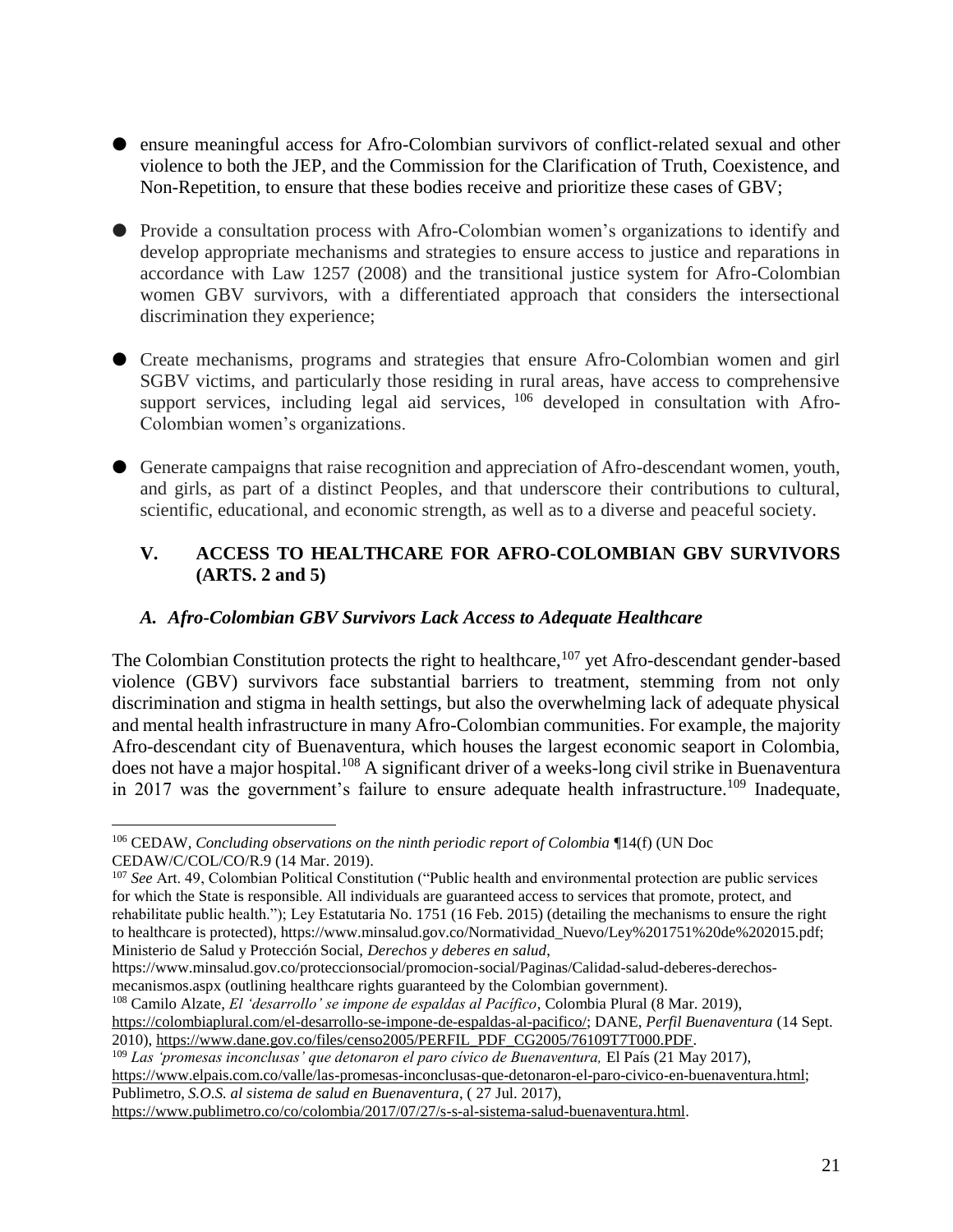outdated health centers, patient mistreatment, and lack of services has caused countless deaths in Buenaventura and surrounding areas, including, for example, that of a nine-months pregnant woman who died in 2016 after being denied fulfillment of prescriptions for a sudden illness.<sup>110</sup>

The health infrastructure in the majority-Black department of Chocó is woefully inadequate to meet the needs of a population facing high levels of poverty-induced health issues, such as child malnutrition.<sup>111</sup> Lack of health and other infrastructure, such as clean water, means that preventable diseases more easily become fatal in Chocó as compared to other regions.<sup>112</sup> Inadequate access to prenatal care leaves pregnant women in Chocó at higher risk of maternal mortality.<sup>113</sup> Access to basic health care is so scarce in rural areas of Chocó that women have to walk for hours or even days to the nearest health center, and so many have died in that process that Afro-Colombian women's advocates report having coined it "the path of death."<sup>114</sup> In Nóvita, Chocó, for example, Afro-Colombian women GBV survivors must travel over 30 miles (52.9km) through difficult and often dangerous terrain to Chocó's capital, Quibdó, to receive specialty care such as psycho-social counseling. $115$ 

The few facilities that serve Chocó's residents are in deplorable, dangerous conditions. The government has failed to meet deadlines imposed by the Constitutional Court to improve health services in Chocó and in July 2016, the National Health Superintendent announced the liquidation of the crumbling St. Francis de Asís Hospital in Choco's capital city, Quibdó,<sup>116</sup> a hospital with sanitary conditions so poor that government monitors describe them as "conducive to the production of germs and bacteria."<sup>117</sup> The hospital in Pereira in the neighboring department of Risaralda, which serves patients from Chocó, has also been condemned for its unsanitary and

<sup>110</sup> Publimetro, *Caminando hacia Bogotá por la salud de Buenaventura*, (17 Aug. 2017),

[https://www.publimetro.co/co/colombia/2017/08/17/caminando-hacia-bogota-la-salud-buenaventura.html;](https://www.publimetro.co/co/colombia/2017/08/17/caminando-hacia-bogota-la-salud-buenaventura.html) Mateo Isaza Giraldo, *El viaje a pie entre Buenaventura y Bogotá por la salud del puerto*, El Colombiano (8 Sept. 2017), [https://www.elcolombiano.com/colombia/salud/caminata-entre-buenaventura-y-bogota-por-la-salud-del-puerto-](https://www.elcolombiano.com/colombia/salud/caminata-entre-buenaventura-y-bogota-por-la-salud-del-puerto-DY7265621)[DY7265621.](https://www.elcolombiano.com/colombia/salud/caminata-entre-buenaventura-y-bogota-por-la-salud-del-puerto-DY7265621)

<sup>111</sup> Semana Sostenible, *La terrible situación de salud in Chocó*, (Jul. 14, 2016).

<sup>112</sup> Colombia Plural, *Chocó, el departamento sin salud*, (23 Oct. 2016), [https://colombiaplural.com/choco](https://colombiaplural.com/choco-departamento-sin-salud/)[departamento-sin-salud/;](https://colombiaplural.com/choco-departamento-sin-salud/) El Espectador, *Identifican 323 casos de malaria en la Costa Pacífica del Cauca*, (27 Feb. 2019), [https://www.elespectador.com/noticias/nacional/cauca/identifican-323-casos-de-malaria-en-la-costa-pacifica](https://www.elespectador.com/noticias/nacional/cauca/identifican-323-casos-de-malaria-en-la-costa-pacifica-del-cauca-articulo-842211)[del-cauca-articulo-842211;](https://www.elespectador.com/noticias/nacional/cauca/identifican-323-casos-de-malaria-en-la-costa-pacifica-del-cauca-articulo-842211) Holly Eustance, *Colombia's Choco: From a tropical paradise to a jungle hell*, Colombia Reports (22 Aug. 2016), https://colombiareports.com/colombias-choco-tropical-paradise-jungle-hell/.

<sup>113</sup> El Espectador, *Embarazadas acuden al autocuidado por la falta de atención médica en Colombia,* (12 Mar. 2019), [https://www.elespectador.com/noticias/salud/embarazadas-acuden-al-autocuidado-por-falta-de-atencion](https://www.elespectador.com/noticias/salud/embarazadas-acuden-al-autocuidado-por-falta-de-atencion-medica-en-colombia-articulo-844508)[medica-en-colombia-articulo-844508;](https://www.elespectador.com/noticias/salud/embarazadas-acuden-al-autocuidado-por-falta-de-atencion-medica-en-colombia-articulo-844508) Colombia.com, *Colombia: Fallas en EPS derivan en autocuidado de embarazadas en Colombia*, (15 Mar. 2019), [https://www.colombia.com/actualidad/nacionales/colombia-fallas-en](https://www.colombia.com/actualidad/nacionales/colombia-fallas-en-eps-derivan-en-autocuidado-de-embarazadas-en-colombia-222304)[eps-derivan-en-autocuidado-de-embarazadas-en-colombia-222304.](https://www.colombia.com/actualidad/nacionales/colombia-fallas-en-eps-derivan-en-autocuidado-de-embarazadas-en-colombia-222304)

 $\frac{1}{114}$  Interview, Afro-Colombian women's human rights defenders (Oct. 2018) (on file with MADRE) (names omitted for safety reasons).

<sup>115</sup> Ana Carolina Bucheli Olmos and María Fernanda Vargas Jiménez, *Violencia sexual en el marco del conflicto armado colombiano caso: Chocó*, Thesis for the Universidad de Rosario, Facultad de Jurisprudencia, p.31 (Jan. 2018), (on file at MADRE).

<sup>116</sup> *Id*.

<sup>117</sup> Colombia Plural, *Chocó, el departamento sin salud*, (23 Oct. 2016), [https://colombiaplural.com/choco](https://colombiaplural.com/choco-departamento-sin-salud/)[departamento-sin-salud/.](https://colombiaplural.com/choco-departamento-sin-salud/)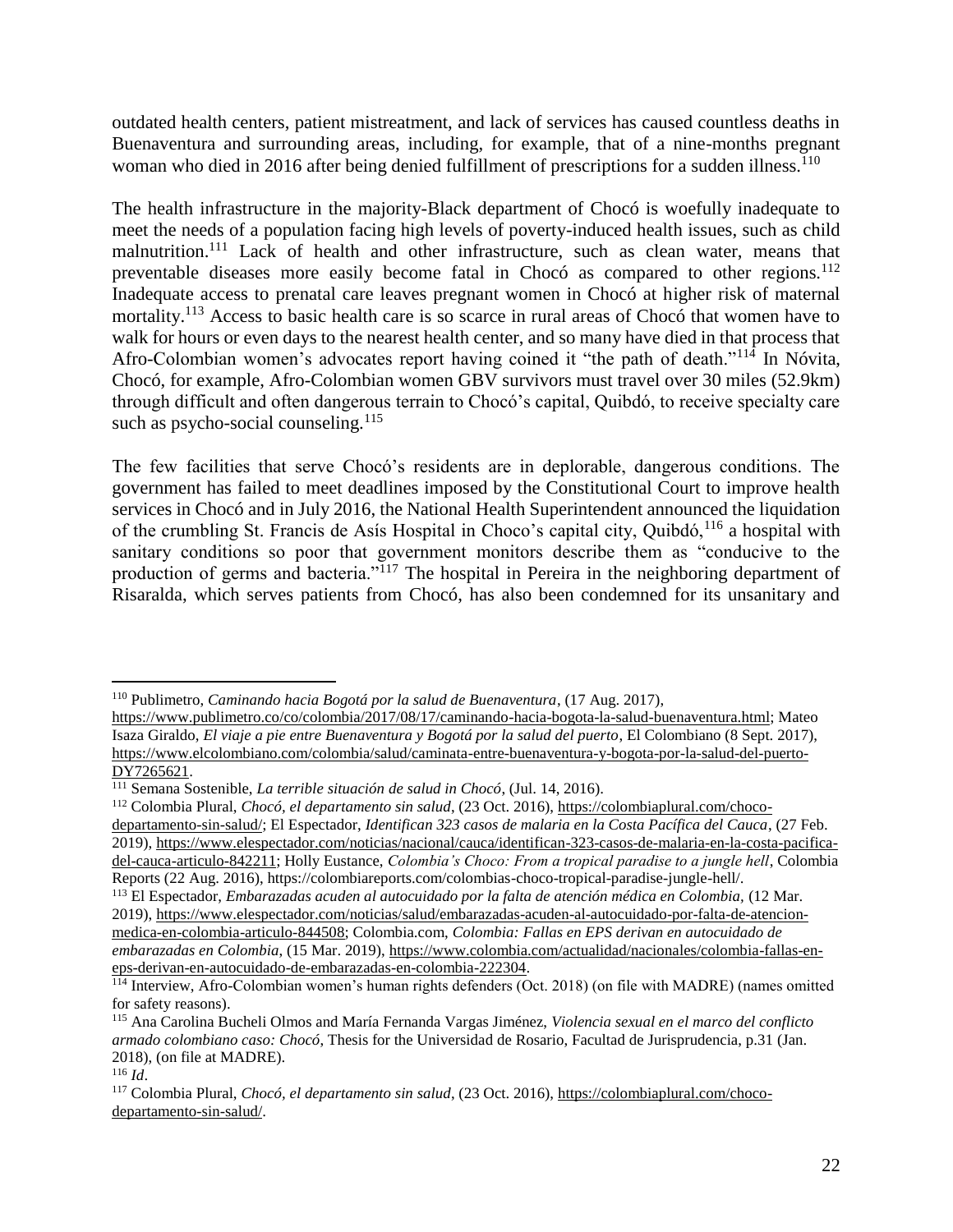unsafe conditions, with government health officials declaring it unviable without immediate major  $improvements.<sup>118</sup>$ 

Victims of GBV face additional barriers to medical care. These include social stigma, shame*,* fear of retribution, delays and other failures by health care facilities to implement relevant policies and protocols, mistreatment by health professionals, and survivors' and practitioners' lack of knowledge of requisite health services.<sup>119</sup> For Afro-Colombian survivors, these barriers are compounded by high rates of displacement as well as racial and gender discrimination.<sup>120</sup> According to Afro-Colombian activists, doctors who have treated Afro-Colombian SGBV survivors have referred to rape as "an act of passion", or "a problem between a husband and wife."<sup>121</sup> One advocate recalls that a doctor asked an Afro-Colombian woman rape victim to describe the moment her attacker "made love" to her.<sup>122</sup> These types of experiences deter Afro-Colombian women from following up with medical providers and from reporting these incidents to police.<sup>123</sup> As of 2017, advocates reported that in both Tumaco and Buenaventura there is a false belief, reinforced by attitudes in public institutions, that in order to receive medical attention, a victim must file a complaint with the authorities.<sup>124</sup> This runs contrary to Colombia's Law 1719, which provides protections for GBV survivors, and it means that untold numbers of survivors are unlawfully denied necessary emergency care in these majority Afro-Colombian areas.

Legislative remedies aiming to address this problem have not been implemented. In 2014, Colombia's Congress enacted Law 1719, which originally was intended to improve implementation of a 2012 protocol on providing adequate post-rape care to survivors, but made

 $\overline{a}$ 

https://arhp.msf.es/sites/default/files/MSF\_Report-Colombia-Aug2017\_SP.pdf.

[https://pdfs.semanticscholar.org/4076/70c4c1e21886dc3fbfe6a241ea3066622325.pdf;](https://pdfs.semanticscholar.org/4076/70c4c1e21886dc3fbfe6a241ea3066622325.pdf) United Nations Office for the Coordination of Humanitarian Affairs, *Humanitarian Needs Overview: Colombia*, p. 12 (2018)

<sup>118</sup> El Tiempo,*'Este hospital hay que salvarlo': Superintendente de Salud*, (23 Mar. 2019),

[https://www.eltiempo.com/colombia/otras-ciudades/este-hospital-hay-que-salvarlo-superintendente-de-salud-](https://www.eltiempo.com/colombia/otras-ciudades/este-hospital-hay-que-salvarlo-superintendente-de-salud-341226)[341226.](https://www.eltiempo.com/colombia/otras-ciudades/este-hospital-hay-que-salvarlo-superintendente-de-salud-341226)

<sup>119</sup> Human Rights Watch*, Country Summary: Colombia*, p. 6 (Jan. 2018)

https://www.hrw.org/sites/default/files/colombia\_3.pdf; Médicos Sin Fronteras - Colombia, *A la sombra del proceso Impacto de las otras violencias en la salud de la población colombiana*, p. 23 (Aug. 2017)

 $120$  Interview, Afro-Colombian women's human rights defenders (29 Sept. 2018) (on file with MADRE) (names omitted for safety reasons); Castro A, Savage V, Kaufman H. *Assessing equitable care for Indigenous and Afrodescendant women in Latin America*. Rev Panam Salud Publica. 38(2) p. 98 (2015)

http://earlyrecovery.global/sites/default/files/hno\_2018\_en.pdf; Defensoría del Pueblo, *Defensoría alerta por incremento de la violencia en Tumaco* (9 Jan. 2018)

http://defensoria.gov.co/es/nube/enlosmedios/6987/Defensor%C3%ADa-alerta-por-incremento-de-la-violencia-en-Tumaco.htm; RCN Radio, *Más de mil desplazados en el país dejó la violencia en solo cuatro días: Defensoría* ( 22 Jan. 2018) https://www.rcnradio.com/mcontent/5b36b30a5f0049e5d12f92c6/amp.

<sup>&</sup>lt;sup>121</sup> Interview, Afro-Colombian women's human rights defenders, (29 Sept. 2018) (on file with MADRE) (names omitted for safety reasons).

<sup>122</sup> Interview, Afro-Colombian women's human rights defenders, (29 Sept. 2018) (on file with MADRE) (names omitted for safety reasons).

<sup>&</sup>lt;sup>123</sup> Interview, Afro-Colombian women's human rights defenders, (29 Sept. 2018) (on file with MADRE) (names omitted for safety reasons); Ana Carolina Bucheli Olmos and María Fernanda Vargas Jiménez, *Violencia sexual en el marco del conflicto armado colombiano caso: Chocó*, Thesis for the Universidad de Rosario, Facultad de Jurisprudencia, p.36 (Jan. 2018), (on file at MADRE).

<sup>124</sup> Médicos Sin Fronteras - Colombia, *A la sombra del proceso Impacto de las otras violencias en la salud de la población colombiana*, p. 23 (Aug. 2017).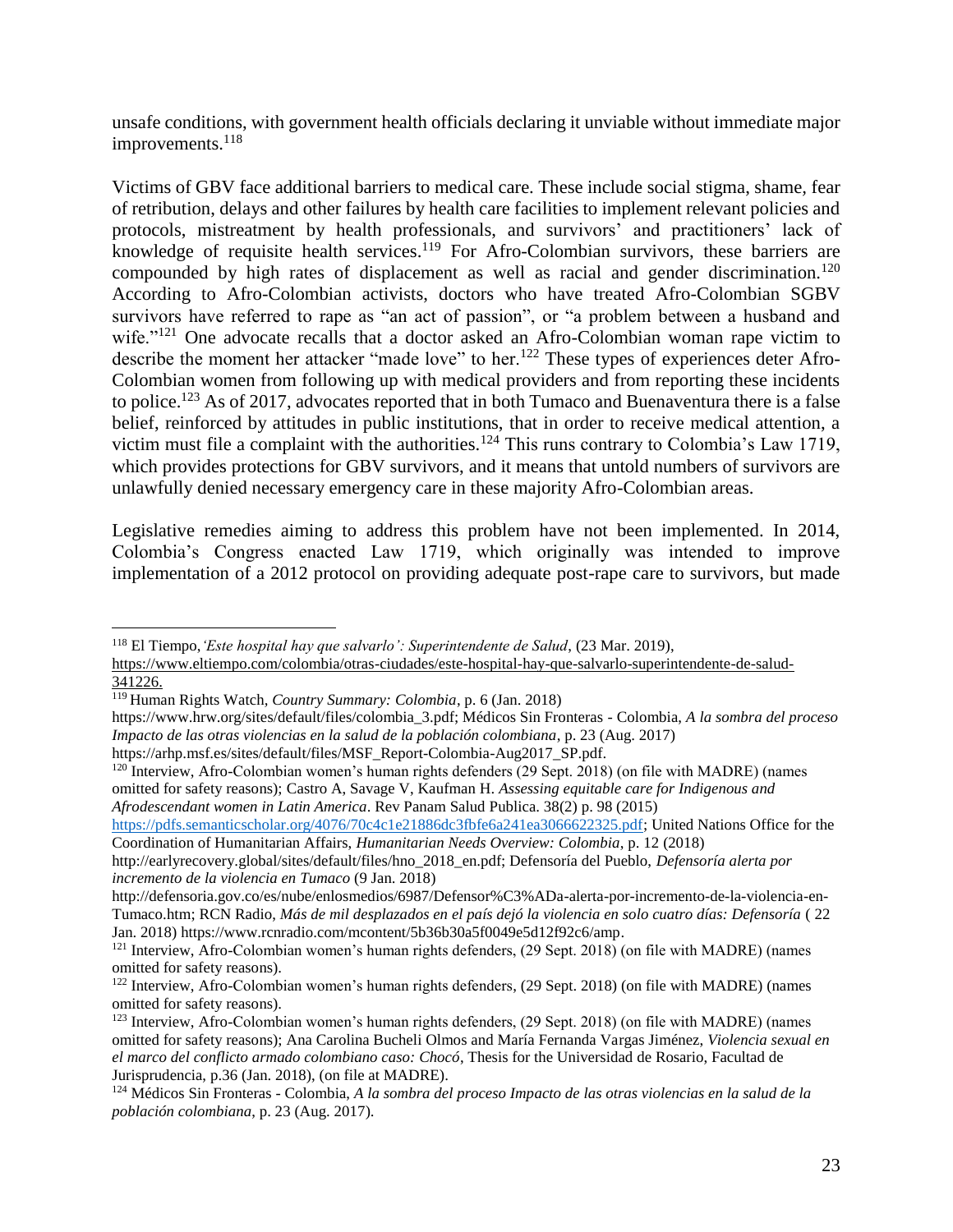the protocol optional rather than binding.<sup>125</sup> While in 2015 the Constitutional Court ruled that survivors of GBV must be provided comprehensive medical and psychosocial care with dignity under Law 1719,<sup>126</sup> at the end of 2016, Congressional Representative Ángela Robledo reported that there was no evidence of progress in realizing commitments under the law.<sup>127</sup> Indeed, human rights reporters find that in rural areas of Chocó, Afro-Colombian women GBV survivors lack access to necessary treatment in the wake of sexual assault or rape, including post-HIV exposure prophylaxis.<sup>128</sup>

Other government efforts to address health disparities and to remedy the lack of access to care for GBV survivors and others have been insufficient. In its most recent state report to the CEDAW Committee, the Government asserted that it promulgated a healthcare model (MIAS - *Modelo Integral de Atención en Salud*) in 2016 to improve access to healthcare.<sup>129</sup> However, departmental and municipal health secretariats and public health management researchers in Eastern Colombia have expressed concern about the limited scope and lack of adequate institutional and organizational capacity for the program's implementation, as well as its failure to structurally change the health system.<sup>130</sup> For Afro-Colombian SGBV survivors, proper medical and mental healthcare remains largely out of reach.

### <span id="page-23-0"></span>*B. Suggested Questions for the Colombian Government*

- 1. What steps has the Government taken since the passage of Law 1719 of 2014 to educate healthcare providers about its provisions, and to ensure Afro-Colombian survivors of GBV are provided comprehensive, accessible and affordable medical and psychosocial care with dignity?
- 2. What steps is the Government taking to ensure quality healthcare access for Afrodescendant and Indigenous women and their communities, including reduction ins maternal mortality, and updated healthcare infrastructure in their territories?

### <span id="page-23-1"></span>*C. Suggested Recommendations for the Colombian Government*

We encourage the Committee to call on the Colombian Government to:

● ensure Afro-Colombian GBV survivors' access to comprehensive medical treatment, mental health care and psychosocial support, provided by health professionals appropriately trained

<sup>125</sup> Amanda Klasing, *Dispatches: Broken Promise to Colombia's Women*, Human Rights Watch, (6 Jul. 2015).

<sup>126</sup> Constitutional Court of Colombia, Sentencia C-754/15, (2015).

<sup>127</sup> El Nuevo Siglo*, Ley contra la violencia sexual no avanza,* (16 Nov. 2016)

https://elnuevosiglo.com.co/articulos/11-2016-no-hay-avances-con-ley-contra-la-violencia-sexual-robledo. <sup>128</sup> Ana Carolina Bucheli Olmos and María Fernanda Vargas Jiménez, *Violencia sexual en el marco del conflicto armado colombiano caso: Chocó*, Thesis for the Universidad de Rosario, Facultad de Jurisprudencia, p.36 (Jan. 2018), (on file at MADRE).

<sup>129</sup> CEDAW, *Lista de cuestiones y preguntas relativas al noveno informe periódico de Colombia – Respuestas de Colombia*, ¶104, U.N. Doc. CEDAW/C/COL/9 /Add.1 (12 Nov. 2018)*.*

<sup>130</sup> Ruiz-Rodríguez M, Hormiga-Sánchez CM, Uribe Rivero LM, Cadena Afanador LP, Mantilla Uribe BP, Solano Aguilar S. *Voces de la academia y los tomadores de decisiones del Oriente Colombiano ante la implementación del Modelo Integral de Atención en Salud*. Rev Univ Ind Santander Salud, 49(2): 320-329, at 323-324, (2017).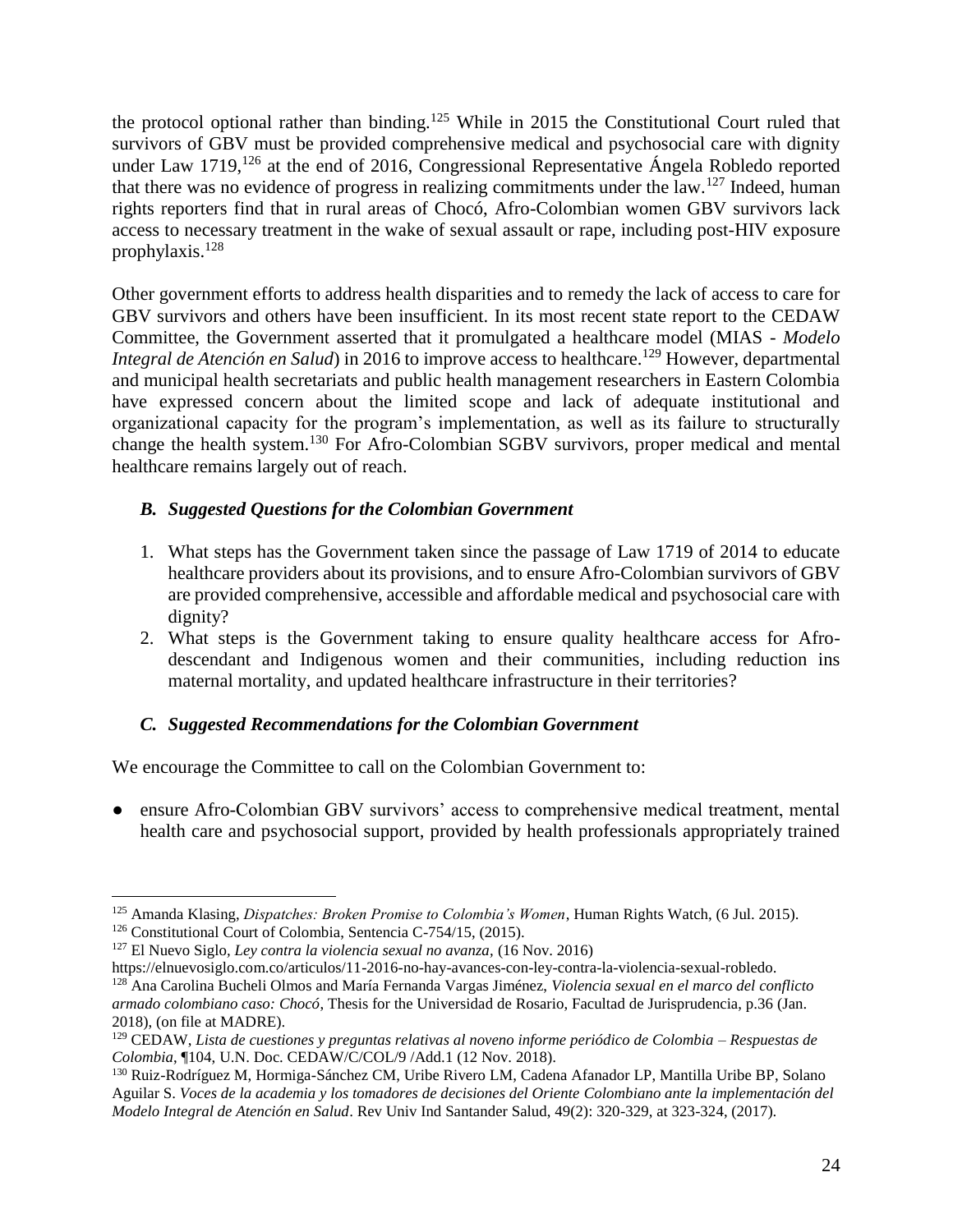to detect GBV and to treat its consequences, and ensure that the survivors of GBV are promptly provided access to forensic testing;

- include race as part of mandatory data collection of patients using public health systems in order to accurately report on statistics and issues relating to Afro-Colombians;
- increase the budget allocated to health care and the number of trained health-care providers and medical personnel, including midwives, in particular in rural areas, to ensure women's access to inclusive basic health services and essential accessible obstetric care;  $^{131}$  and
- ensure that women and girls in rural and remote areas, particularly from Indigenous and Afro-Colombian communities, including women with disabilities, have equal access to high-quality health care, including through accelerating the implementation of the "National Plan on Rural Health" and strengthening the implementation of the "Model of clinical safety for emergency obstetric attention."<sup>132</sup>

### <span id="page-24-0"></span>**VI. PROTECTION OF LAND AND COLLECTIVE TERRITORIAL RIGHTS FOR AFRO-COLOMBIAN WOMEN AND THEIR COMMUNITIES (ARTS. 5 and 6)**

Years of conflict and violence have disproportionately affected Afro-Colombian communities,<sup>133</sup> and have particularly violated their rights to territory and to practice their ancestral customs.<sup>134</sup> One of the more common rights violation experienced by Afro-Colombian communities during the conflict was forced displacement due to illegal appropriation of their territories.<sup>135</sup> Afro-Colombian women have especially suffered disproportionate impact of the conflict and resulting displacement, and advocates report that the Government's failure to implement Constitutionallyrequired victim reparations and protection programs has increased their vulnerability.<sup>136</sup> Afro-Colombian women's activists point out the particularly painful cultural loss displacement

[bin/texis/vtx/rwmain?page=publisher&docid=5c9410564&skip=0&publisher=IACHR&querysi=colombia&searchin](https://www.refworld.org.es/cgi-bin/texis/vtx/rwmain?page=publisher&docid=5c9410564&skip=0&publisher=IACHR&querysi=colombia&searchin=title&sort=date) [=title&sort=date](https://www.refworld.org.es/cgi-bin/texis/vtx/rwmain?page=publisher&docid=5c9410564&skip=0&publisher=IACHR&querysi=colombia&searchin=title&sort=date)

 $\overline{a}$ <sup>131</sup> CEDAW, *Concluding observations on the ninth periodic report of Colombia*, ¶38(a) (UN Doc CEDAW/C/COL/CO/R.9 (14 Mar. 2019).

<sup>132</sup> CEDAW, *Concluding observations on the ninth periodic report of Colombia*, ¶38(b) (UN Doc CEDAW/C/COL/CO/R.9 (14 Mar. 2019).

<sup>133</sup> Norwegian Refugee Council, *New wave of violence threatens Colombia's peace prospects* (8 Aug. 2017).

<sup>134</sup> Comisión Interamericana de Derechos Humanos, Informe Anual 2018: Capitulo V. Seguimiento de recomendaciones formuladas por la CIDH en el Informe Verdad, Justicia y Reparación: Cuarto informe sobre la situación de derechos humanos en Colombia, para. 164 (Mar. 21, 2019), available at [https://www.refworld.org.es/cgi-](https://www.refworld.org.es/cgi-bin/texis/vtx/rwmain?page=publisher&docid=5c9410564&skip=0&publisher=IACHR&querysi=colombia&searchin=title&sort=date)

<sup>&</sup>lt;sup>135</sup> Comisión Interamericana de Derechos Humanos, Informe Anual 2018: Capitulo V. Seguimiento de recomendaciones formuladas por la CIDH en el Informe Verdad, Justicia y Reparación: Cuarto informe sobre la situación de derechos humanos en Colombia, para. 164 (Mar. 21, 2019), available at [https://www.refworld.org.es/cgi-](https://www.refworld.org.es/cgi-bin/texis/vtx/rwmain?page=publisher&docid=5c9410564&skip=0&publisher=IACHR&querysi=colombia&searchin=title&sort=date)

[bin/texis/vtx/rwmain?page=publisher&docid=5c9410564&skip=0&publisher=IACHR&querysi=colombia&searchin](https://www.refworld.org.es/cgi-bin/texis/vtx/rwmain?page=publisher&docid=5c9410564&skip=0&publisher=IACHR&querysi=colombia&searchin=title&sort=date) [=title&sort=date](https://www.refworld.org.es/cgi-bin/texis/vtx/rwmain?page=publisher&docid=5c9410564&skip=0&publisher=IACHR&querysi=colombia&searchin=title&sort=date)

<sup>136</sup> Race & Equality, Denuncias ante la CIDH de Incumplimiento de Mas de 10 Anos del Estado Colombia para Proteger Derechos de Comunidades Afrocolombianas en Situación de Desplazamiento Forzado (3 Oct. 2018), http://raceandequality.org/es/espanol/denuncias-ante-la-cidh-de-incumplimiento-de-mas-de-10-anos-del-estado-decolombia-para-proteger-derechos-de-comunidades-afrocolombianas-en-situacion-de-desplazamiento-forzado/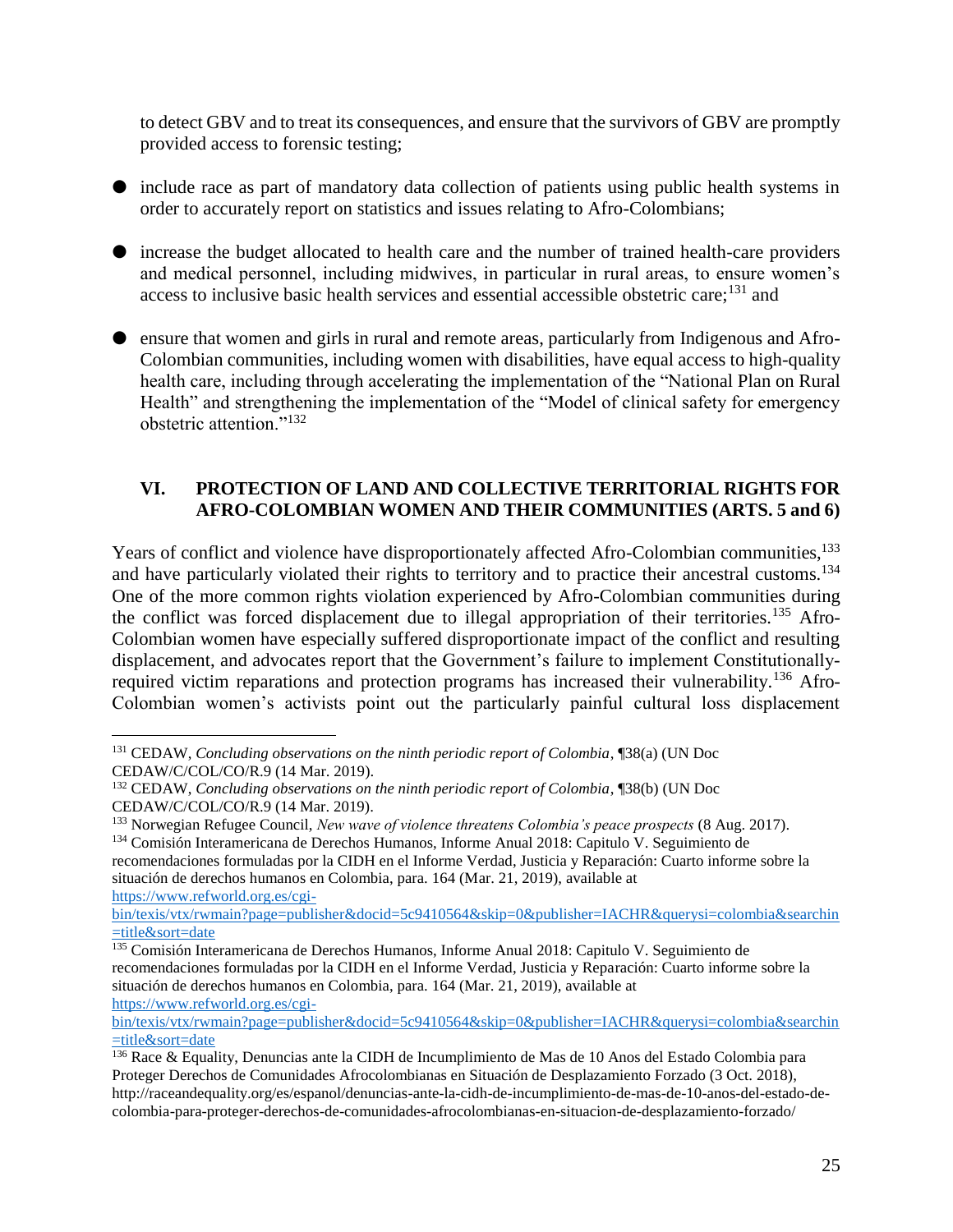represents, as women's identities in their communities are tied to their ancestral territories, and access to those territories is what provides them with the means to sustain their families and traditions for generations.<sup>137</sup> Denial and violations of the right to territory have a direct impact on the existence of Afro-descendant Peoples, who use the phrase "territory is life," to denote that the in losing their territories, their future as a People also disappears.<sup>138</sup>

Colombia's Peace Accord has yet to bring an end to forced displacement for Afro-Colombians, who continue to suffer armed group presence in their territories,<sup>139</sup> as well as violence related to exploitation by extractive industries.<sup>140</sup> These ongoing security threats exacerbate GBV against women,<sup>141</sup> again making them more vulnerable to displacement. The Government's ongoing failure to ensure land restitution and collective titling for Afro-Colombians, coupled with its failure to respect their rights to free, prior, and informed consent, further deprive Afro-descendant women and their communities of their collective territorial rights.

### <span id="page-25-0"></span>*A. Failure to Recognize Afro-Colombian's Territorial Rights or Uphold Land Restitution*

The Government has failed in many instances to uphold Afro-Colombian women and their communities' collective territorial rights, and has instead taken measures that threaten those rights, including, for example, authorizing large-scale mining in Afro-descendant territories without adhering to free, prior and informed consultation processes.<sup>142</sup> While Law 70 of 1993 guarantees Afro-Colombians the right to their historic collective territories,  $143$  arbitrary administrative hurdles have prevented Afro-Colombian communities from officially registering collective title to their lands.<sup>144</sup> As of 2015, while Afro-Colombian communities represented an estimated 25% of Colombia's total population, only 170 collective land titles, covering less than 5% of Colombia's territory (slightly over 5.8 million hectares) had been granted to their communities.<sup>145</sup> As of 2017, at least 271 pending Afro-descendant collective land titling claims had yet to be fulfilled,<sup>146</sup> some

 $\overline{a}$ 

<sup>142</sup> María Camila Jiménez Nicholls & Luisa Fernanda Uribe Larrota, *La amenaza de desarrollo en norte del Cauca*, El Espectador (24 Aug., 2019), available at [https://www.elespectador.com/colombia2020/opinion/la-amenaza-del](https://www.elespectador.com/colombia2020/opinion/la-amenaza-del-desarrollo-en-el-norte-del-cauca-columna-877675)[desarrollo-en-el-norte-del-cauca-columna-877675.](https://www.elespectador.com/colombia2020/opinion/la-amenaza-del-desarrollo-en-el-norte-del-cauca-columna-877675)

<sup>137</sup> Proceso de Comunidades Negras, Combatiendo a Las Mujeres Negras Como Si Fueran un Enemigo Bélico, p. 8 (Mar. 2019); CLACSO, Hacia El Buen Vivir: Desde lo cotidiano-extraordinario de la vida comunitaria, p. 38 (2018)

<sup>&</sup>lt;sup>138</sup> Communication with anonymous Afro-Colombian human rights defender (3 Sept., 2019) (on file with MADRE).

<sup>139</sup> Amnesty International, *The Years of Solitude Continue: Colombia: The Peace Agreement and Guarantees of Non-Repetition in Chocó,* p. 34 (Nov. 2017).

<sup>140</sup> Defensoría del Pueblo, *Informe Especial: Economías Ilegales, Actores Armados, y Nuevos Escenarios de Riesgo en el Posacuerdo*, p. 225 (Sept. 2018), http://defensoria.gov.co/public/pdf/economiasilegales.pdf.

<sup>141</sup> Defensoría del Pueblo, *Informe Especial: Economías Ilegales, Actores Armados, y Nuevos Escenarios de Riesgo en el Posacuerdo*, p. 223-4 (Sept. 2018), http://defensoria.gov.co/public/pdf/economiasilegales.pdf.

<sup>143</sup> Observatorio de Territorios Étnicos y Campesinos, *Derechos territoriales de las comunidades negras: sistema de información sobre la vulnerabilidad de los territorios sin titulación colectiva*, p. 64 (2017), http://etnoterritorios.org/index.shtml?apc=c-xx-1-&x=1299*.*

<sup>144</sup> Observatorio de Territorios Étnicos y Campesinos, *Derechos territoriales de las comunidades negras: sistema de información sobre la vulnerabilidad de los territorios sin titulación colectiva*, p. 11 (2017), http://etnoterritorios.org/index.shtml?apc=c-xx-1-&x=1299*.*

<sup>145</sup> Amnesty International, *Colombia: Restoring the Land, Securing the Peace, Indigenous and Afro-Descendant Territorial Rights*, p. 5 (Nov. 2015).

<sup>146</sup> Observatorio de Territorios Étnicos y Campesinos, *Derechos territoriales de las comunidades negras: sistema de información sobre la vulnerabilidad de los territorios sin titulación colectiva*, p. 11 (2017), <http://etnoterritorios.org/index.shtml?apc=c-xx-1-&x=1299>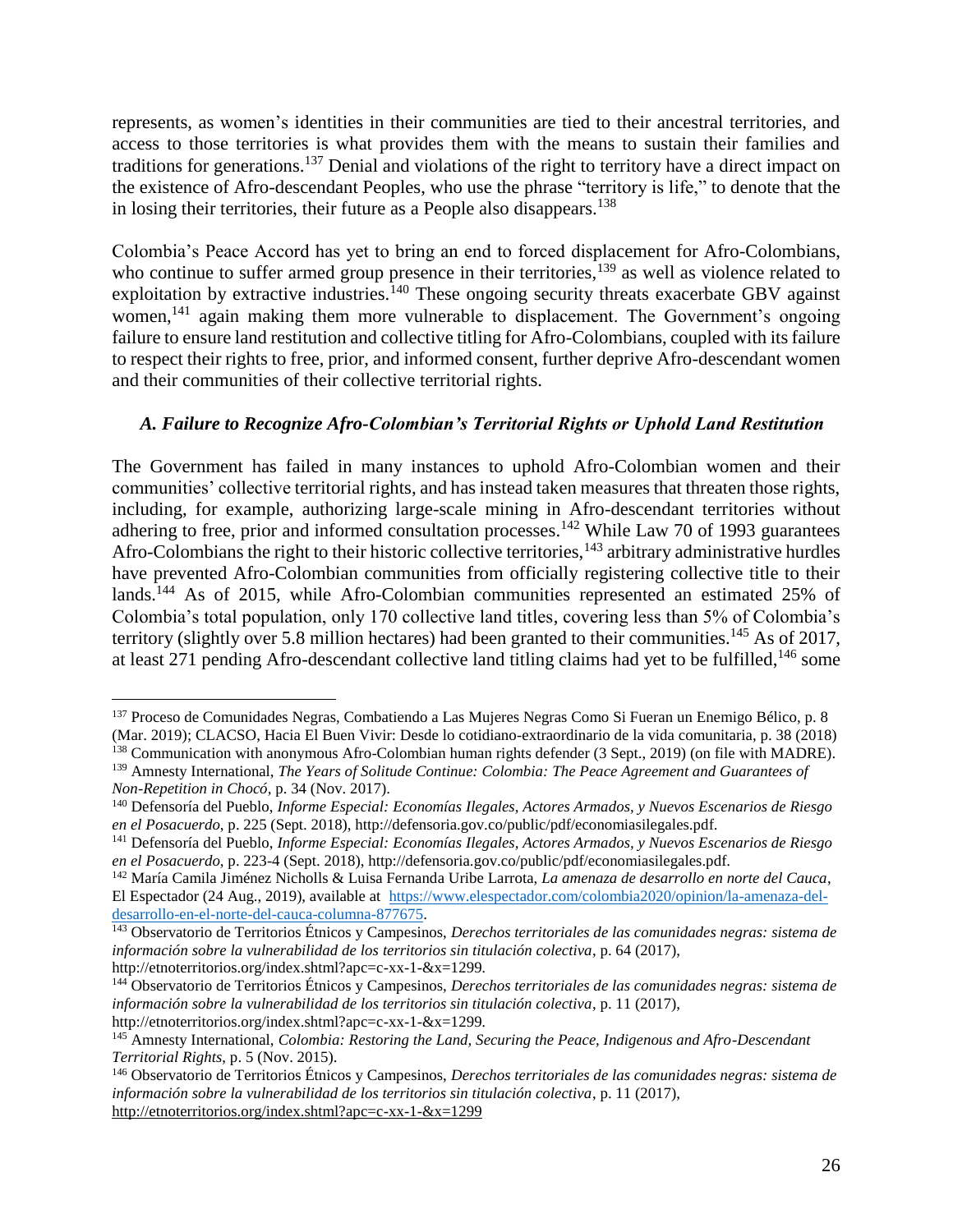of which had been stalled in process for over a decade. Even where claims are recognized, in some instances the Government has failed to ensure communities' access to territory illegally seized from them. For example, the La Esperanza community is fighting for access to its legallyrecognized collective territory, which was unlawfully parceled and sold off, including to local politicians.<sup>147</sup> Similarly, in the territory of the Community Council of La Toma in Norte del Cauca, the National Land Agency has failed to authorize the community's collective right to the territory for over a decade, while mining concessions and illegal mining continue to threaten the territory, placing the lives of the community leaders at risk.<sup>148</sup>

The Government's failure to comply with guarantees of land restitution, a key component of Colombia's reparation measures under the Peace Accord, has meant that some Afro-descendant communities face the prospect of returning to land destroyed by extractive industries and megadevelopment, <sup>149</sup> or of never being able to return. Government agencies coordinating the restitution process have been slow to act. As of February 2018, the Land Restitution Unit was just starting to coordinate with other governmental entities, such as the National Land Agency.<sup>150</sup> The Government also has yet to fully implement the Victims and Land Restitution Law (Law 1448) of 2011,<sup>151</sup> and Decree Law 4635 for Afro-descendant victims. Recently, a Commission tasked with monitoring implementation of Law 1448 and other decrees relating to Indigenous and Afro-Colombian communities warned that the Government has not allocated sufficient resources to the National Development Plan to meet the needs of victims under the law.<sup>152</sup> It found specifically that the resources devoted to Afro-Colombian victims had decreased between 2018 and 2019 by 25%.<sup>153</sup> The Commission also found that 64% of land restitution requests have been denied by the Land Restitution Unit, with many denials citing reasons that do not conform to the law.<sup>154</sup>

### <span id="page-26-0"></span>*B. Lack of Free, Prior and Informed Consultation with Afro-Colombians*

<sup>151</sup> 87El Espectador, La encrucijada de la política de restitución de tierras (May 4, 2019), available at https://www.elespectador.com/colombia2020/territorio/la-encrucijada-de-la-politica-de-restitucion-detierrasarticulo-857940; El Colombiano, Las denuncias del conflicto colombiano que recibió la CIDH (May 10, 2019) available at https://www.elcolombiano.com/colombia/las-denuncias-del-conflicto-colombiano-que-recibio-lacidh-FA10677112; CIDH, Colombia: Reparación a víctimas de abandono forzado de tierras (May 9, 2019), from 4'28" to 4'40", available at https://www.youtube.com/watch?v=9MmzFx2viHU Amnesty International, *Colombia National Development Plan Threatens to Deny the Right to Land Restitution to Victims of the Armed Conflict and Allow Mining Firms to Operate on Illegally Acquired Lands*, (17 Jul. 2015).

 $\overline{a}$ <sup>147</sup> Kati Hinman, For Afro-Colombians, a Slow March Toward Peace, NACLA (2 Aug. 2018), [https://nacla.org/news/2018/08/02/afro-colombians-slow-march-toward-peace.](https://nacla.org/news/2018/08/02/afro-colombians-slow-march-toward-peace)

<sup>148</sup> *Titulación colectiva de tierras: una deuda del Estado colombiano*, Semana Sostenible, (23 Apr., 2019) available a[t https://sostenibilidad.semana.com/impacto/articulo/titulacion-colectiva-de-tierras-una-deuda-del-estado](https://sostenibilidad.semana.com/impacto/articulo/titulacion-colectiva-de-tierras-una-deuda-del-estado-colombiano/43904)[colombiano/43904.](https://sostenibilidad.semana.com/impacto/articulo/titulacion-colectiva-de-tierras-una-deuda-del-estado-colombiano/43904)

<sup>&</sup>lt;sup>149</sup> Kati Hinman, For Afro-Colombians, a Slow March Toward Peace, NACLA (2 Aug. 2018), [https://nacla.org/news/2018/08/02/afro-colombians-slow-march-toward-peace.](https://nacla.org/news/2018/08/02/afro-colombians-slow-march-toward-peace)

<sup>150</sup> Kroc Institute for International Peace Studies, *Estado efectivo de implementación del Acuerdo de Paz de Colombia 2 años de implementación, Informe 3 Diciembre 2016 – Diciembre 2018*, p. 142 (9 April 2019), https://kroc.nd.edu/assets/321729/190523\_informe\_3\_final\_final.pdf

<sup>152</sup> Defensoría del Pueblo, Comunicado de prensa: Comisiones de Seguimiento a la Ley de Victimas y Decretos Leyes Etnicos alertan sobre aumento de nuevos hechos de violencia (6 Aug. 2019).

<sup>153</sup> Defensoría del Pueblo, Comunicado de prensa: Comisiones de Seguimiento a la Ley de Victimas y Decretos Leyes Étnicos alertan sobre aumento de nuevos hechos de violencia (6 Aug. 2019).

<sup>154</sup> Defensoría del Pueblo, Comunicado de prensa: Comisiones de Seguimiento a la Ley de Victimas y Decretos Leyes Etnicos alertan sobre aumento de nuevos hechos de violencia (6 Aug. 2019).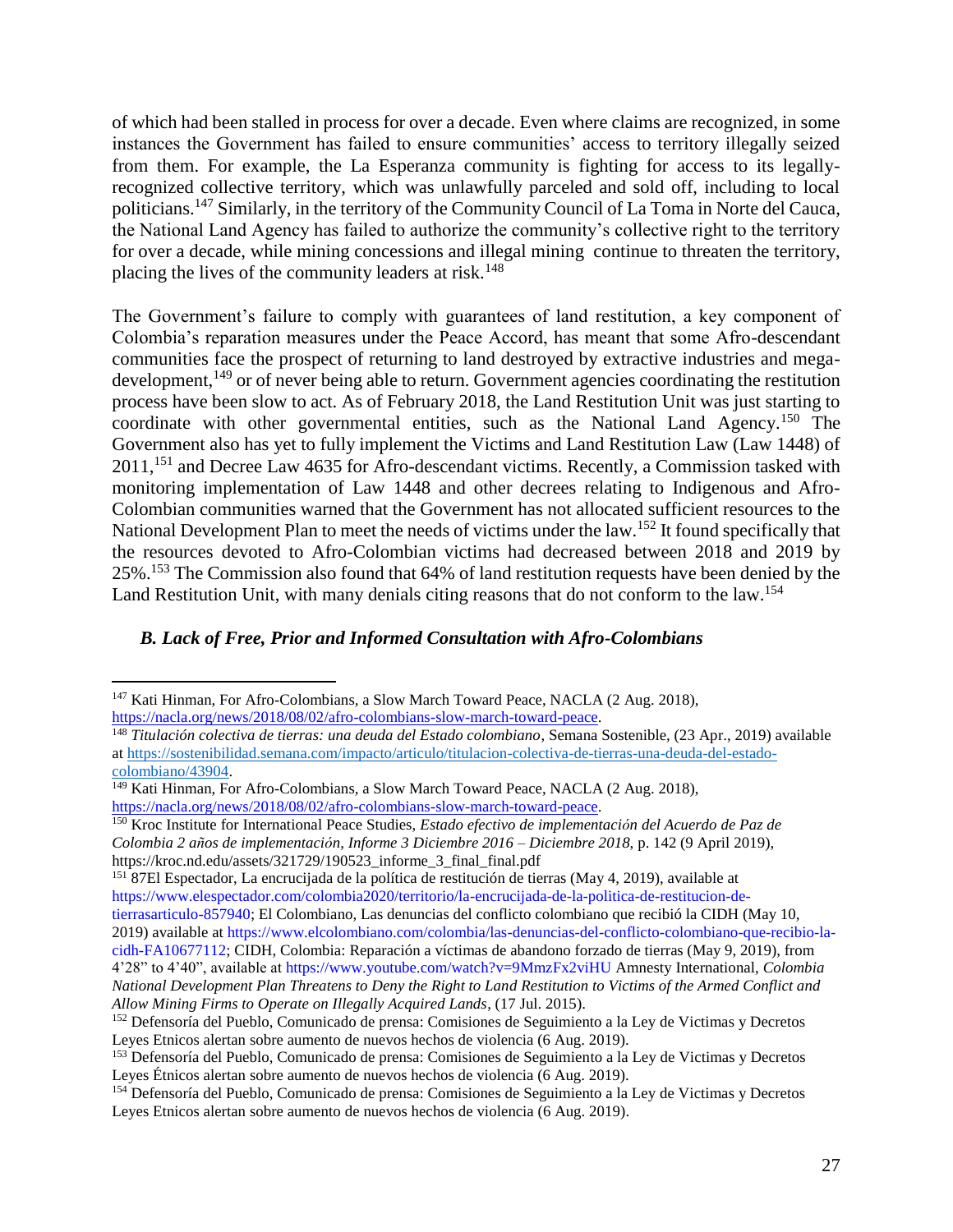While Law 70 of 1993 requires the State to consult with Afro-Colombian communities before carrying out any activity, including development or mining, that impacts their territories,<sup>155</sup> the Government has frequently disregarded this right.<sup>156</sup> The Government invites large scale mining and development projects into Afro-Colombian territories and does little to protect Afro-Colombian communities defending their territorial rights against these activities.<sup>157</sup> The Government has signed 739 mining titles with multinational corporations and 17 Free Trade Agreements with foreign governments that negatively impact Afro-Colombian ancestral territories.<sup>158</sup> The repeated failure to consult with Afro-Colombian communities about development within their territories leads to forced displacement, threats, and forced disappearances by illegal armed groups used to pave the way for mega-development projects, such as mining and port development.<sup>159</sup> This generates additional threats to Afro-Colombian women who have historically defended and maintained their ancestral territories.<sup>160</sup> The proliferation of illegal mining in Afro-Colombian territories has also led to increased levels of violence against Afro-Colombian community leaders advocating for their collective rights.<sup>161</sup>

Pending legislation risks further undermining Afro-Colombian communities' rights to free, prior and informed consent as well as the integrity of their territory. In July 2018 the Ministry of Agriculture proposed draft Law 003 of 2018 to amend Law 160 of 1994 on land reform,  $162$  without

 $\overline{a}$ 

<sup>157</sup> Stephen and Elizabeth Ferry, *Mining and the Defense of Afro-Colombian Territory: The Community of Yolombó, Colombia*, Revista Harvard Review of Latin America (Winter 2018) https://revista.drclas.harvard.edu/book/miningand-defense-afro-colombian-territory-community-yolombó-colombia; Taula Catalana per la Pau and Oficina Internacional de Derechos Humanos*, Acción Colombia, Cómo protegemos a quienes defienden los derechos humanos en Colombia: Aportaciones de voces expertas en el marco de la implementación del Acuerdo de Paz*, p. 34-35 (May 2018) http://www.oidhaco.org/uploaded/content/article/1666555647.pdf; CLACSO, Hacia El Buen Vivir: Desde lo cotidiano-extraordinario de la vida comunitaria, p. 17 (2018); Interview, Afro-Colombian women's

human rights defender, (1 Oct. 2018) (on file with MADRE) (name omitted for safety reasons).

<sup>158</sup> Taula Catalana per la Pau & Oficina Internacional de Derechos Humanos*, Acción Colombia, Cómo protegemos a quienes defienden los derechos humanos en Colombia: Aportaciones de voces expertas en el marco de la implementación del Acuerdo de Paz*, p. 34 (May 2018)

http://www.oidhaco.org/uploaded/content/article/1666555647.pdf.

Rights, DOI: [10.1080/13642987.2018.1562920](https://basesbiblioteca.uexternado.edu.co:2327/10.1080/13642987.2018.1562920)

[https://sostenibilidad.semana.com/medio-ambiente/articulo/mineria-ilegal-en-choco-la-lucha-de-un-consejo](https://sostenibilidad.semana.com/medio-ambiente/articulo/mineria-ilegal-en-choco-la-lucha-de-un-consejo-comunitario-contra-la-mineria/38094)[comunitario-contra-la-mineria/38094.](https://sostenibilidad.semana.com/medio-ambiente/articulo/mineria-ilegal-en-choco-la-lucha-de-un-consejo-comunitario-contra-la-mineria/38094)

<sup>162</sup> Verdad Abierta, *Proyecto de ley sobre tierras es lesivo para comunidades rurales vulnerables*, (9 Aug. 2018) https://verdadabierta.com/proyecto-ley-tierras-lesivo-comunidades-rurales-vulnerables/;

<sup>155</sup> Colombia Law 70 of 1993, Arts. 17, 26.

<sup>156</sup> UN Special Rapporteur on the Situation of Human Rights Defenders, End of Mission Statement by the United Nations Special Rapporteur on the Situation of HumanRights Defenders, Michel Forst on his visit to Colombia, 20 November to 3 December 2018, p. 19, 26 (Dec. 2018).

<sup>159</sup> Taula Catalana per la Pau & Oficina Internacional de Derechos Humanos, *Acción Colombia, Como Protegemos A Quienes Defienden Los Derechos Humanos en Colombia: Aportaciones de Voces Expertas en el Marco de la Implementación del Acuerdo de Paz*, p. 34 - 35 (May 2018); Manuel Góngora-Mera (2019) *The Ethnic Chapter of the 2016 Colombian peace agreement and the Afro-descendants' right to prior consultation: A story of unfulfilled promises*, p. 2 (21 January 2019), The International Journal of Human

<sup>&</sup>lt;sup>160</sup> Proceso de Comunidades Negras, Combatiendo a Las Mujeres Negras Como Si Fueran un Enemigo Bélico, p. 7-9 (Mar. 2019).

<sup>161</sup> Defensoría del Pueblo, *Informe Especial: Economías Ilegales, Actores Armados, y Nuevos Escenarios de Riesgo en el Posacuerdo*, pp. 224-225 (Sept. 2018)[, http://defensoria.gov.co/public/pdf/economiasilegales.pdf;](http://defensoria.gov.co/public/pdf/economiasilegales.pdf) Tatiana Naverrete and Mongabay Latam, *La lucha de un consejo comunitario contra la minería ilegal en Chocó* (23 Jun. 2017),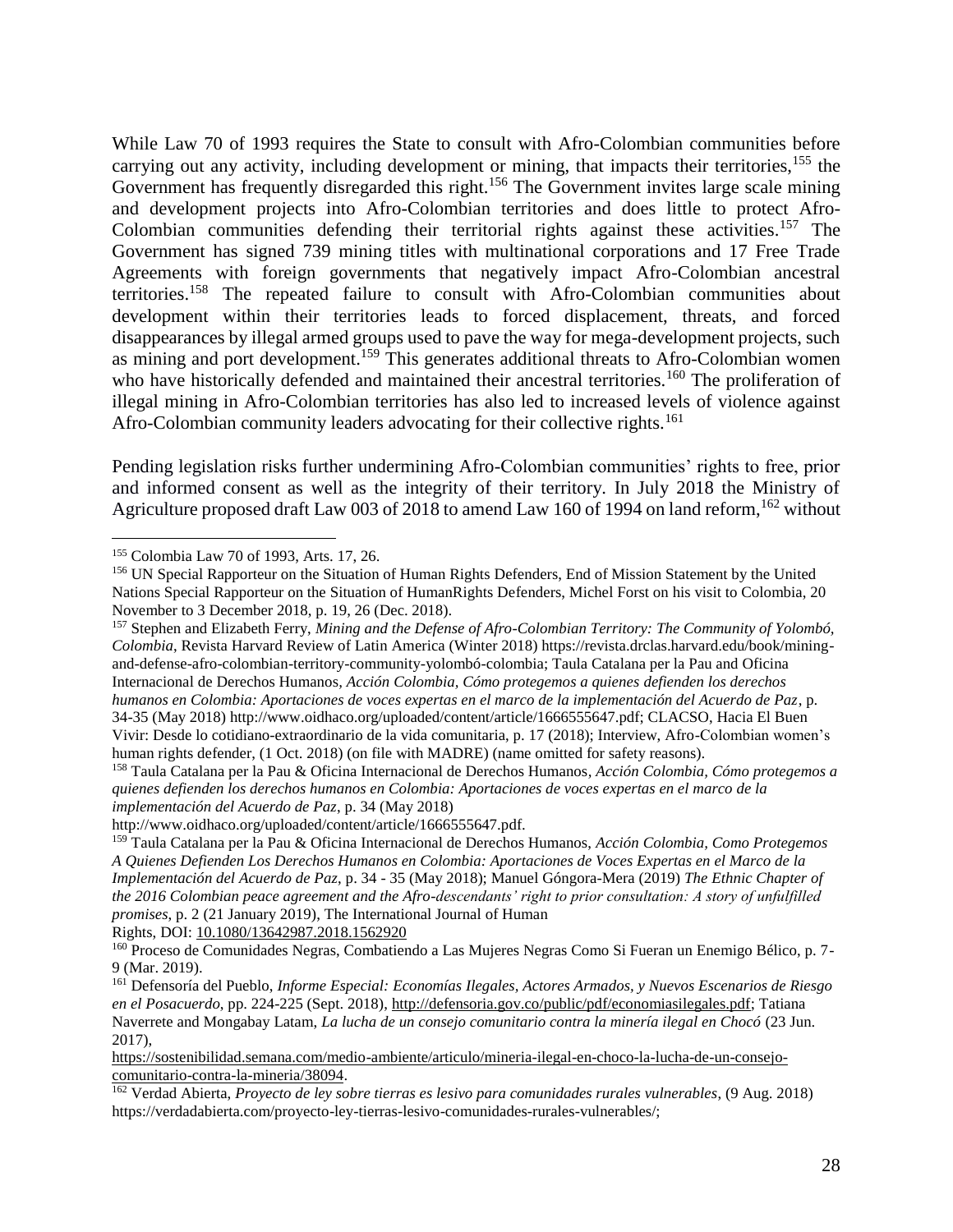adequately consulting with Afro-Colombian and Indigenous communities through agreed-upon procedures.<sup>163</sup> Afro-Colombian and Indigenous organizations, as well as expert academics and the Solicitor General for Land Restitution Issues, fear this law will be used to legitimize the use of Afro-Colombian and Indigenous territories for agro-industrial and extractive projects, given that it prioritizes these projects as being in the "public interest".<sup>164</sup>

### <span id="page-28-0"></span>*C. Suggested Questions for the Colombian Government*

- 1. What steps is the Government taking to protect Afro-Colombian women and their communities' collective and territorial rights including:
	- a. ensuring the full implementation and regulation of Law 70 of 1993, including fairly processing all pending collective land titling claims, and the full implementation of Law 1448 of 2011 and of Decree Law 4635, and land restitution provisions in the Peace Accord to guarantee restitution and reparations for Afro-Colombian victims of the conflict, particularly accounting for the disproportionate impact of the conflict on Afro-Colombian women;
	- b. allocating sufficient resources to implement Comprehensive Rural Reform under the Peace Accord and ensuring full participation and consultation of Afro-Colombian women and their communities; and
	- c. adopting measures to ensure Afro-Colombian women and their communities are properly consulted before any development projects or programs that may affect them and their territories are implemented?
- 2. What measures is the government taking to correct the error of excluding Afro-descendant peoples from the allocation of a specific account in the land restitution fund created under Decree 902 of 2017?
- 3. What measures is the National Land Agency taking to guarantee the right to collective ownership for the Community Councils that have pending applications, in particular, the territories attached to the Association of Community Councils (ACONC)?

### <span id="page-28-1"></span>*D. Suggested Recommendations for the Colombian Government*

We encourage the Committee to call on the Colombian Government to:

- finalize the regulation of Law 70 of 1993 as a way to guarantee Afro-Colombian women and their communities their collective rights, in particular access to their urban and rural ancestral and collective territories.
- develop a plan, in consultation with Afro-Colombian women and their communities, and dedicate adequate funding to implement the Victims and Land Restitution Law (1448) of

<sup>163</sup> Organización Nacional Indígena de Colombia, *Pronunciamiento de la Instancia Especial de Alto Nivel con Pueblos Étnicos* (2 Aug. 2018); Verdad Abierta, *Proyecto de ley sobre tierras es lesivo para comunidades rurales vulnerables*, (9 Aug. 2018); Kroc Institute for International Peace Studies, *Segundo Informe Sobre El Estado Efectivo de Implementación del Acuerdo de Paz en Colombia* p. 249. (Aug. 2018).

<sup>&</sup>lt;sup>164</sup> Comisión Colombiana de Juristas, Tierra Para La Minería y ZIDRES o Para Quien la Trabaja? p. 1-3 (14 June 2019), [https://www.coljuristas.org/documentos/tmp/Artiiculo\\_PL\\_003.pdf;](https://www.coljuristas.org/documentos/tmp/Artiiculo_PL_003.pdf) Organización Nacional Indígena de Colombia, *Pronunciamiento de la Instancia Especial de Alto Nivel con Pueblos Étnicos*, (2 Aug. 2018); Verdad Abierta, *Proyecto de ley sobre tierras es lesivo para comunidades rurales vulnerables* (9 Aug. 2018).